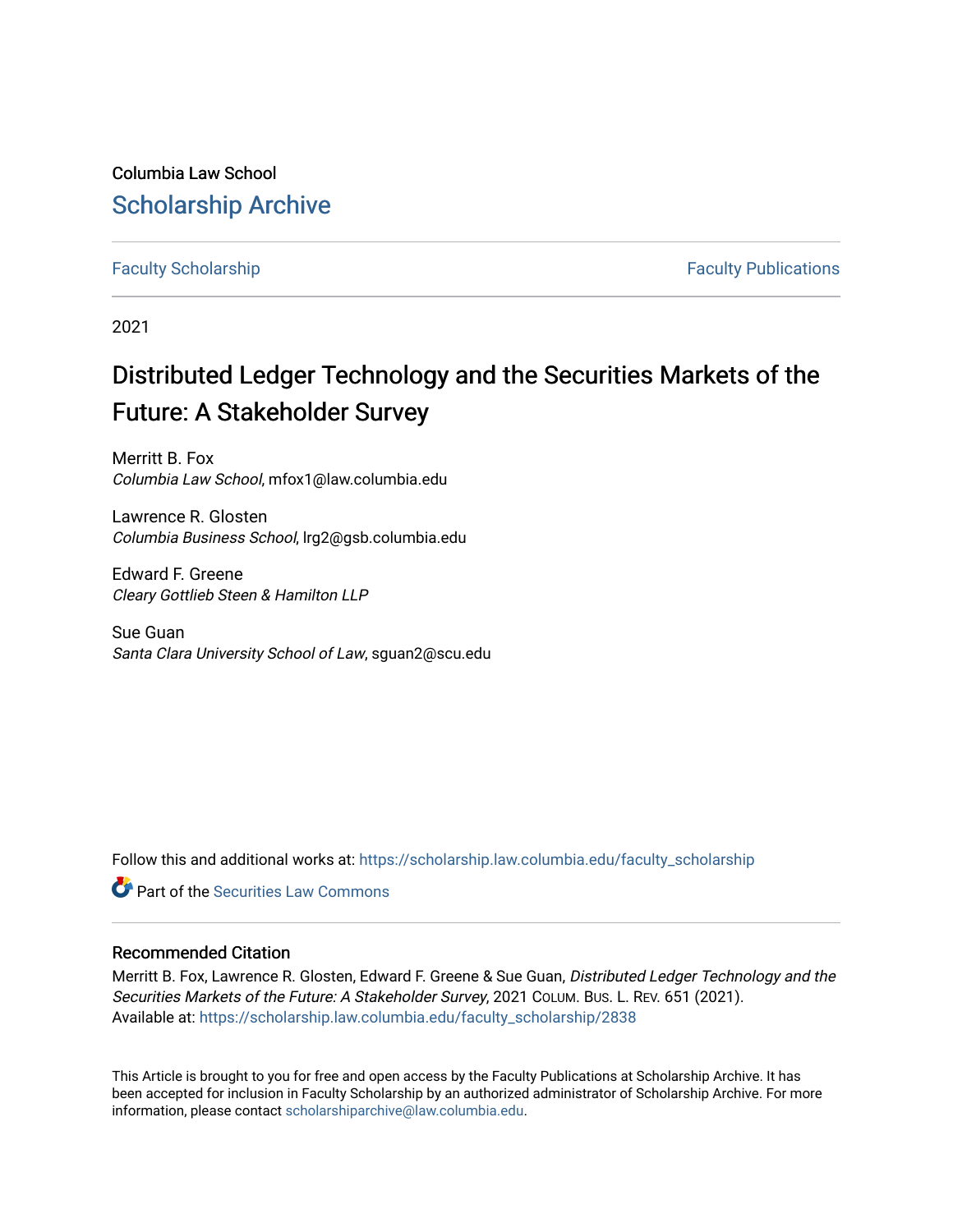## DISTRIBUTED LEDGER TECHNOLOGY AND THE SECURITIES MARKETS OF THE FUTURE: A STAKEHOLDER SURVEY

## Merritt B. Fox,\* Lawrence R. Glosten,\*\* Edward F. Greene\*\*\* & Sue S. Guan\*\*\*\*

This Article evaluates the implications of distributed ledger technology (DLT) for the securities markets of the future and their regulation. DLT is an integral part of the larger revolution in computing, communication and data storage capacity that has transformed securities markets over the last few decades and promises further radical change in the years to come. The potential of DLT, if it can be realized, could improve the functioning of our securities markets while at the same time sharply reducing costs. Based on an interview survey of about 100 persons who play prominent roles in actually making these markets work or in regulating them, this Article reports on the most important topics and themes that have emerged from the wide range of interviewees' opinions about the extent to which DLT will affect the future of securities markets and their regulation. A significant number saw the

<sup>\*</sup> Arthur Levitt Professor of Law; Co-Director, Center for Law and Economic Studies; Co-Director, The Program in the Law and Economics of Capital Markets, Columbia Law School.

<sup>\*\*</sup> S. Sloan Colt Professor of Banking and International Finance, Columbia Business School.

<sup>\*\*\*</sup> Edward F. Greene is currently Senior Counsel and was formerly a partner in the New York office of Cleary Gottlieb Steen & Hamilton LLP. Mr. Greene is also a Senior Research Scholar & Lecturer-in-Law at Columbia Law School, and a Co-Director of the Program in the Law and Economics of Capital Markets at Columbia Law School and Columbia Business School. Mr. Greene served as General Counsel of the Securities and Exchange Commission from 1981 to 1982 and Director of the Division of Corporation Finance from 1979 to 1981. From 2004 to 2008, Mr. Greene served as General Counsel of Citigroup's Institutional Clients Group.

<sup>\*\*\*\*</sup> Assistant Professor of Law, Santa Clara University School of Law.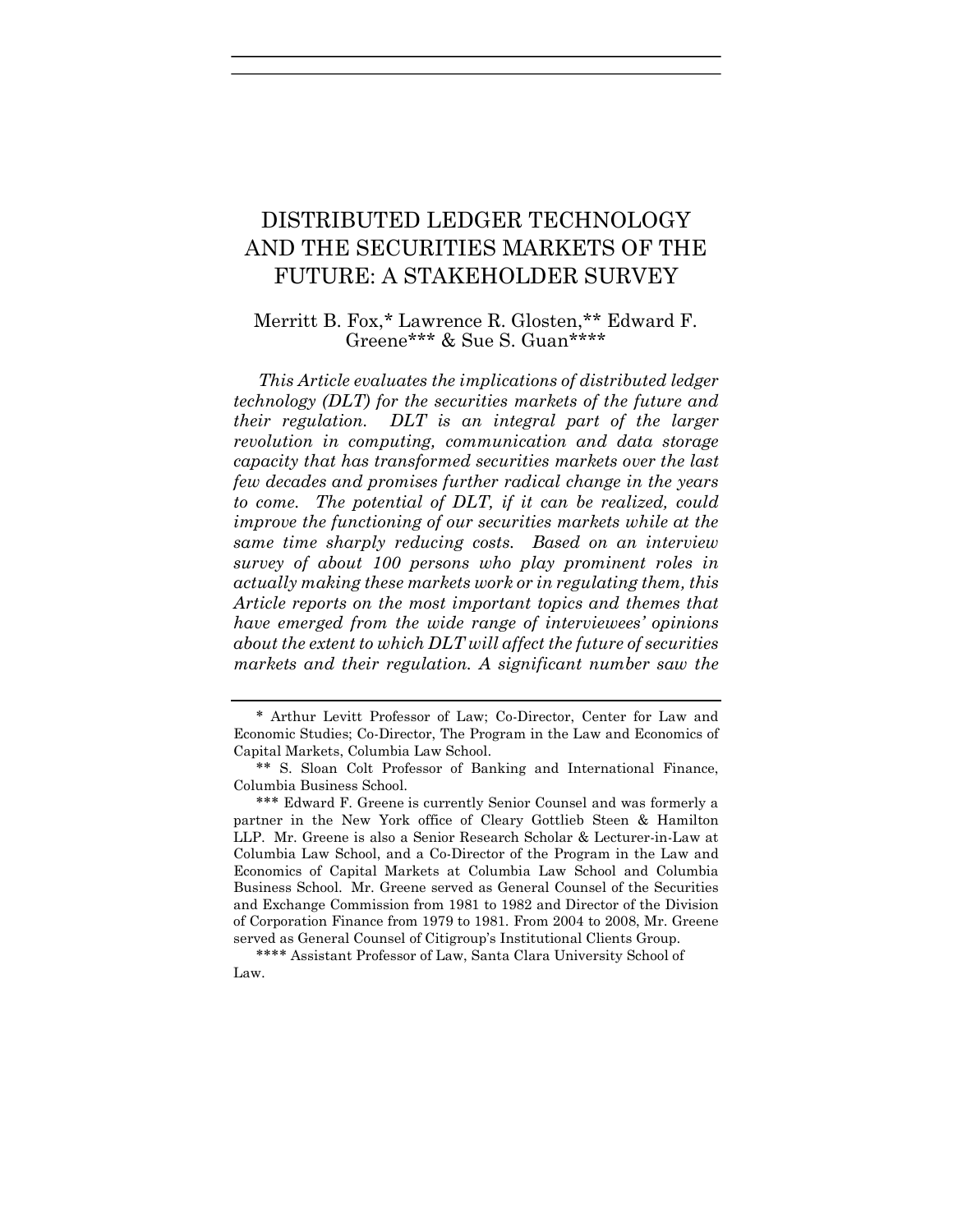potential for DLT to transform securities markets and market structure, from the possibility of stock trading on DLT to the potential impact on intermediaries, the ordinary retail investor, and on preventing wrongdoing in the stock market. However, key questions remain about implementation and the appetite for making DLT-based changes among both market participants and regulators.

| I.    |             |                                                   |  |
|-------|-------------|---------------------------------------------------|--|
| H.    |             |                                                   |  |
| TTT.  |             |                                                   |  |
| IV.   |             | Public Trading and Offering of Stocks on DLT? 660 |  |
|       | $A_{\cdot}$ |                                                   |  |
|       | B.          | Views of Interviewees as to the Potential for     |  |
|       |             | Trading and Offering Stock Using DLT663           |  |
|       | C.          | Problems Implementing DLT-Based Systems for       |  |
|       |             |                                                   |  |
|       | $D_{\rm c}$ | Summation and Questions Going Forward670          |  |
| V.    |             |                                                   |  |
|       | A.          |                                                   |  |
|       | <b>B.</b>   |                                                   |  |
|       | $C_{\cdot}$ |                                                   |  |
|       | D.          |                                                   |  |
|       | Е.          | Special Regulatory Status of the                  |  |
|       |             |                                                   |  |
|       | F.          |                                                   |  |
|       | G.          | The Quality of the Market for Large Issuer Stocks |  |
|       |             | Versus that for Smaller Issuer Stocks680          |  |
|       | Н.          |                                                   |  |
|       | L.          | Summation and Questions Going Forward  682        |  |
| VI.   |             |                                                   |  |
|       | $A_{-}$     | The Potential Impact of DLT on the Relative Size  |  |
|       |             | of Private Versus Public Markets684               |  |
|       | В.          | Issues Related to the Public/Private              |  |
|       |             |                                                   |  |
|       | C.          | Summary and Questions Going Forward690            |  |
| VH.   |             |                                                   |  |
| VIII. |             |                                                   |  |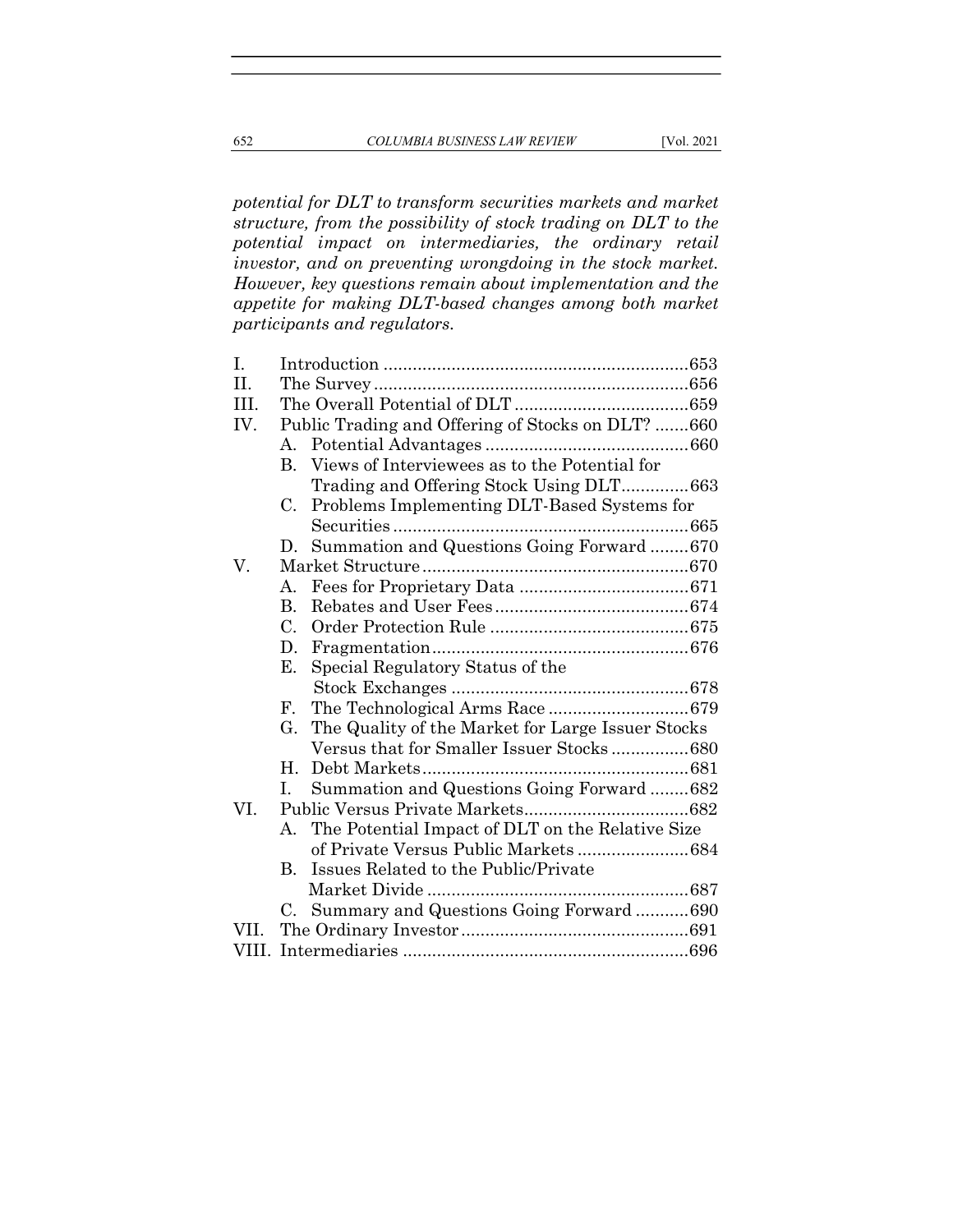|       | A. The Shrinking Role of Brokers for Ordinary |                                                    |  |  |
|-------|-----------------------------------------------|----------------------------------------------------|--|--|
|       |                                               |                                                    |  |  |
|       | $B_{\perp}$                                   |                                                    |  |  |
|       |                                               |                                                    |  |  |
| IX.   |                                               |                                                    |  |  |
| Х.    |                                               |                                                    |  |  |
| XL    |                                               |                                                    |  |  |
| XII.  |                                               |                                                    |  |  |
| XIII. |                                               |                                                    |  |  |
|       |                                               | Appendix A: June 25, 2019 Roundtable Attendees706  |  |  |
|       |                                               | Appendix B: Survey Interviews Conducted to Date707 |  |  |
|       |                                               | Appendix C: Questions Sent Stakeholder Survey      |  |  |
|       |                                               |                                                    |  |  |
|       |                                               |                                                    |  |  |

## I. INTRODUCTION

Information and securities markets have always been tightly intertwined. Over history, progress around the communication and processing of information has brought successive transformations in how these markets operate.<sup>1</sup> With each of these transformations has come a new set of regulatory challenges and opportunities.2

Today, there is much excitement around the latest manifestation of the information technology revolution: distributed ledger technology (DLT). DLT is an integral part of the larger revolution in computing, communication, and data storage that has totally remade securities markets in recent decades3 and promises further radical change in the

<sup>1</sup> See Dan Awrey & Kathryn Judge, Why Financial Regulation Keeps Falling Short, 61 B.C. L. REV. 2295, 2302–08 (2020) (outlining the dynamic nature of financial markets); see also generally U.S. SEC. & EXCH. COMM'N, THE IMPACT OF RECENT TECHNOLOGICAL ADVANCES ON THE SECURITIES MARKETS (1997), https://www.sec.gov/news/studies/techrp97.htm [https://perma.cc/9CK7-QFQB] (discussing the effect of technological advances on the securities market).

<sup>2</sup> See supra note 1.

<sup>3</sup> See generally MERRITT B. FOX, LAWRENCE R. GLOSTEN & GABRIEL D. RAUTERBERG, THE NEW STOCK MARKET: LAW, ECONOMICS, AND POLICY (2019).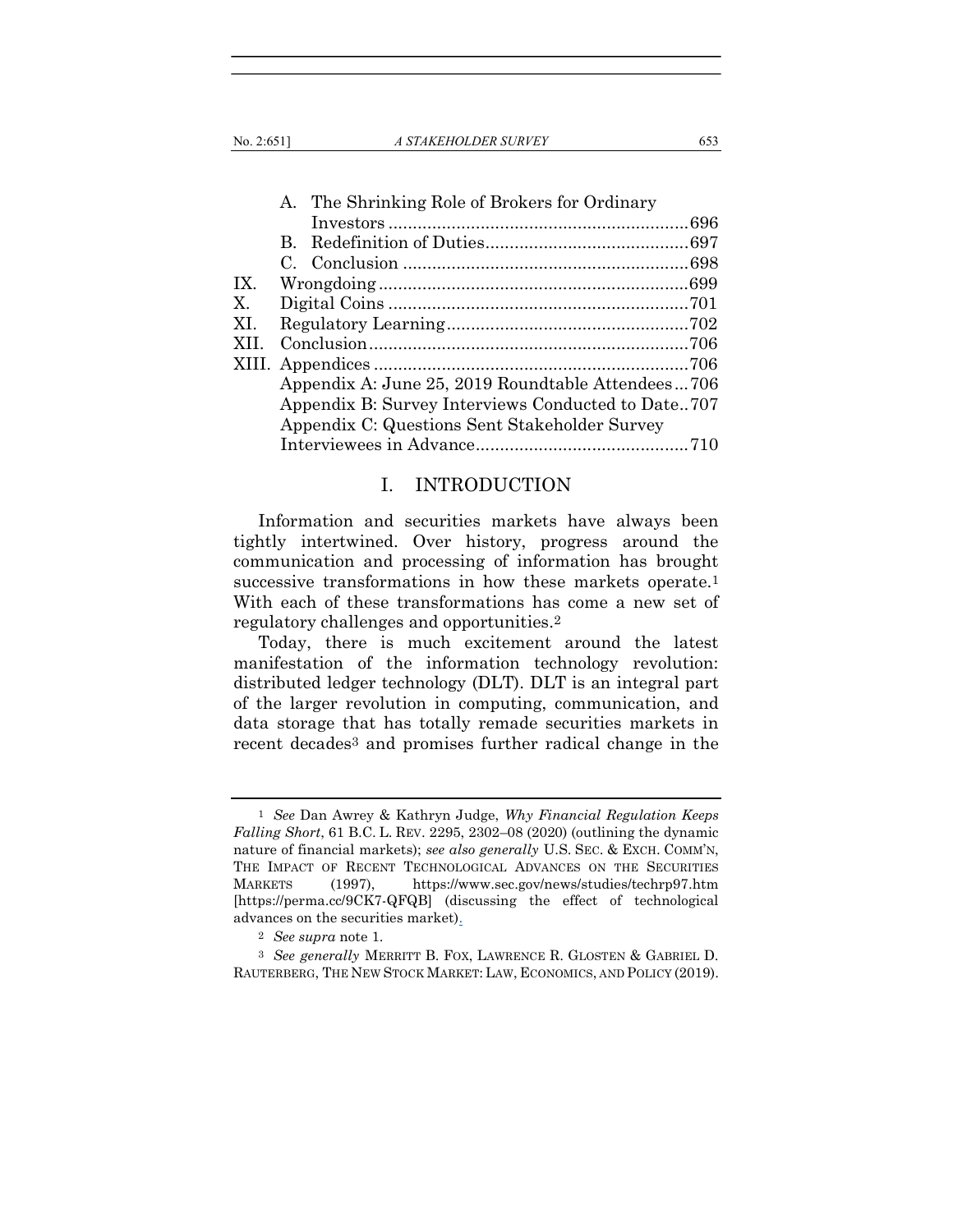years to come.4 A distributed ledger is a data base that is shared across many individual computers, with each having an identical copy of the ledger.5 Each change in the ledger is verified by some kind of consensus protocol without the involvement of a central authority.6 The blockchain is a kind of digital ledger.7 For many kinds of transactions, DLT has the potential to eliminate the need for a trusted intermediary, assure compliance to agreed terms, and keep a traceable record.8 This potential, if it can be realized, could improve the functioning of our securities markets while at the same time sharply reducing costs.

What are the implications of DLT for the securities markets of the future and their regulation? One way to try to address this question is to gather and assess the thoughts of the wide range of persons who play prominent roles in actually making these markets work or in regulating them. This Article reports on an effort to do just that and is based on an interview survey of about 100 such persons. Such a survey can be informative for a number of reasons. One, of course, is that people who have a direct stake in how our securities markets operate, and who have experience with them in a hands-on way every day, can provide insights and knowledge not easily accessible by scholars in other ways. The survey can also be useful to help understand the political economy of these markets and their regulation, and to sharpen our understanding of the various goals that securities regulation seeks to serve and the tradeoffs among them. Changes that

<sup>4</sup> See generally SECURITIES MARKET ISSUES FOR THE 21ST CENTURY (Merritt B. Fox et al. eds., 2018).

<sup>5</sup> For a discussion of the different ways DLT has been defined, see MICHEL RAUCHS ET AL., CAMBRIDGE CTR. FOR ALT. FIN., UNIV. OF CAMBRIDGE, DISTRIBUTED LEDGER TECHNOLOGY SYSTEMS: A CONCEPTUAL FRAMEWORK 19– 20 (2018), https://www.jbs.cam.ac.uk/wp-content/uploads/2020/08/2018-10- 26-conceptualising-dlt-systems.pdf [https://perma.cc/6S7T-DFKK].

<sup>6</sup> Id. at 24.

<sup>7</sup> See id. at 25–27; Ryan J. Davies & Erik R. Sirri, The Economics of Trading Markets, in SECURITIES MARKET ISSUES FOR THE 21ST CENTURY, supra note 4, at 145, 203–04.

<sup>8</sup> See Davies & Sirri, supra note 7, at 203–06.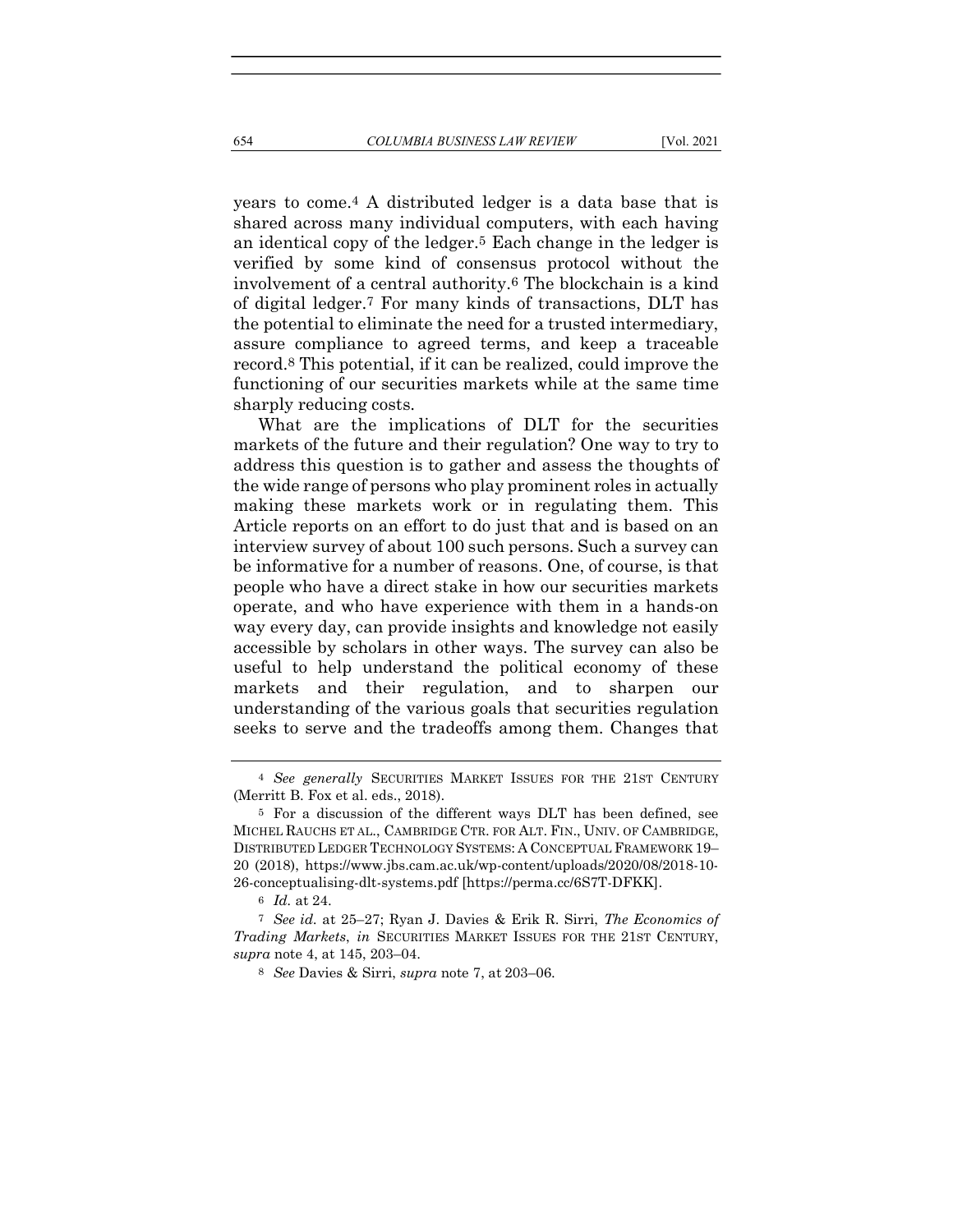could be brought by DLT, like so many other changes that information technology has been bringing to the markets in recent years, would substantially disrupt how business is done. As in any regulated industry, that disruption would force regulators to adapt, prompting an inevitable reexamination of the goals of the regulatory system.9 If such a disruption occurs, it will bring to the fore underlying conflicts among the different types of market participants that have just simmered in the background when debates have only involved more minor changes in established ways of doing business. More idealistically, such a disruption could remake the world anew from a regulatory and business point of view. All of this means that an intelligent discussion of the implications of DLT for the securities markets requires an understanding not only of the technology and its possible securities market applications, but also of what different types of market participants think the goals of securities regulation should be and how they think those goals should be met.

This Article proceeds as follows. Part II provides some background concerning the survey and information on how it was conducted. Parts III through XI summarize and assess the most important topics and themes that have emerged from the interviews. Part III discusses the overall potential of DLT broadly conceived. Part IV considers the possibility of stock trading on DLT. Part V relates to market structure concerns. Part VI considers the impact of DLT on the division of activity between private and public markets for securities. Part VII considers the possible impact of DLT on the ordinary retail investor. Part VIII considers its potential impact on the role of intermediaries. Part IX considers how DLT-based changes might provide opportunities for both undertaking and preventing wrongdoing in the market, and Part X considers digital coins. Finally, Part XI focuses specifically on regulatory responses to DLT-based changes.

<sup>9</sup> See Awrey & Judge, supra note 1, at 2320–21.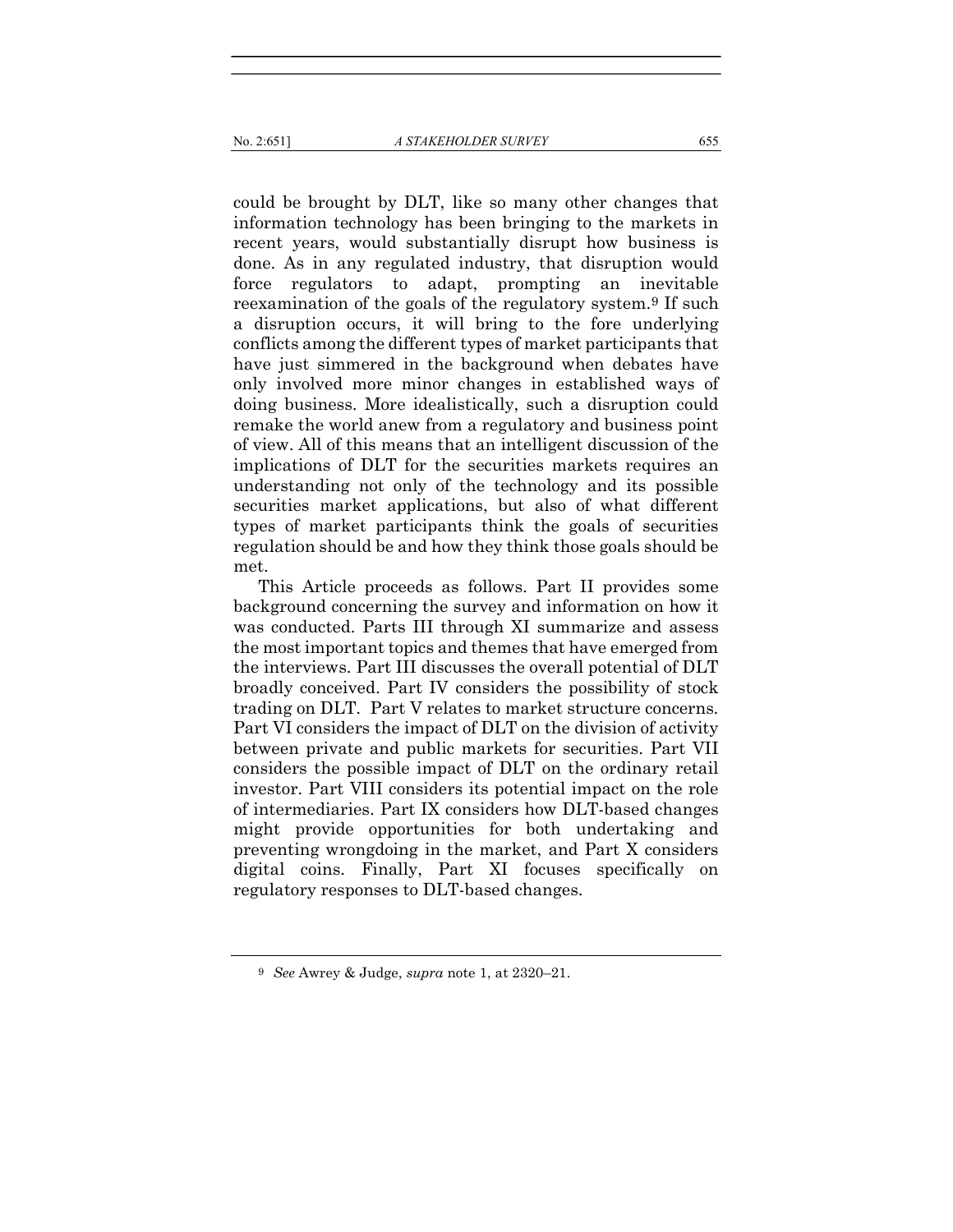In this review of the survey's results, we will see that the interviewees expressed a wide range of opinions about the extent to which DLT will affect the future of securities markets and their regulation. A significant number saw the potential for DLT to transform securities markets, but key questions remain about implementation and the appetite for making DLT-based changes among both market participants

#### II. THE SURVEY

The Columbia Law School/Columbia Business School Program in the Law and Economics of Capital Markets has been conducting interviews using its Stakeholder Survey since the summer of 2019. This is an interview-based survey of a wide range of stakeholders in the securities markets. The interviewees include domestic and international regulators, relevant persons from securities-issuing corporations, securities-trading venues of different types, broker-dealer firms, institutional investors, retail investor protection organizations, securities law firms, blockchain entrepreneurs, technology and financial institutions utilizing new DLTs, and academics whose thinking is driving the field forward. The Stakeholder Survey is part of the Program's New Special Study of the Securities Markets, a multi-year, comprehensive, from-the-ground-up examination of the securities markets and their regulation.10 The Survey's purpose is to gain a deeper understanding of the specific legal and economic issues

and regulators.

<sup>10</sup> The New Special Study of the Securities Markets is patterned after the original Special Study completed in 1963, which had a huge influence over the development of the securities laws for several succeeding decades. See generally Report of the Special Study of the Securities Markets of the Securities and Exchange Commission, H.R. DOC. NO. 88-95 (1963). The goal of the new study is to make securities regulation reform more proactive and less reactive, much as the original study did. See The New Special Study of the Securities Markets, COLUM. L. SCH.: THE PROGRAM IN THE L. & ECON. OF CAP. MKTS., https://capital-markets.law.columbia.edu/content/new-specialstudy-securities-markets [https://perma.cc/3WMB-RLVD] (last visited Feb. 24, 2021).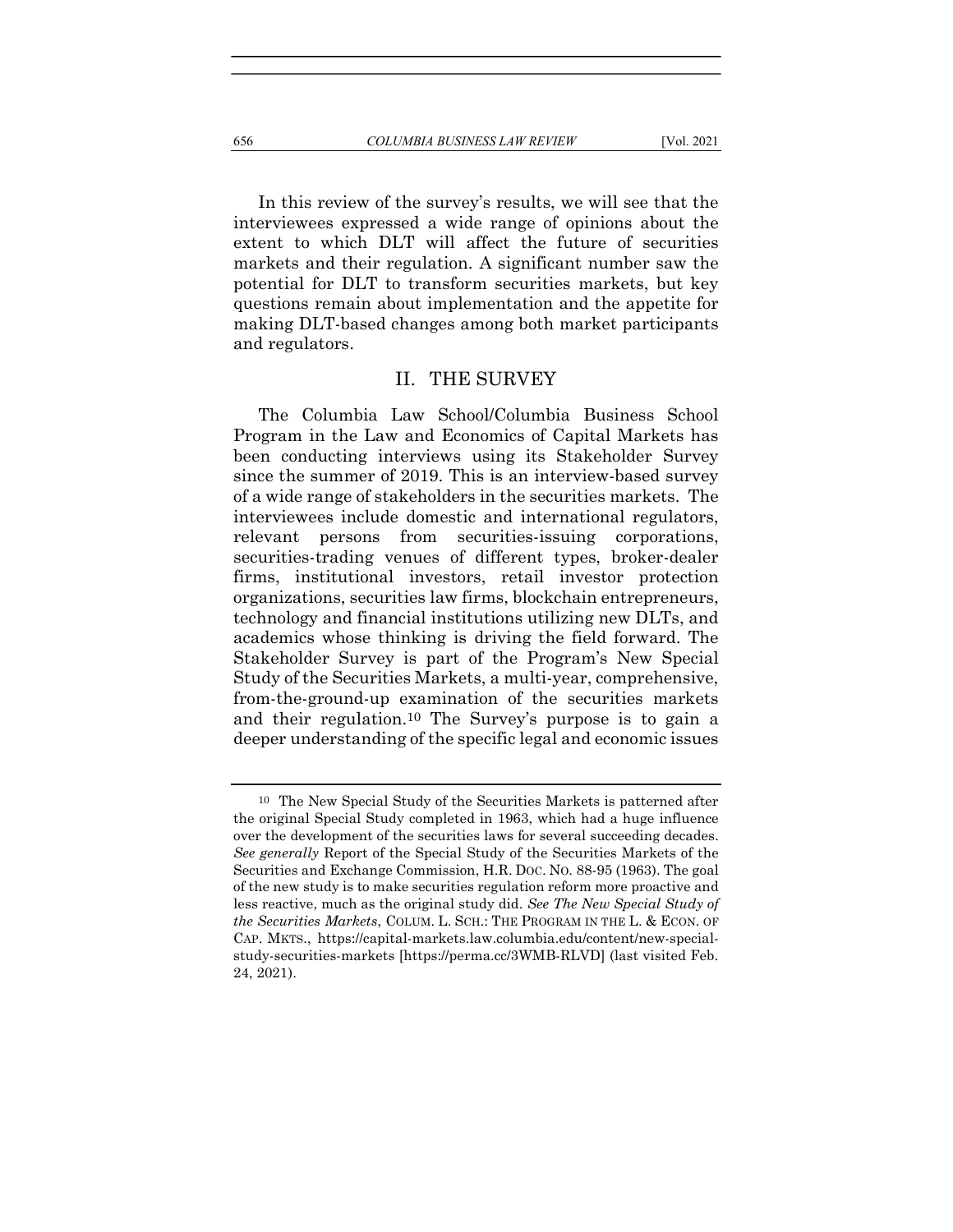that these stakeholders consider to be most critical to the market's regulation. In particular, the Survey explores what regulatory changes each respondent regards as most needed and why. Understanding the impact of DLT on the securities markets and their regulation will inevitably be a critical part of the mission of the larger New Special Study Project, so this has been a special focus of the Stakeholder Survey. This Article reports on what this focus has uncovered.11

As a starting point, the Program organized a Roundtable in June 2019 to test and discuss a set of draft questions to be included in the Survey. With backgrounds in law, finance, and computer science,12 the participants focused on how data, blockchain, and smart contract technologies are affecting economics, law, and policy in the securities markets. The Roundtable was critical in shaping the Survey, helping to determine who would be interviewed and the questions they would be asked.

Following the Roundtable, interviews began late in the summer of 2019 and have been conducted with about 100 persons. On the regulatory side, these have included nine current or former SEC Commissioners, including three former Chairs or Acting Chairs of the Commission, the head of the Brazilian Commissão de Valores Mobiliários ("CVM"—the Brazilian equivalent to the SEC), the former Chair of the Committee of European Securities Regulators, and the CEO of FINRA. On the private side, the interviewees included the heads of some the largest trading venues as well as the former CEO of the management company of one of the world's largest mutual fund families. We also interviewed many persons with key operating responsibilities on the regulatory and private

<sup>11</sup> The Stakeholder Survey and its particular focus on DLT has been assisted by a generous grant from the Columbia-IBM Center for Blockchain and Data Transparency. See Understanding Blockchain Technology's Impact on the Securities Markets, COLUMBIA-IBM CTR. FOR BLOCKCHAIN AND DATA TRANSPARENCY (June 12, 2019), https://cu-ibm-blockchaindata.columbia.edu/news/blockchain-technology-securities-markets [https://perma.cc/F5C4-GRVL].

<sup>12</sup> The attendees at the Roundtable are listed in Part XIII app. A.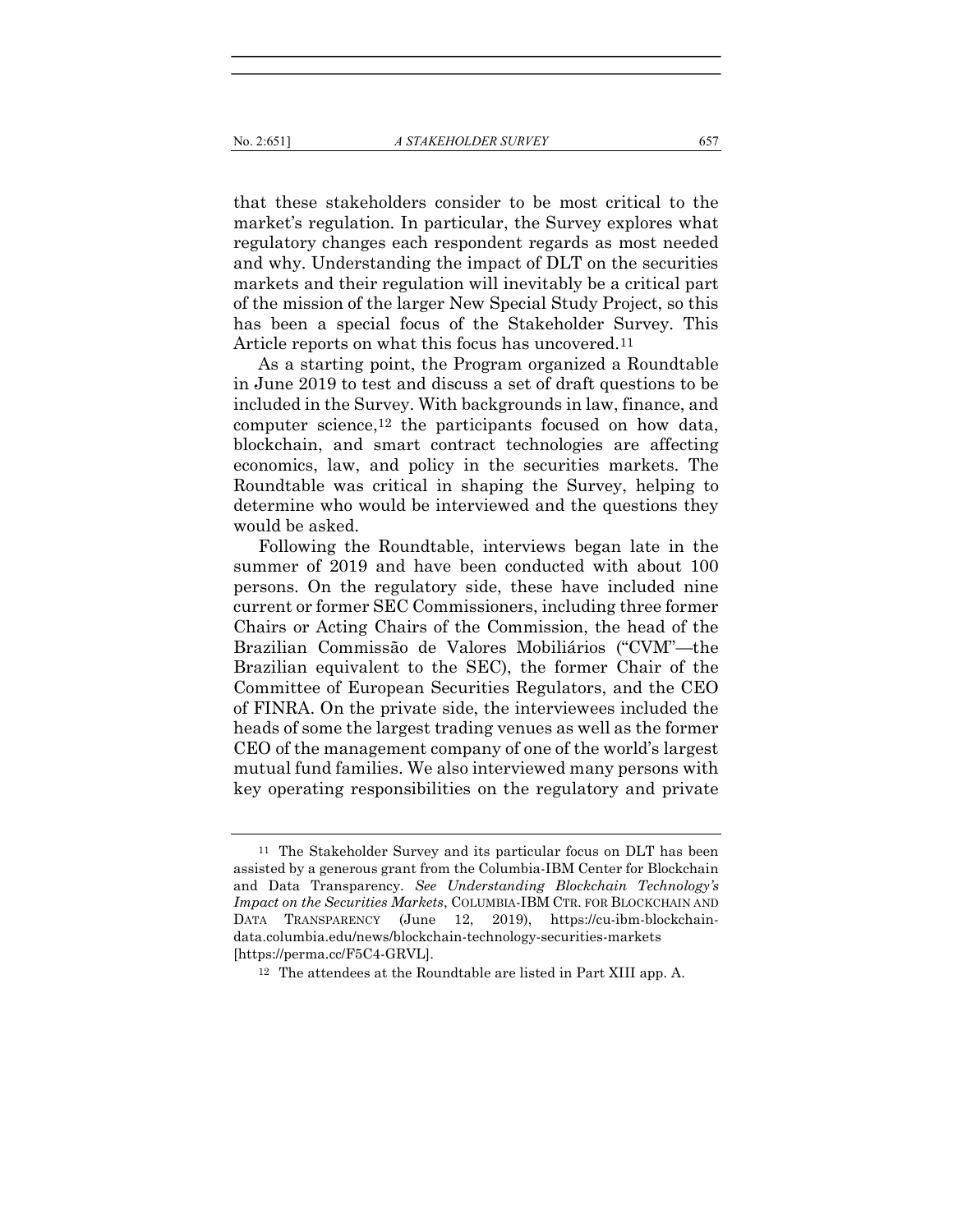side, among them a number of lawyers and economists with firsthand knowledge of the securities markets. The full list and their positions at the time of the interview are listed in Appendix B.

Each interview lasted approximately an hour. Each interviewee was sent a list with a wide range of potential questions, attached as Appendix C, but the interview itself was conducted in an open-ended, discursive fashion in order to take full advantage of each interviewee's specific expertise and to solicit the particular insights they had to offer. The interviews were recorded for our own purposes, but the interviewees were told these recordings would not be made public and that they would not be quoted by name or in some other easily identifiable way. When interviews began in the summer of 2019, the U.S. economy was experiencing robust growth,13 and our interviews reflected thoughts about the world as it existed then. The world has, of course, changed drastically since, including the sharp Spring 2020 decline in equity prices and subsequent recovery,14 the severe Spring 2020 difficulties in the short-term corporate credit market,15 the continued economic downturn with its severe damage to certain sectors of the economy,16 and the remarkable COVID-

<sup>13</sup> See Sarah Chaney, Strength in U.S. Consumer Spending Drives Economy, WALL ST. J. (Aug. 30, 2019, 1:41 PM) (on file with the Columbia Business Law Review), https://www.wsj.com/articles/u-s-consumerspending-rose-sharply-in-july-11567168319.

<sup>14</sup> See Akane Otani, Covid-19 Fueled Stock Market Selloff Last Year. Here Are Some Lessons Learned., WALL ST. J. (Mar. 7, 2021, 5:30 AM) (on file with the Columbia Business Law Review), https://www.wsj.com/articles/covid-19-crashed-the-stock-market-a-yearago-here-are-some-lessons-learned-11615113001.

<sup>15</sup> See Matt Wirz, Short-Term Bond Market Roiled by Panic Selling, WALL ST. J. (Mar. 18, 2020, 10:43 AM) (on file with the Columbia Business Law Review), https://www.wsj.com/articles/short-term-bond-market-roiledby-panic-selling-11584542633.

<sup>16</sup> See Gwynn Guilford, U.S. Unemployment Claims Reach New Covid-19 Pandemic Low, WALL ST. J. (May 6, 2021, 11:56 AM) (on file with the Columbia Business Law Review), https://www.wsj.com/articles/weeklyjobless-claims-coronavirus-05-06-2021-11620247798 (noting that employment numbers, though improved, remained low even in May 2021).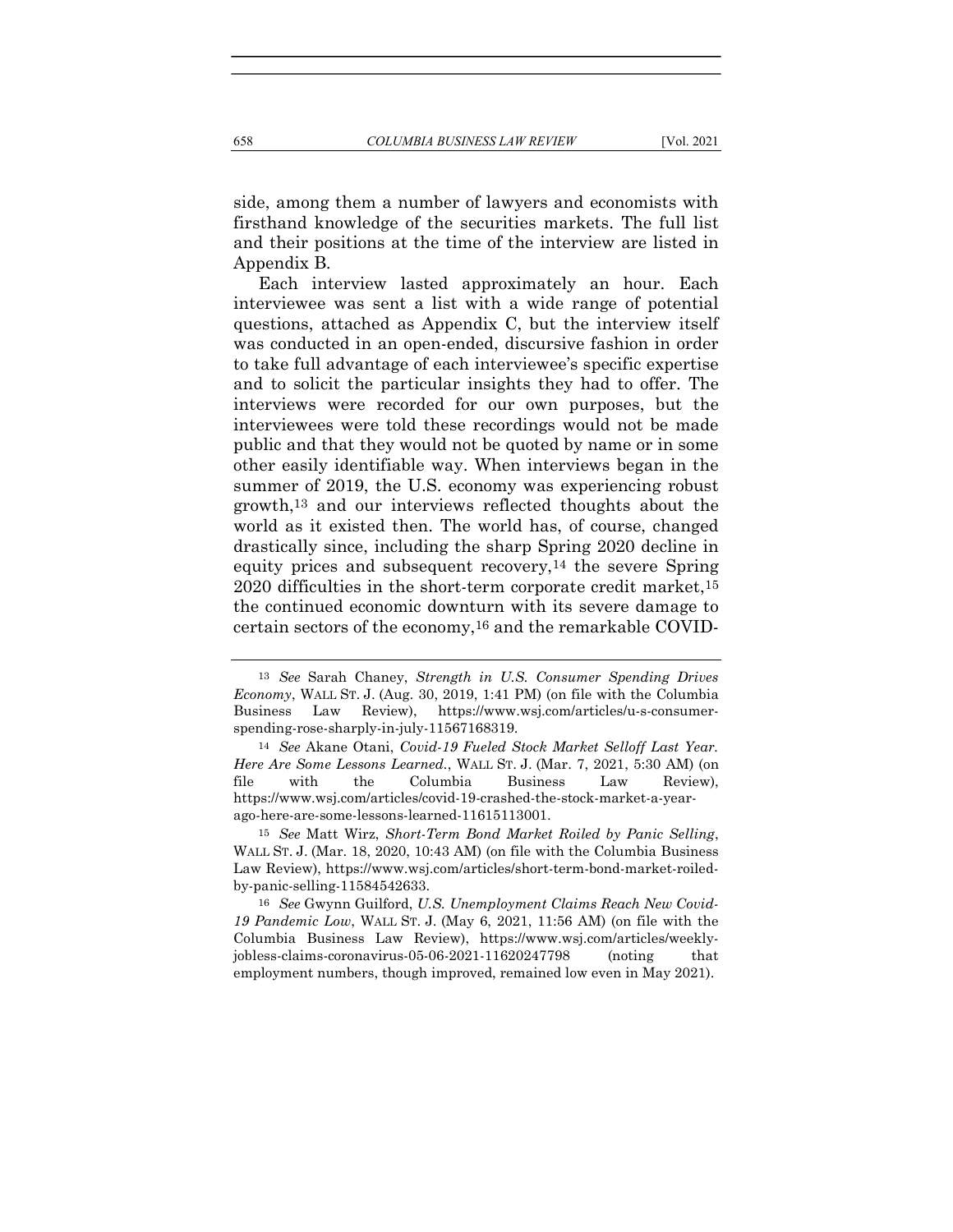19-imposed switch to remote work for most people involved in the securities markets.17

## III. THE OVERALL POTENTIAL OF DLT

Multiple interviewees said using DLT in the securities markets might have significant benefits. These could include lower clearing and settlement costs, an indelible and unified record of transactions that would make it far easier for enforcement officials to survey and trace transactions in order to detect and prove violations, enhanced data privacy and monitoring capabilities, and, as discussed below, even a platform for trading at least some, and perhaps all, stocks.18 Broadly speaking, as one member of the broker-dealer community put it, anything that reduces the costs and enhances the operational effectiveness of the securities markets' payments system is inherently valuable. Another member of the regulatory community said blockchain might generally be used to make recordkeeping more efficient and for avoiding the expense of a trusted intermediary where one would otherwise be necessary.

Yet, just as frequently, interviewees expressed substantial concerns about whether the markets and regulators were ready for DLT. As one member of the regulatory community stated, fully functioning DLT-based markets would require near-universal adoption of DLT, which seems very unlikely unless regulators come up with a long-term plan for creating incentives to adopt it and guidance on implementing it.

Misgivings about whether implementation would in fact, on balance, be positive also emerged as a theme in many of the interviews. As one interviewee pointed out, even if right now DLT could facilitate audit trails and recordkeeping, an entity would still be needed to bring buyers and sellers

<sup>17</sup> See Kate Kelly, Dust Off Desks and Boot Up Terminals: Wall St. Returns, Fitfully, N.Y. TIMES (Sept. 23, 2020) (on file with the Columbia Business Law Review), https://www.nytimes.com/2020/09/23/business/wallstreet-return-to-office.html.

<sup>18</sup> See infra Part IV.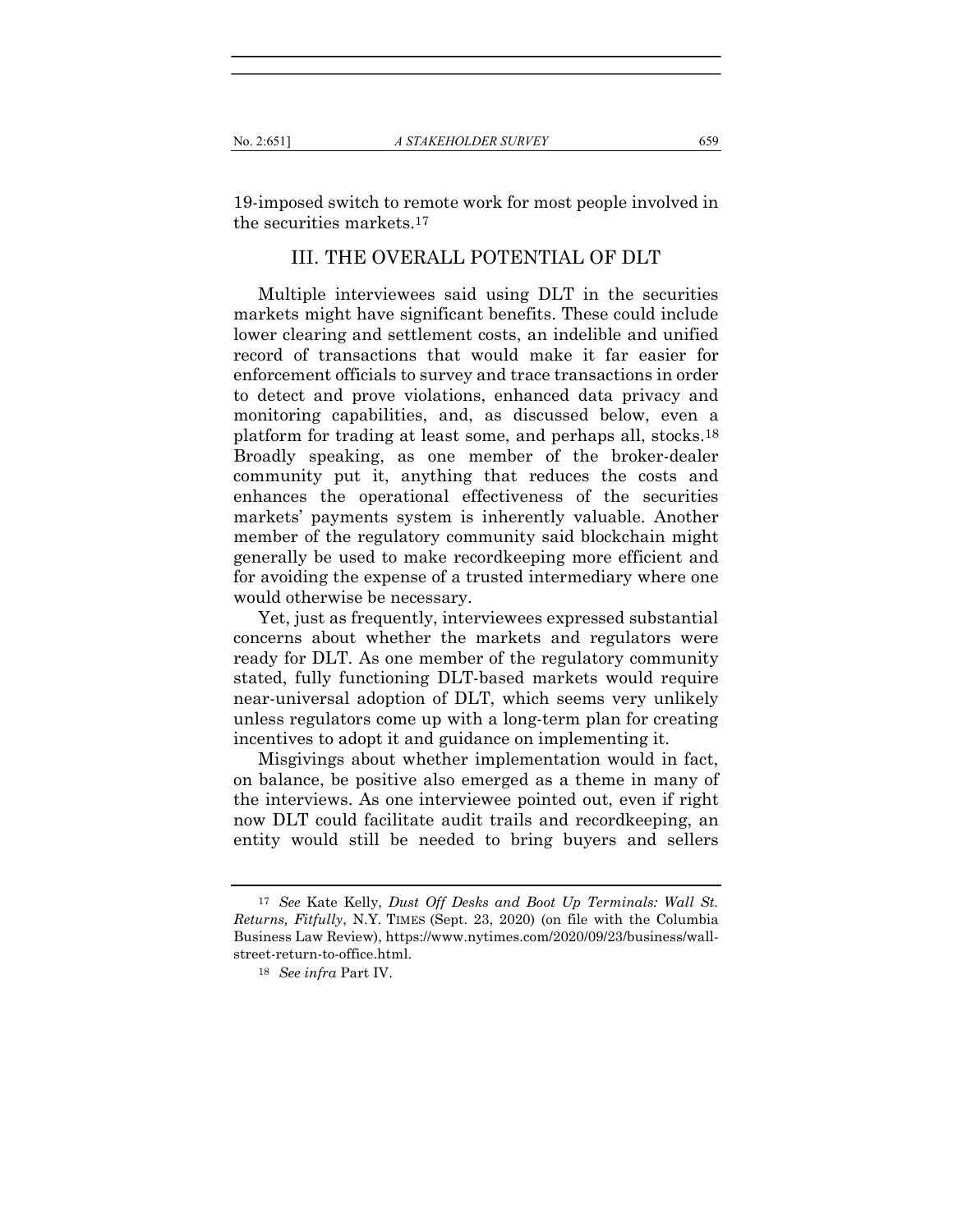together, and using DLT to create a trading platform that would substitute for a stock exchange is a much more ambitious task. Interviewees also commonly noted the obstacles of scaling up the functionality of DLT for widespread use as a trading and clearance and settlement platform in the equities markets, where a huge volume of transactions occurs every minute.19

## IV. PUBLIC TRADING AND OFFERING OF STOCKS ON DLT?

Publicly trading and offering stocks on DLT would have a number of advantages. But how practical would it be? Much depends on the scalability of DLT and the market's and regulators' appetite for a more disintermediated system. Nor is it obvious that there is any way for DLT to perform the function currently performed by exchanges and other trading venues in bringing together prospective buying and selling interests so that they can find each other.

#### A. Potential Advantages

In the current system of trading stocks publicly on an exchange or through another venue, a buyer and a seller anonymously agree to transact a given number of shares for a given price.20 Then, two days later, the promised money is exchanged for the promised stock in what is known as clearing and settlement.21 It is critical for the functioning of this anonymous market that buyers and sellers feel confident that

<sup>19</sup> For example, over a ten-day period in early May 2021, the New York Stock Exchange alone processed an average of 4,918,695 trades per day, or over 3,400 per minute. See U.S. Equities Market Volume Summary, NASDAQ (on file with the Columbia Business Law Review), https://www.nasdaqtrader.com/trader.aspx?id=FullVolumeSummary (last updated May 14, 2021) (click "Trades").

<sup>20</sup> See FOX ET AL., supra note 3, at 20.

<sup>21</sup> On this process, see Securities Transaction Settlement Cycle, 82 Fed. Reg. 15,564, 15,564–69 (Mar. 29, 2017) (codified at 17 C.F.R. § 240.15c6-1 (2020)).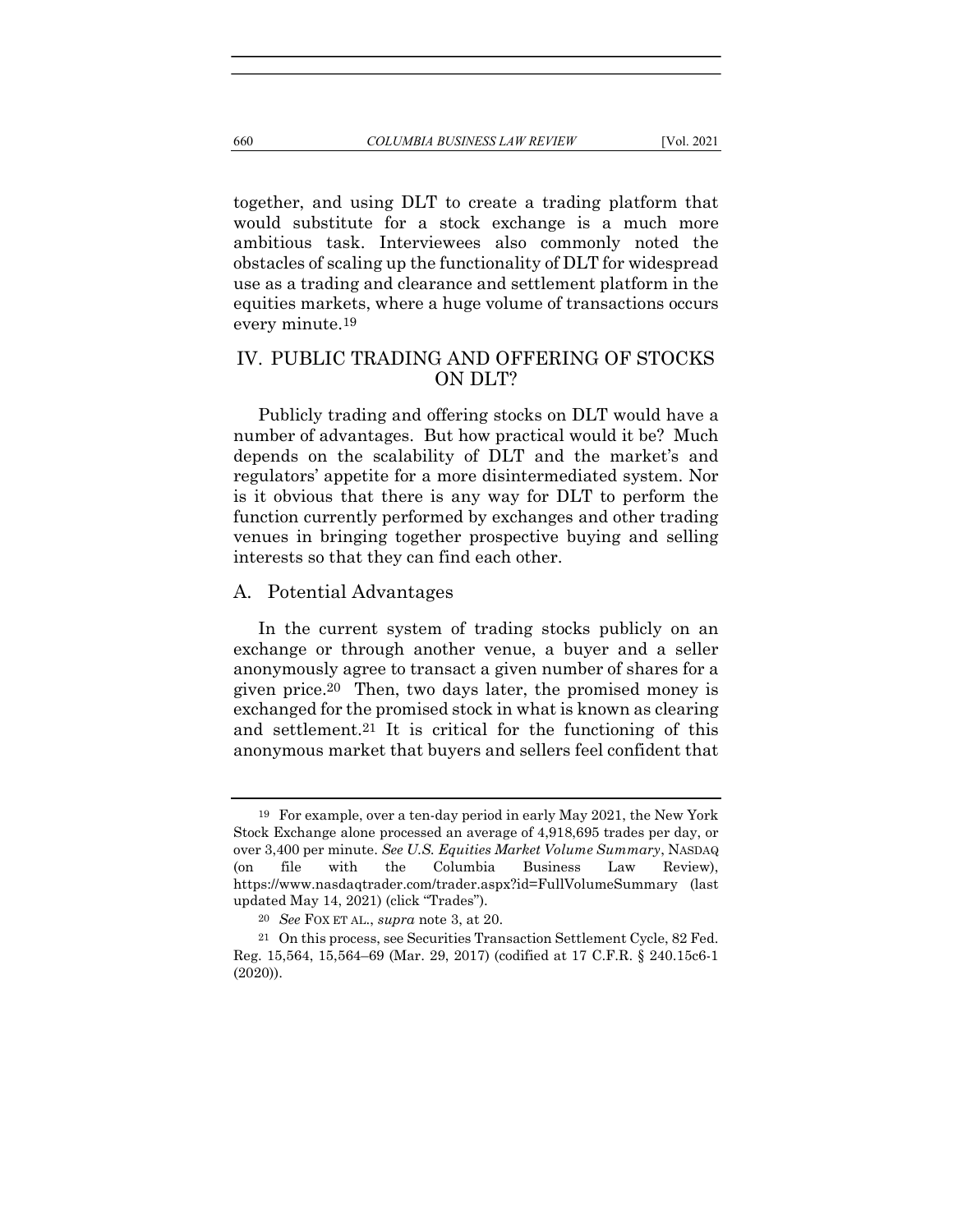their deals will be honored. Currently, this confidence is established by a complex system that requires every buyer or seller to place its order through a broker who then acts as a backup should its customer fail to perform.22 The system in turn includes a clearing and settlement system whereby other brokers, in essence, back up the customer's particular broker in case the broker itself fails.23 It is in clearing and settlement that the actual exchange of stock for money occurs.24

The most optimistic interviewees believe that a DLT-based system could both perform the function of the trading venue matching potential buyers and sellers who could directly submit their orders to it—and then instantaneously provide for the exchange of stock for money. This could generate substantial cost savings. Brokers, the exchanges, and the clearing and settlement entity would no longer be necessary and making the exchange of stock and money instantaneous would free up the capital currently required to back a two-day  $lag.25$ 

The DLT system could also manage each corporation's stock ledger more efficiently. Unlike today's system, which promotes easy trading by making broker-provided nominees the record holders of most stock,26 DLT would identify the actual beneficial shareholders at any given moment.27 This would simplify distribution of dividends and required shareholder notifications and bring order to the currently chaotic system of shareholder voting.28 Many of these

27 See Davies & Sirri, supra note 7, at 203–06.

<sup>22</sup> See FOX ET AL., supra note 3, at 20.

<sup>23</sup> See Securities Transaction Settlement Cycle, 82 Fed. Reg. at 15,567.

<sup>24</sup> See FOX ET AL., supra note 3, at 264.

<sup>25</sup> On this use of capital, see Securities Transaction Settlement Cycle, 82 Fed. Reg. at 15,569–71.

<sup>26</sup> For a recent summary of this system, see Brandon Ferrick, Note, Modernizing the Stockholder Shield: How Blockchains and Distributed Ledgers Could Rescue the Appraisal Remedy, 60 B.C. L. REV. 621, 626–31 (2019).

<sup>28</sup> See, e.g., generally George S. Geis, Traceable Shares and Corporate Law, 113 Nw. U. L. REV. 227 (2018) (discussing DLT and shareholder voting).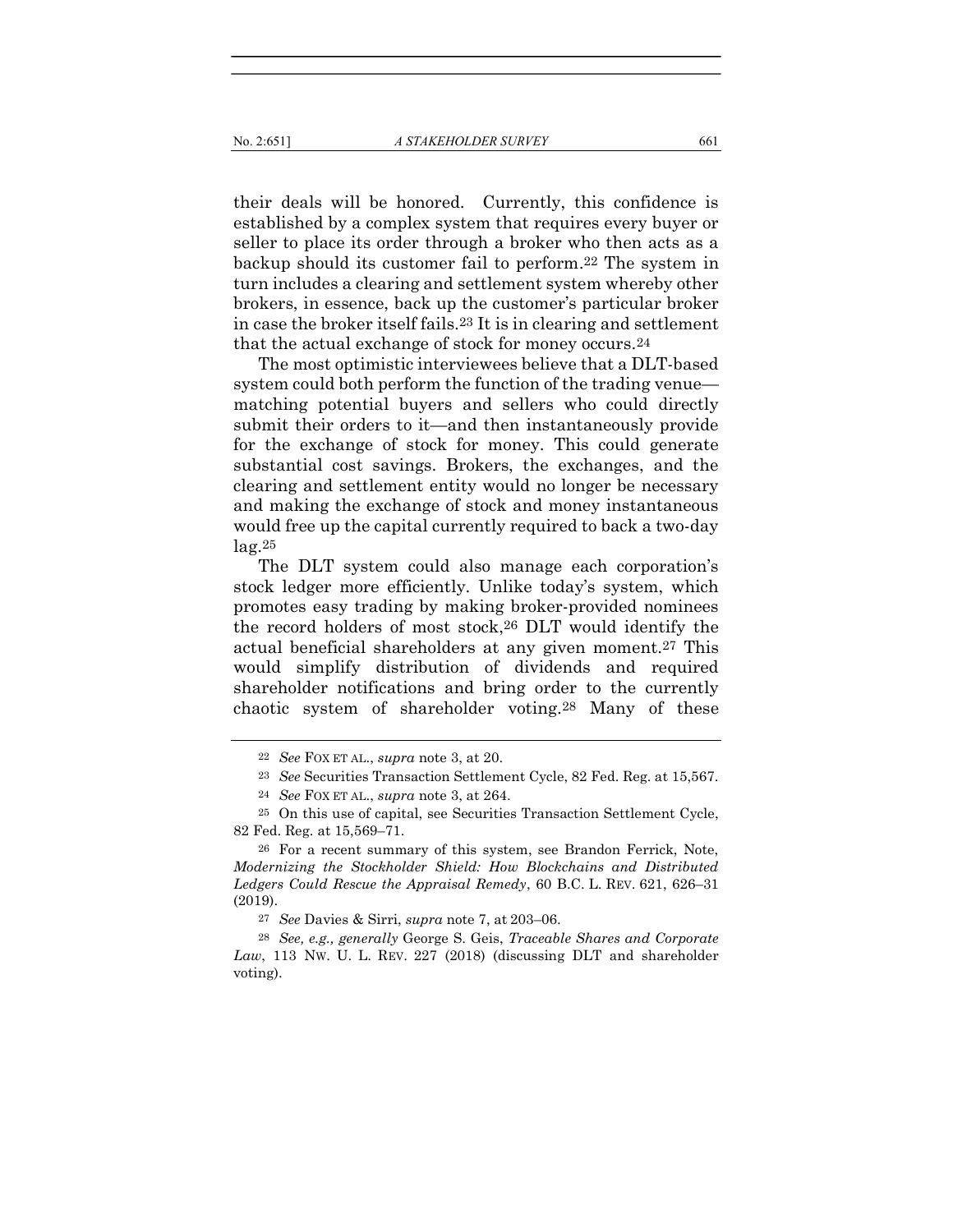advantages, on a one-time basis, would also accompany public offerings of stocks utilizing DLT. And doing an offering in this fashion would lay the groundwork for the secondary trading of the stock to be DLT-based, as well. 29

<sup>29</sup> Recent pilot projects involving the primary offering or secondary trading of very specific securities suggest that the hopes of those imagining wide-spread DLT-based offerings and trading are not entirely fanciful. See, e.g., Press Release, Vanguard, Vanguard Advances Blockchain Technology Pilot To Streamline Asset-Backed Securities Markets (June 11, 2020), https://pressroom.vanguard.com/news/Press-Release-Vanguard-Advances-Blockchain-Technology-Pilot-061120.html [https://perma.cc/JFH3-P464] ("Vanguard, in partnership with technology provider Symbiont, announced today the completion of the first phase of a blockchain pilot designed to digitize the issuance of asset-backed securities (ABS). In close collaboration with a large US ABS issuer, as well as BNY Mellon, Citi, and State Street, Vanguard successfully modeled the full lifecycle of an ABS settlement on [a] distributed ledger technology (DLT) network by replicating end-to-end transaction flows."); SIX Digital Exchange Launches DLT-Based Trading and Settlement Prototype, FINEXTRA (Sept. 23, 2019), https://www.finextra.com/newsarticle/34460/six-digital-exchange-launchesdlt-based-trading-and-settlement-prototype [https://perma.cc/86S2-XYHG] ("Swiss stock exchange SIX has launched a prototype of its distributed ledger technology-based digital exchange and central securities depository. Meanwhile, trading has started on Boerse Stuttgart Digital Exchange."); Press Release, Societe Generale, Societe Generale Issued the First Covered Bond as a Security Token on a Public Blockchain (Apr. 23, 2019), https://www.societegenerale.com/en/newsroom/first-covered-bond-as-asecurity-token-on-a-public-blockchain [https://perma.cc/ZSA4-ZTVG] ("On 18 April 2019 Societe Generale SFH, a subsidiary of Societe Generale Group, issued EUR 100m of covered bonds . . . as a security token, directly registered on the Ethereum blockchain."); Joseph Lubin et al., The Role of CSDs and Ethereum in Decentralized Finance, CONSENSYS (Apr. 2019), https://pages.consensys.net/advancing-capital-markets-with-blockchaintechnology [https://perma.cc/ZF2Q-VEXS] ("In April of this year, CapBridge announced 1exchange (1X), a private securities exchange built on the public Ethereum blockchain in collaboration with ConsenSys and regulated by the Monetary Authority of Singapore. 1X will tokenize securities, creating an immutable digital representation of investments on the blockchain that are easier, cheaper, and more secure to manage. Moreover, the standardization and universality of public Ethereum mainnet ensures 1X is aligning itself to a growing, global, borderless liquidity pool—positioning itself to connect with other blockchain-based exchanges in the future. 1X will provide optimized tracking ability of securities traded on its platform by investors.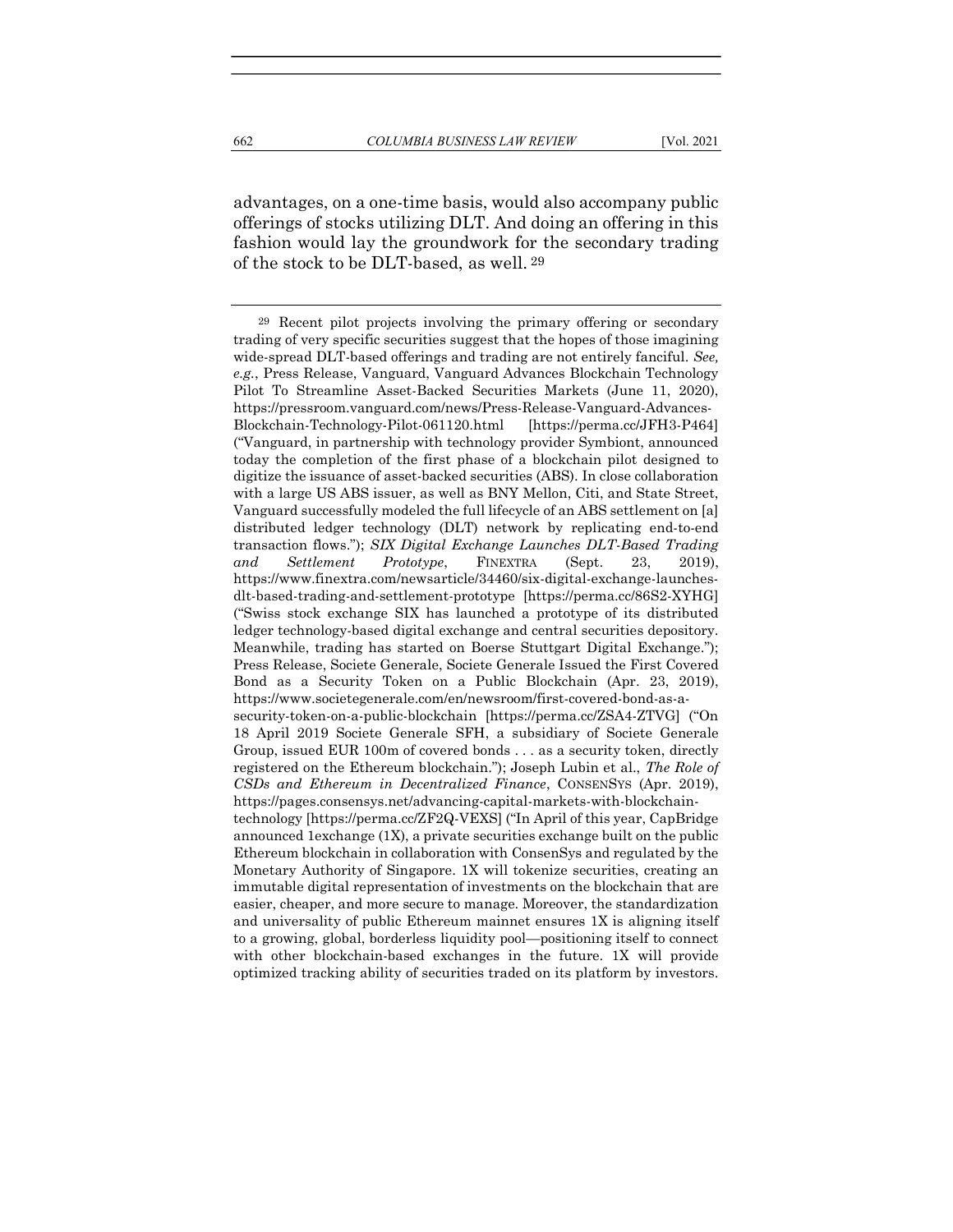## B. Views of Interviewees as to the Potential for Trading and Offering Stock Using DLT

A number of interviewees raised the possibility of trading stock on blockchain technology. For example, one member of the regulatory community believes that the ability to use blockchain for detailed audits without intermediaries could persuade markets to trade stock on blockchain technology. Several legal practitioners suggested that DLT can enable the tracing of changes in share ownership after a direct listing transaction or a secondary offering. This would solve the problem of attaching section 11 liability, with its power to deter registration statement misstatements, to any purchases of an issuer's shares after it has engaged in a direct listing or to any share offered in a seasoned offering that has been traded in the secondary market by the time the misstatement has been discovered.30

Even if moving all publicly traded stocks to an exclusive DLT platform proves impractical in the near future, one member of the regulatory community raised a narrower

Additionally, investors will have real-time and ongoing visibility into their investments without having to mediate with an exchange or third party.").

<sup>30</sup> The courts have interpreted section 11 damages liability for material misstatements in a registration statement as applying only to the securities that the statement actually registers. See Barnes v. Osofsky, 373 F.2d 269, 272 (2d Cir. 1967). This poses a problem for registration statements filed in connection with a seasoned offering or direct listing. When such a registration statement contains a material misstatement, it is currently technologically impossible for potential plaintiff who acquired a share in the secondary market after the registration statement's effective date to trace whether the share she acquired was one that was registered by that registration statement since shares that have and that have not been registered by this registration statement are both trading interchangeably in the market. Section 11 liability thus is a key concern with direct listings, which has become a new way to go public following the examples of unicorns Spotify and Slack. See, e.g., Letter from Jeff Mahoney, Gen. Couns., Council of Inst. Invs., to Vanessa A. Countryman, Sec'y, U.S. Sec. & Exch. Comm'n 9–11 (Sept. 8, 2020), https://www.cii.org/files/issues\_and\_advocacy /correspondence/2020/20200908%20Letter%20to%20SEC%20w%20attach ments.pdf [https://perma.cc/UG73-G6WE].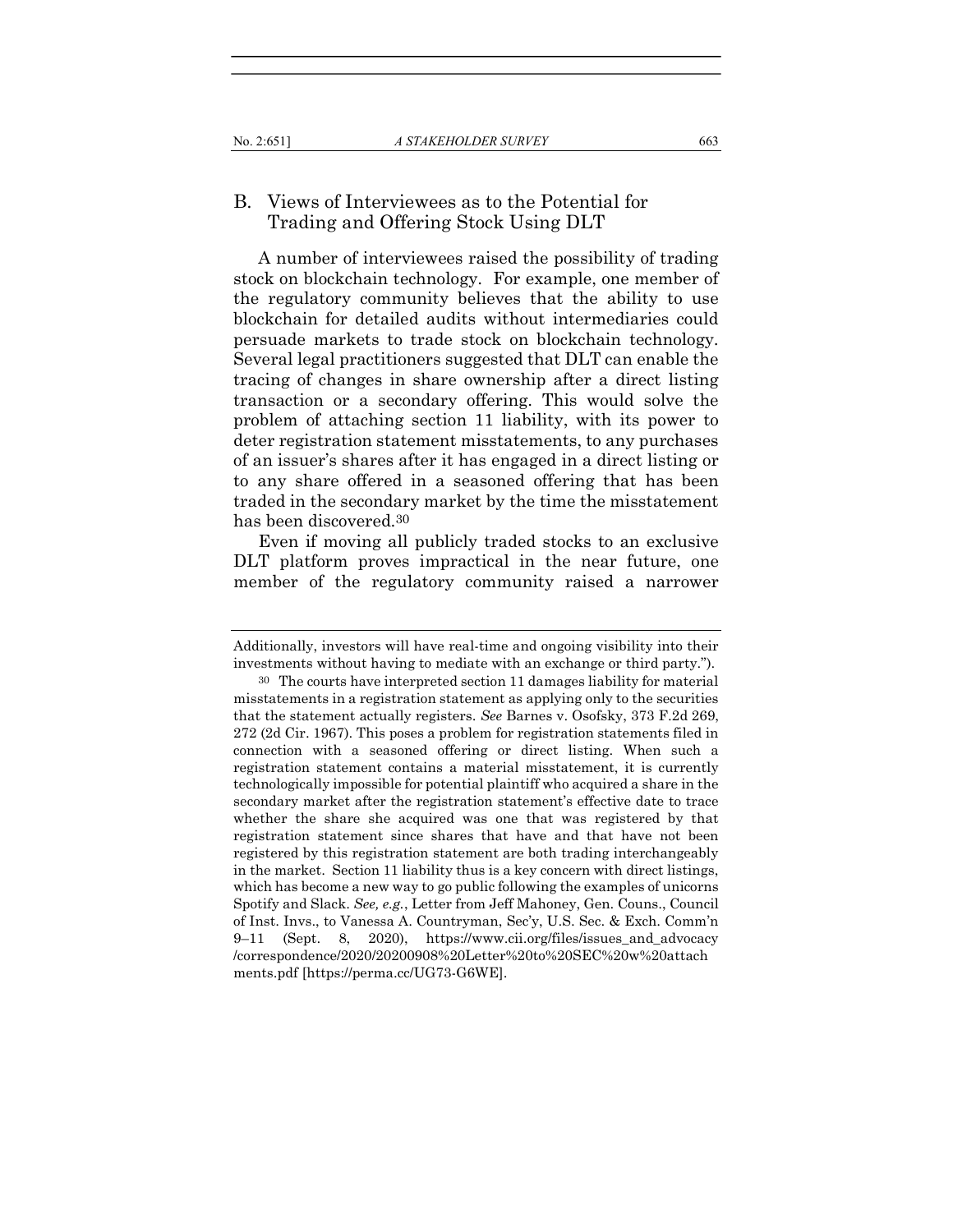possibility: some tier of equities (smaller companies' stocks, for example, which have a lower volume of trading)31 could trade solely on their own single, DLT-based market, thereby eliminating the need for central clearing of these stocks. A member of the nonprofit community pointed out that the SEC is already experimenting with placing stock on a blockchain (though he noted that this would be illegal under current regulation). The Boston Security Token Exchange has sought to become a listing exchange for equities as tokenized

certain recordkeeping.32 Various interviewees saw benefits to particular features of a DLT-based trading system. One member of the financial services industry thought DLT could transform clearing and settlement if deployed in a "widgetized," confidential matter (analogizing this to the move toward a cashless society). Recordkeeping is another important potential application of DLT. A member of the financial services industry pointed out the importance of tracking information, noting that a factor contributing to the 2008 financial crisis was flawed recordkeeping in the derivatives market, which caused problems when credit issues arose and participants could not determine their actual positions.33 Also, the increased clarity of DLT was commented upon as useful for tracking the

securities, relying on the Ethereum public blockchain for

33 See THE FIN. CRISIS INQUIRY COMM'N, THE FINANCIAL CRISIS INQUIRY REPORT 228, 298–301 (2011), https://www.govinfo.gov/content/pkg/GPO-FCIC/pdf/GPO-FCIC.pdf [https://perma.cc/RH8P-6Y9P].

<sup>31</sup> See, e.g., Gilles Zumbach, How Trading Activity Scales with Company Size in the FTSE 100, 4 QUANTITATIVE FIN. 441, 442 (2004).

<sup>32</sup> For more information, see Order Disapproving Proposed Rule Change, as Modified by Amendment No. 1, To Adopt Rules Governing the Trading of Equity Securities on the Exchange Through a Facility of the Exchange Known as the Boston Security Token Exchange LLC, 85 Fed. Reg. 84,403, 84,404 (Dec. 28, 2020); About BTSX, BOS SEC.TOKEN EXCH., https://bstx.com/about/ [https://perma.cc/JRL4-MXCJ] (last visited May 16, 2021); Letter from Benjamin Connault, Economist, Invs. Exch., to Vanessa Countryman, Sec'y, U.S. Sec. & Exch. Comm'n 2 (Mar. 26, 2020), https://www.sec.gov/comments/sr-box-2019-19/srbox201919-7004560- 214855.pdf [https://perma.cc/YQT5-R9KQ].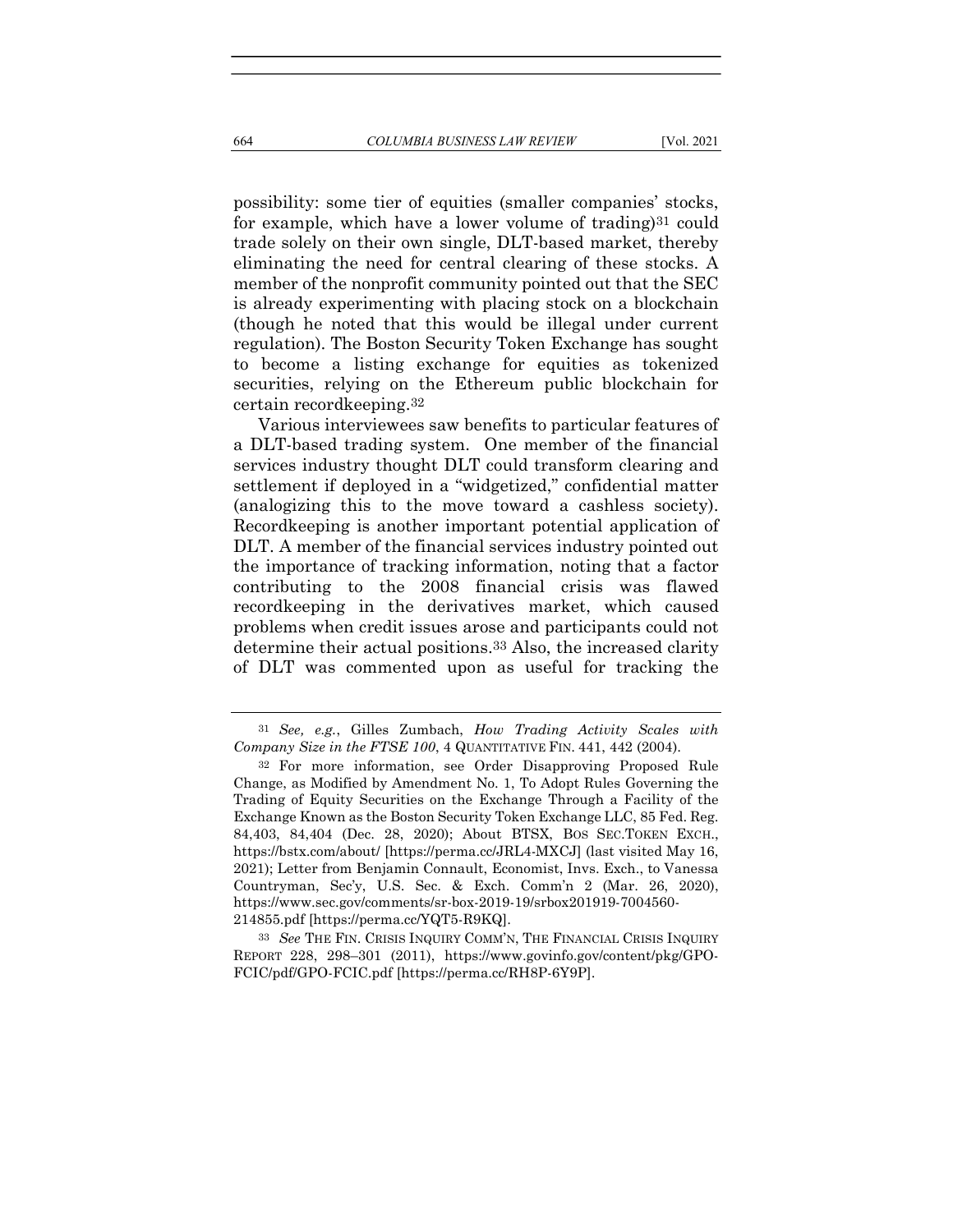current ownership of shares in real time, alleviating concerns about the tally of proxy votes actually corresponding to the choices of a firm's beneficial shareholders.34

## C. Problems Implementing DLT-Based Systems for **Securities**

The discussion above highlights a theme: we have heard regulators, industry participants, and academics praise the potential of DLT to facilitate transparency and recordkeeping and reduce the need for trusted intermediaries. Yet those same interviewees expressed major concerns about the technological and economic challenges to implementation, as well as the hurdles to changing existing regulation and the resistance of parties vested in current practices.

Scalability is a significant obstacle to widespread use of a DLT-based trading system, particularly for the stocks of the largest 500 or 1000 public companies. Multiple interviewees stressed that such equities markets see a huge volume of transactions, which occur in microseconds. Currently Bitcoin can handle four transactions per second,35 while over one

35 See Press Release, Bitcoin SV, 9,000 Transactions Per Second: Bitcoin SV Hits New Record (Jan. 28, 2021), https://www.prnewswire .com/news-releases/9-000-transactions-per-second-bitcoin-sv-hits-new-

<sup>34</sup> See Proxy Voting by Blockchain, MKTS. MEDIA (Apr. 11, 2017), https://www.marketsmedia.com/proxy-voting-blockchain/

<sup>[</sup>https://perma.cc/A7WE-MX86] ("Broadridge Financial Solutions, Inc. (NYSE:BR), J.P. Morgan, Northern Trust and Banco Santander today announced the successful completion of a pilot which employs a blockchain technology to enhance global proxy vote transparency and analytics."); Lubin et al., supra note 29 ("We can also initiate template-driven smart contract generation of new assets with the listing requirements based on previously captured issuer data, like a smart prospectus. This has the potential to reduce fees as well as mechanical reliance on third parties. This can also enhance shareholder voting and governance in general, as automation of registry data improves certainty of beneficial ownership and to whom an entitlement or right is due without extensive research or reconciliation. A common registry of ownership associated with an ID means the issuer or issuer's agent will know exactly who has which rights."); Spencer J. Nord, Blockchain Plumbing: A Potential Solution for Shareholder Voting?, 21 U. PA. J. BUS. L. 706, 708–09 (2019).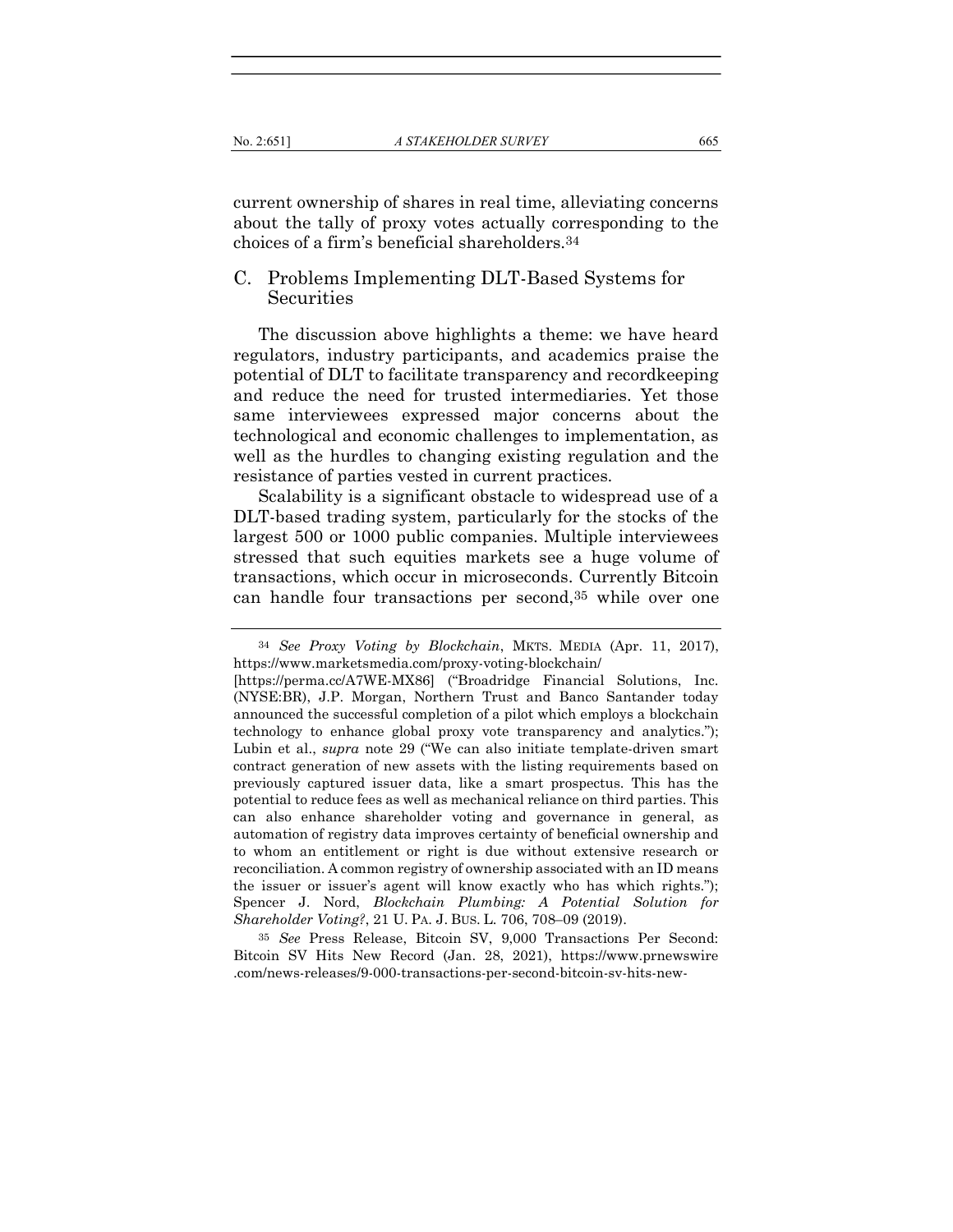thousand transactions occur per second on the U.S. stock exchanges.36 Even if this problem were fixed, the system would undoubtedly require significant levels of financing. Moreover, there is the question of how the payments system would be set up. As one member of the financial services industry explained, the system's basic reliance on financing means that if the benefit of DLT is that it allows transactions to occur instantly, enormous amounts of money would also need to be moved instantly. Using digital coins rather than dollars as payment might appear to solve this problem, but the value of currently available coins is highly volatile, and they have a history of being stolen from digital wallets.37 There are also problems with how such a system would deal with error trades, though one interviewee did note that perhaps this problem would be minimal in an auction setting and hence DLT might be more easily applied there.

Beyond these questions of technological and economic feasibility, there is, as noted by multiple interviewees from the regulatory and broker-dealer communities, the matter of legacy firms having a technological "debt." In other words, even if the benefits to society of switching now (assuming everyone did it at once) might outweigh the costs, the private benefits to firms would not. Switching would require them to abandon investments in existing ways of doing things that are continuing to earn substantial returns. Moreover, the

record-301217145.html [https://perma.cc/YQ4L-RZWH] (comparing Bitcoin's capacity to the press release preparer's).

<sup>36</sup> Austin Gerig, High-Frequency Trading Synchronizes Prices in Financial Markets 1 n.3 (Jan. 20, 2015) (unpublished manuscript) (citing UTP PLAN, U.S. CONSOLIDATED TAPE DATA, https://www.utpplan.com/), https://www.sec.gov/files/dera-wp-hft-synchronizes.pdf

<sup>[</sup>https://perma.cc/E3GZ-A3W3]; see also supra note 19 (giving data suggesting that well over 500 transactions occur each second on the New York Stock Exchange alone).

<sup>37</sup> See Steven Russolillo, Hackers Swipe More Than \$40 Million of Bitcoin from Cryptocurrency Exchange, WALL ST. J. (MAY 8, 2019, 2:27 AM) (on file with the Columbia Business Law Review), https://www.wsj.com/articles/hackers-swipe-more-than-40-million-ofbitcoin-from-cryptocurrency-exchange-11557296830.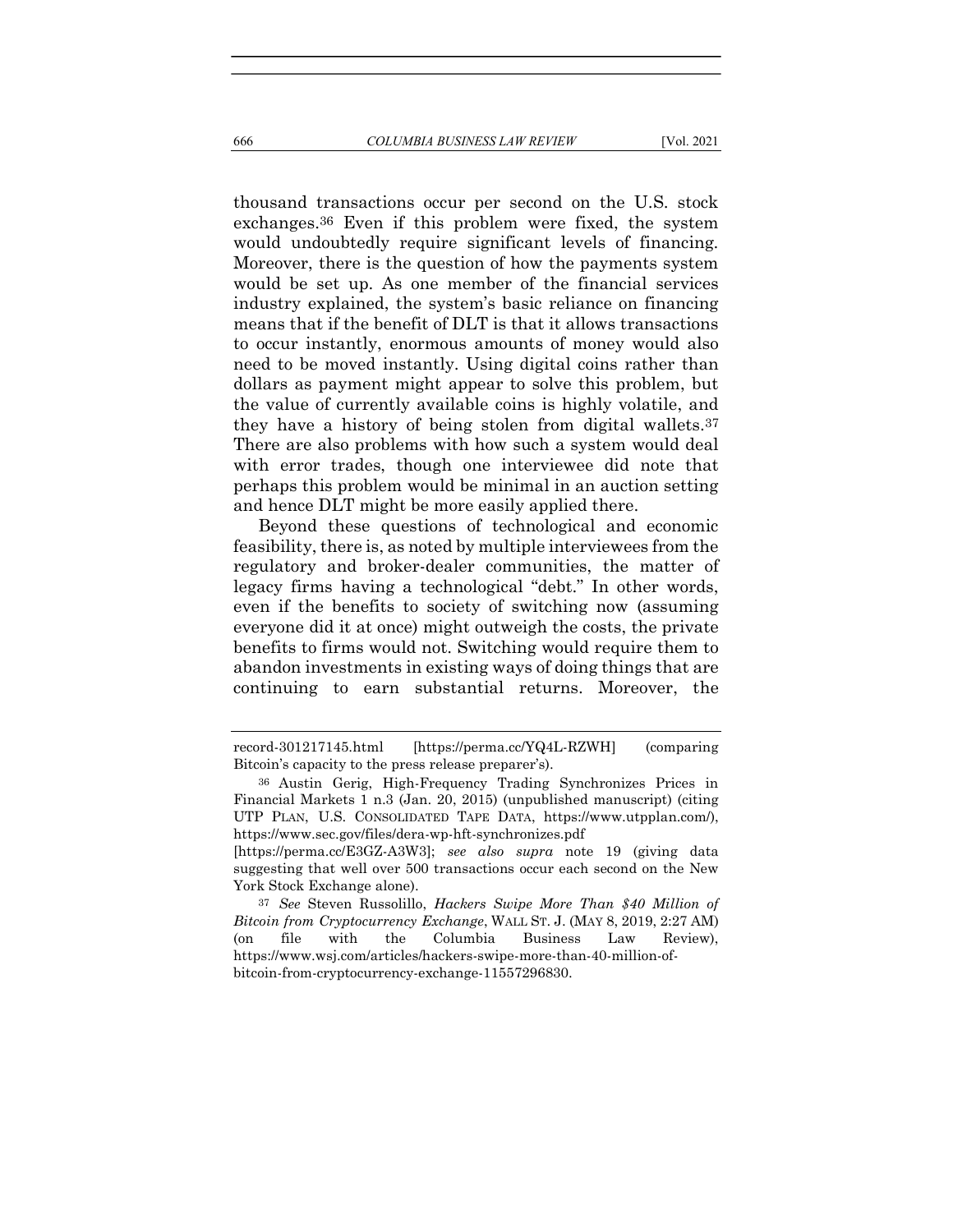incumbents are unlikely to be forced to adopt a superior technology due to the fear of potential competition: because of the incumbents' first mover advantages, new competing entrants using DLT-based technology are unlikely to erode substantially, at least in the short run, the market share of the incumbents. These interviewees contrast this situation with AI and machine learning, which can be scaled up much more easily—AI and machine learning is increasingly used successfully in the robo-advising context, for instance.38 Moreover, the current system of stock trading is generally perceived as functioning well and at a lower cost per trade than ever before.39 In sum, these interviewees feel that the various incumbent entities that operate the current system of trading and clearing and settlement are unlikely to experience either strong market incentives or significant regulatory pressures to transition soon to a DLT-based system.

<sup>38</sup> See, e.g., AI To Enhance Investment Decision-Making, FIDELITY (on file with the Columbia Business Law Review), https://institutional. fidelity.com/app/item/RD\_9889536/ai-to-enhance-investment-decisionmaking.html (last visited Nov. 30, 2020) ("When surveying 900 institutions across 25 countries for the Global Institutional Investor Survey, Fidelity found three-quarters of respondents think it's unlikely the industry will be the same in seven years. Many cited potential disruption by artificial intelligence (AI), but optimism is generally high around the world about its potential incorporation into many high-value investing functions such as evaluating portfolio performance and risk and determining optimal asset allocation strategy. When it comes to this application, evidence from our survey responses suggests that many of these services are expected to be utilized as a tool to augment work, not fully supplant the roles of analysts or institutions' investment partners.").

<sup>39</sup> On cost per trade, see Brian F. Mannix, Finding—and Fixing— Flaws in Financial Market Microstructure, 12 J.L. ECON. & POL'Y 315, 315 (2016) (criticizing high frequency trading but acknowledging that "[i]n the 21st century, automated algorithmic trading by computers has become the dominant method of exchanging securities, commodities, derivatives, and currencies in major markets around the world. Many more trades take place, at dramatically lower costs per trade, than in the days when human traders stood on a trading floor . . . . There is little doubt that automated trading has brought some substantial improvements to the efficiency of financial markets").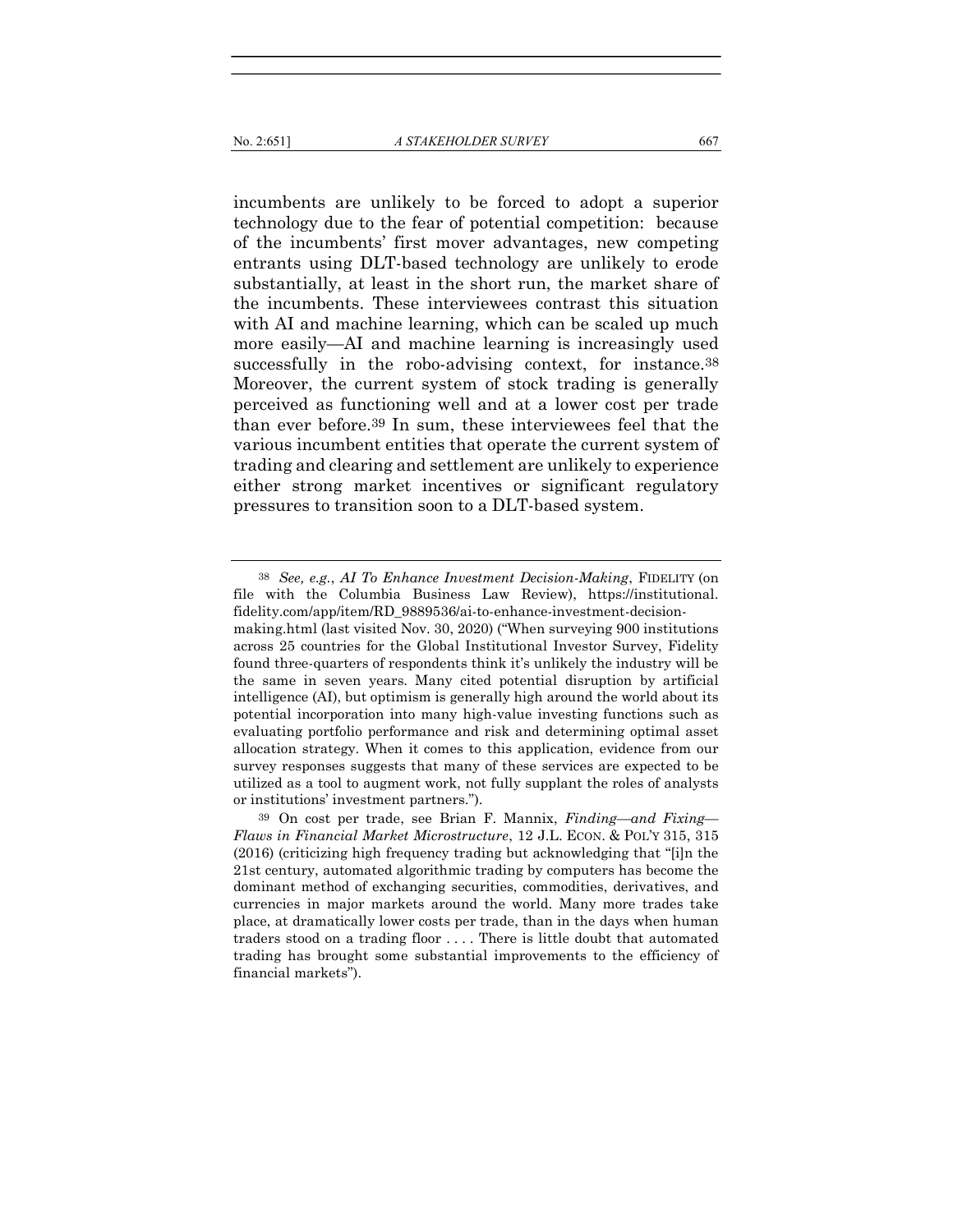Multiple interviewees also raised privacy concerns. For example, as one member of the legal community suggested, there may be a tradeoff between privacy and the transparency and accuracy of an immutable, decentralized record of transactions that DLT may offer. Investors–especially fundamental value traders—usually prefer to hide their trades for strategic reasons, a view echoed by a member of the broker-dealer committee. The current system preserves privacy quite reliably: a customer gives its order to a broker, which has legal duties to keep the order confidential and to refrain from trading for itself or other customers based on its knowledge of the order, and the broker in turn submits the order to an impersonal exchange.40 Another member of the broker-dealer community also said that, in a truly DLT-based system, the full transparency of all transactions may not be a good thing. While any such system could provide records of transactions in anonymous form, anyone might be able to observe a sequence of transactions by a single entity, thereby raising this entity's cost of trading and eroding the trading profits that it can extract based on its research. Hacking and cybersecurity also present significant concerns,41 so that ensuring a secure blockchain could prove costly and difficult.

Some interviewees, including one from the regulatory community, said brokers would, at least in the short term, probably continue to handle investor orders and trading would continue to occur on exchanges and today's other trading venues, but that clearing and settlement could happen on a DLT-based system.<sup>42</sup> Using DLT for clearing and

<sup>40</sup> See FOX ET AL., supra note 3, at 97.

<sup>41</sup> See Russolillo, supra note 37.

<sup>42</sup> On some potential DLT platforms, see micobo GmbH, Technical Difference Between Ethereum, Hyperledger Fabric and R3 Corda, MEDIUM (Mar. 16, 2018), https://medium.com/@micobo/technical-difference-betweenethereum-hyperledger-fabric-and-r3-corda-5a58d0a6e347#:~:text=Corda% 20is%20a%20permissioned%20blockchain,organisations%20participating %20in%20the%20transaction.&text=Corda%20supports%20smart%20cont racts.&text=The%20virtual%20machine%20selected%20for,is%20the%20J ava%20Virtual%20Machine [https://perma.cc/GU8H-NG6P] (analyzing the differences among Ethereum, Hyperledger, and Corda).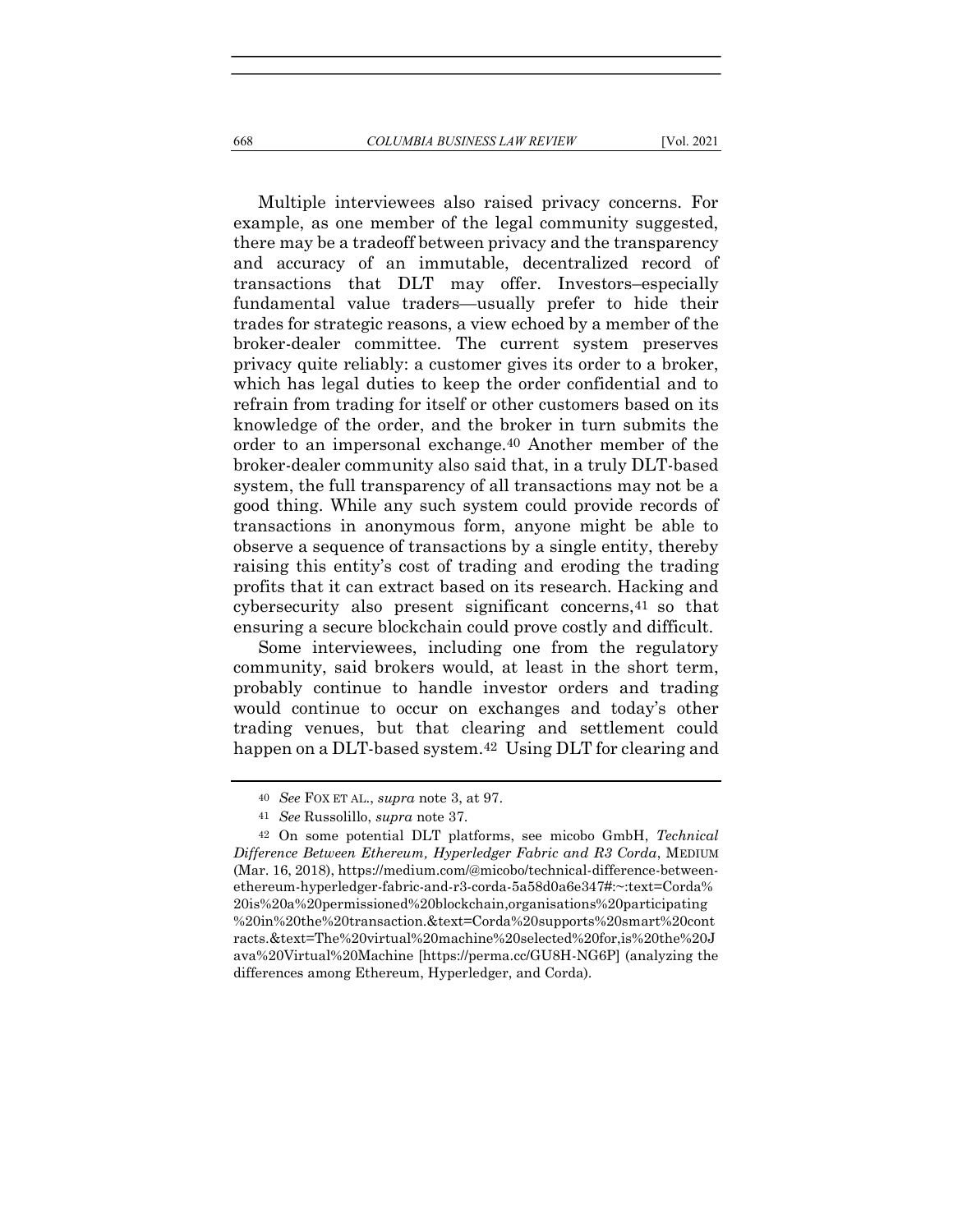settlement seems technologically feasible. As one member of the financial services community put it succinctly: If Walmart can put its supply chain on blockchain, JP Morgan can settle trades on blockchain. The problem, the interviewee asserted, lies in the existence (or absence) of an insurgent (challenger) bank with a vested interest in unseating highly-entrenched current systems.

Also, as one member of the regulatory community cautioned, even this modest reform would probably not eliminate completely the trusted intermediary involved currently The Depository Trust & Clearing Corporation (DTCC).43 Getting rid of DTCC or its equivalent would also eliminate the oversight that such an entity offers, and so the SEC would likely insist that the new platform include a trusted person. Then, by declaring that trusted person to be a broker-dealer, the SEC could continue to exercise oversight.44 This interviewee also said he believed that brokers would have little incentive to participate in any such platform because the SEC has cast doubt on brokers' ability to maintain adequate custody and control of assets on a distributed ledger.45 This interviewee also believed that the SEC's desire to have a trusted person in charge was wise—even though it would mean continuing the resource costs and rents associated with a trusted party that a trustless DLT system would eliminate. His broader point was that using DLT for clearing and settlement would not make an entity such as the DTCC obsolete anytime soon, a view shared by other interviewees. And, even if DLT could create real efficiencies, the current incumbent may not have much incentive to make the change to DLT or feel much pressure to do so from regulators.

<sup>43</sup> For an overview of DTCC's role, see Ferrick, supra note 26, at 626– 31.

<sup>44</sup> See 15 U.S.C. § 78o (2019).

<sup>45</sup> The SEC recently requested comment on the custody issue. See generally Custody of Digital Asset Securities by Special Purpose Broker-Dealers, 86 Fed. Reg. 11,627 (Feb. 26, 2021).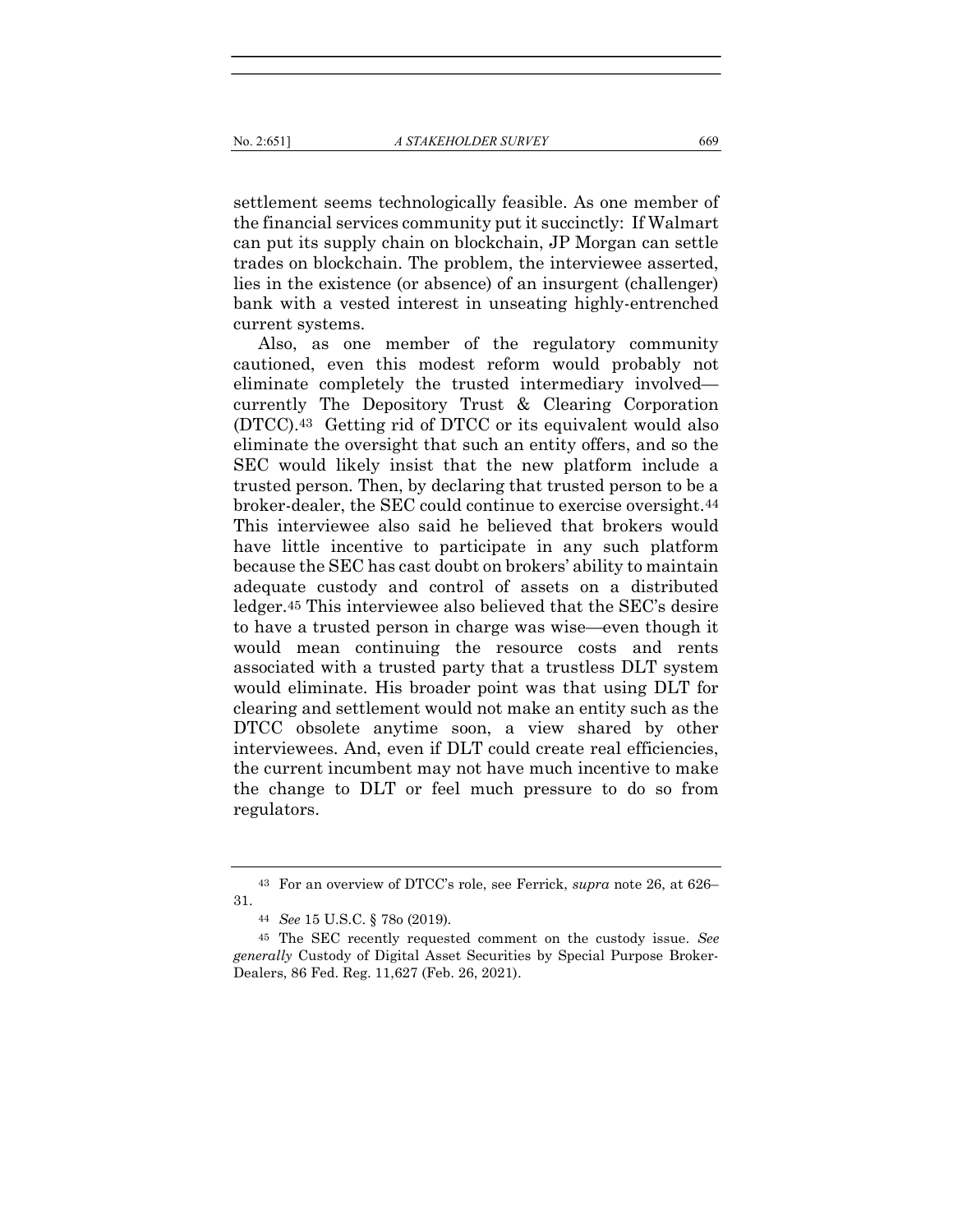#### D. Summation and Questions Going Forward

In sum, interviewees thus far expressed some appetite for using DLT for stock trading; however, significant concerns over scalability and oversight remain. As one regulator put it, even if DLT helps with audit trails and recordkeeping, a market still needs some mechanism for bringing parties together. Any real change would require everyone to use blockchain, which will not happen unless regulators come up with a some-years-long plan for implementing it. As noted, perhaps a middle ground would still involve brokers placing orders on exchanges, with clearing and settlement occurring exclusively on a blockchain. But again, the brokers and exchanges would all need to be in the blockchain environment for this to truly work.

The foregoing discussion suggests a few questions going forward. What is being done to think through the implications of a truly trustless system? Even as technology is developed to facilitate a DLT-based trading world, what additionally will need to occur in order to increase market and regulatory appetite for that world? What incentives would lead firms to adopt technology, such as DLT, which is extremely costly and difficult to implement on a large scale?

## V. MARKET STRUCTURE

How well are today's markets operating? Can DLT improve or address concerns about market structure? One broad theme emerged from our interviews: There is wide disagreement about which interests our markets should promote and which interests current market structures in fact serve. It is thus important to understand these different points of view in order to see what a DLT-based system might offer and how it should be designed. Understanding these issues, even ones that do not appear to touch directly upon DLT and its application to securities markets, also helps us understand what economic and political obstacles may impede adoption of a DLT-based system. This is true even if, from society's point of view, the benefits would appear to exceed the costs.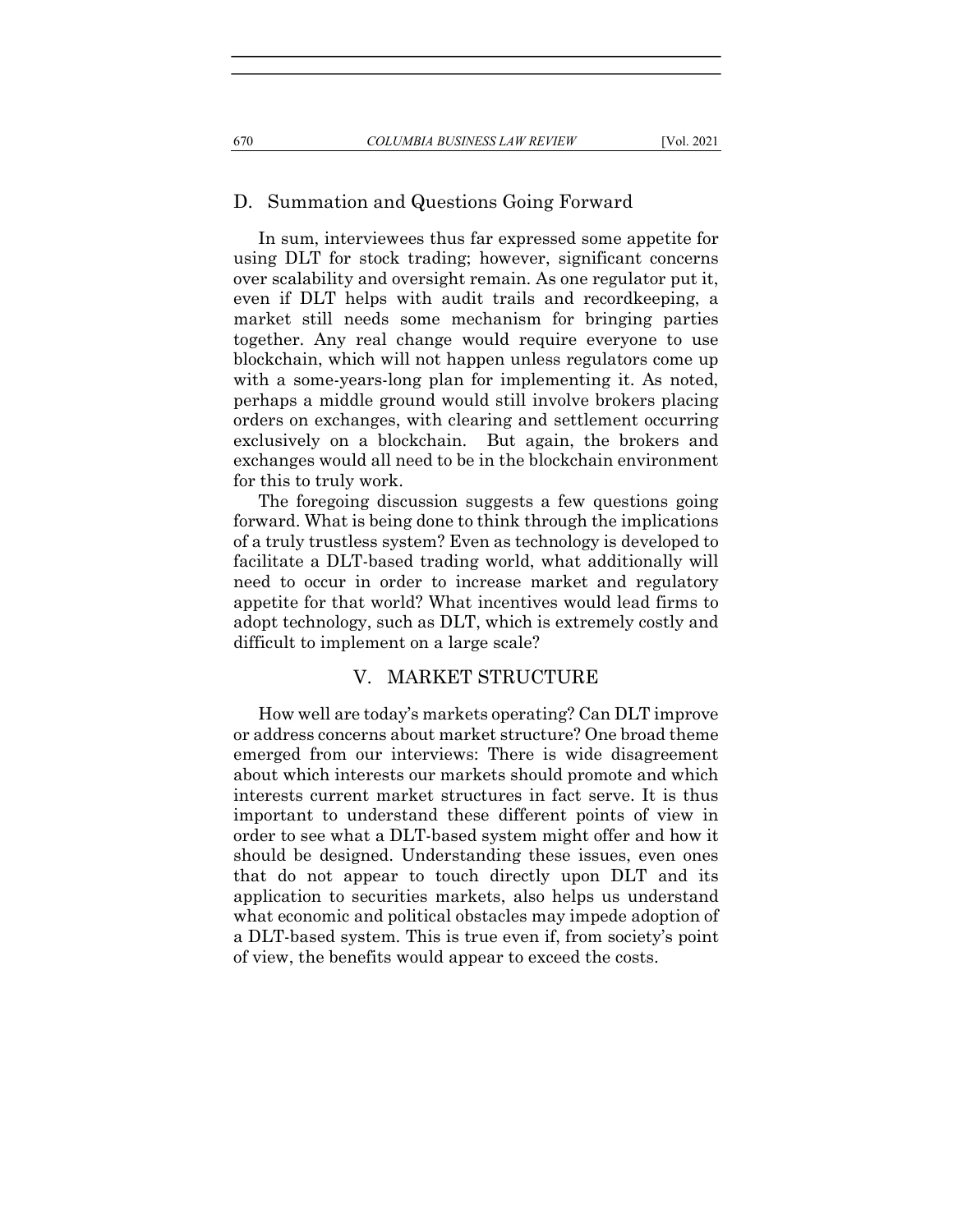Some interviewees, spanning the regulatory and investment communities, felt that the markets were overall operating well and fairly. Different interviewees stressed different positives. One member of the regulatory community believes they are working relatively well at least with respect to price discovery. Another said insiders do not have an advantage over ordinary investors, and buy and hold investors have never been better off given low trading costs and instantaneous executions.46 Other interviewees, however, expressed concerns about current market structure— and especially the prices that exchanges charge for proprietary data, the fee and rebate policies of the stock exchanges in their dealings with brokers,47 and the paradox of trading venues being both too fragmented and insufficiently competitive.

#### A. Fees for Proprietary Data

Data concerning best available quotes and transactions occurring on each exchange are available to market participants in a consolidated, SEC-mandated feed referred to as the SIP.48 There is a slight delay, however, between when a transaction or a change in a quote occurs and, after processing, its appearance on the SIP.49 Each exchange charges a fee for access to this data at the same moment it is sent to the SIP.50 The data obtained this way is referred to as proprietary data.51 The customers are liquidity-supplying market makers and other high speed traders as well as sophisticated brokers.52 They are all able to put this access to

<sup>46</sup> See supra note 39 and accompanying text.

<sup>47</sup> See generally Memorandum from Div. of Trading & Mkts., U.S. Sec. & Exch. Comm'n, to Mkt. Structure Advisory Comm., U.S. Sec. & Exch. Comm'n (Oct. 20, 2015), https://www.sec.gov/spotlight/emsac/memo-makertaker-fees-on-equities-exchanges.pdf [https://perma.cc/7QY8-VMW7].

<sup>48</sup> See FOX ET AL., supra note 3, at 28, 126.

<sup>49</sup> See id. at 126.

<sup>50</sup> See id.

<sup>51</sup> See id.

<sup>52</sup> See Concept Release on Equity Market Structure, 75 Fed. Reg. 3,594, 3,606–07 (Jan. 21, 2010).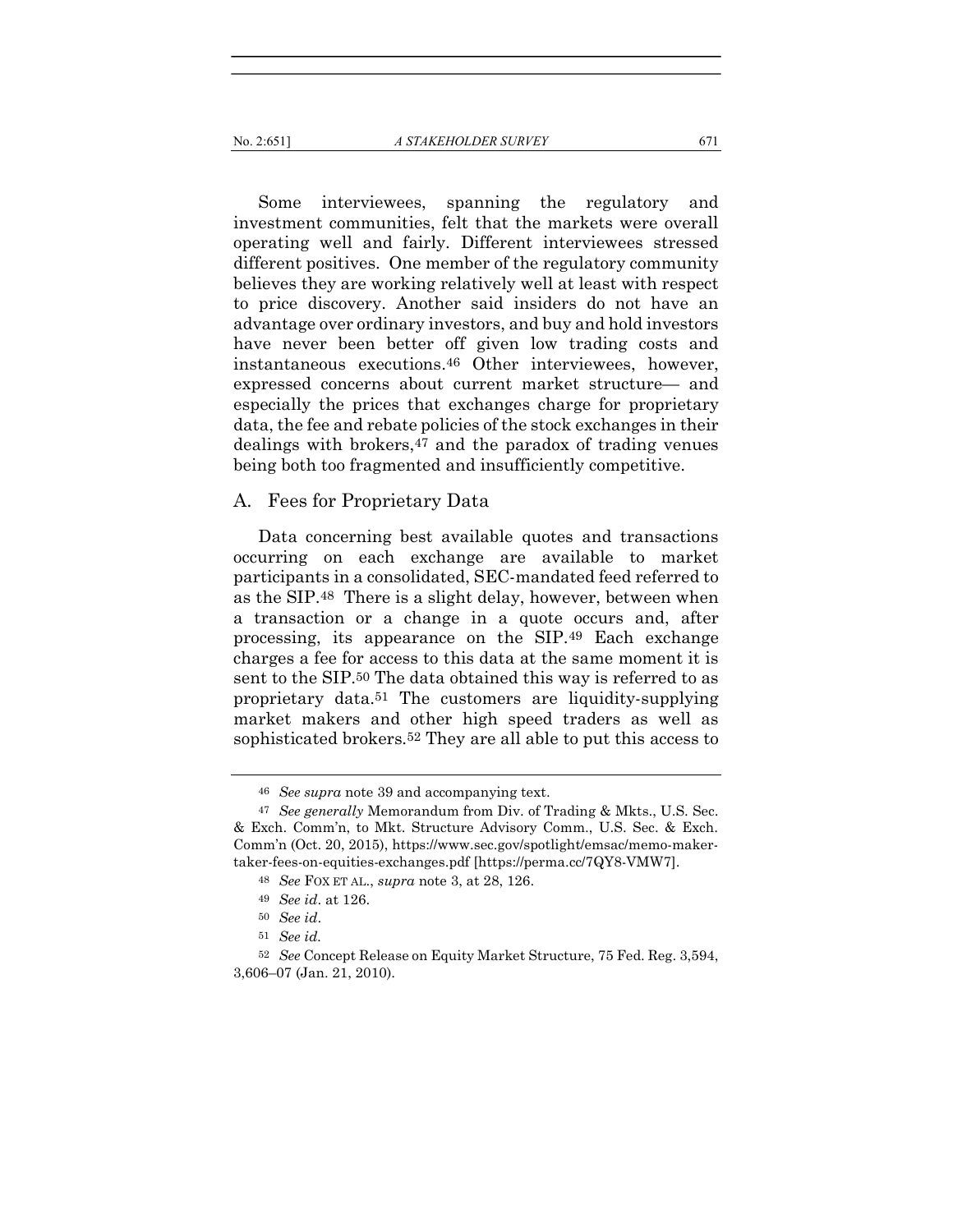use in ways that permit them to act more quickly than they could if they relied on the SIP—sometimes to the disadvantage of others in the market.53

A market maker provides liquidity by submitting to exchanges quotes in the form of limit orders.<sup>54</sup> A limit order, until cancelled, commits the submitter to buy or sell a given quantity of shares at a stated price (the buy price being the "bid," and the sell price being the "offer" or "ask"). For the market maker, being able to act more quickly also means being able to cancel old quotes and submit new ones faster in response to new transactions or changes in quotes of others. This allows the market maker to better protect itself from costly adverse selection, i.e., selling to someone with information that the stock is worth more than the market maker's offer, or buying from someone with information that it is worth less than the market maker's bid. With competition among market makers, this reduction in a cost of doing business presumably lowers the effective "price" (half the spread between bid and ask) that market makers "charge" for their liquidity-supplying services. But, despite this drop in price, many informed traders are worse off as a result of the market makers' access to proprietary data. This is because the traders find the market makers' quotes moving against them more quickly when they begin trading on a piece of private information that suggests that a security is mispriced.55

High speed traders can also use proprietary data to engage in profitable arbitrage that takes advantage of persons who do not change their quotes as quickly in response to new orders

<sup>53</sup> See FOX ET AL., supra note 3, at 126–27.

<sup>54</sup> For a brief introduction to these concepts, see id. at 20–23.

<sup>55</sup> Cf. Market Data Infrastructure, 86 Fed. Reg. 18,596, 18,599 & n.26, 18,560 & n.28 (Apr. 9, 2021) (to be codified at 17 C.F.R. pts. 240, 242, 249) (noting the disadvantages experienced by traders with slower or less comprehensive access to market data).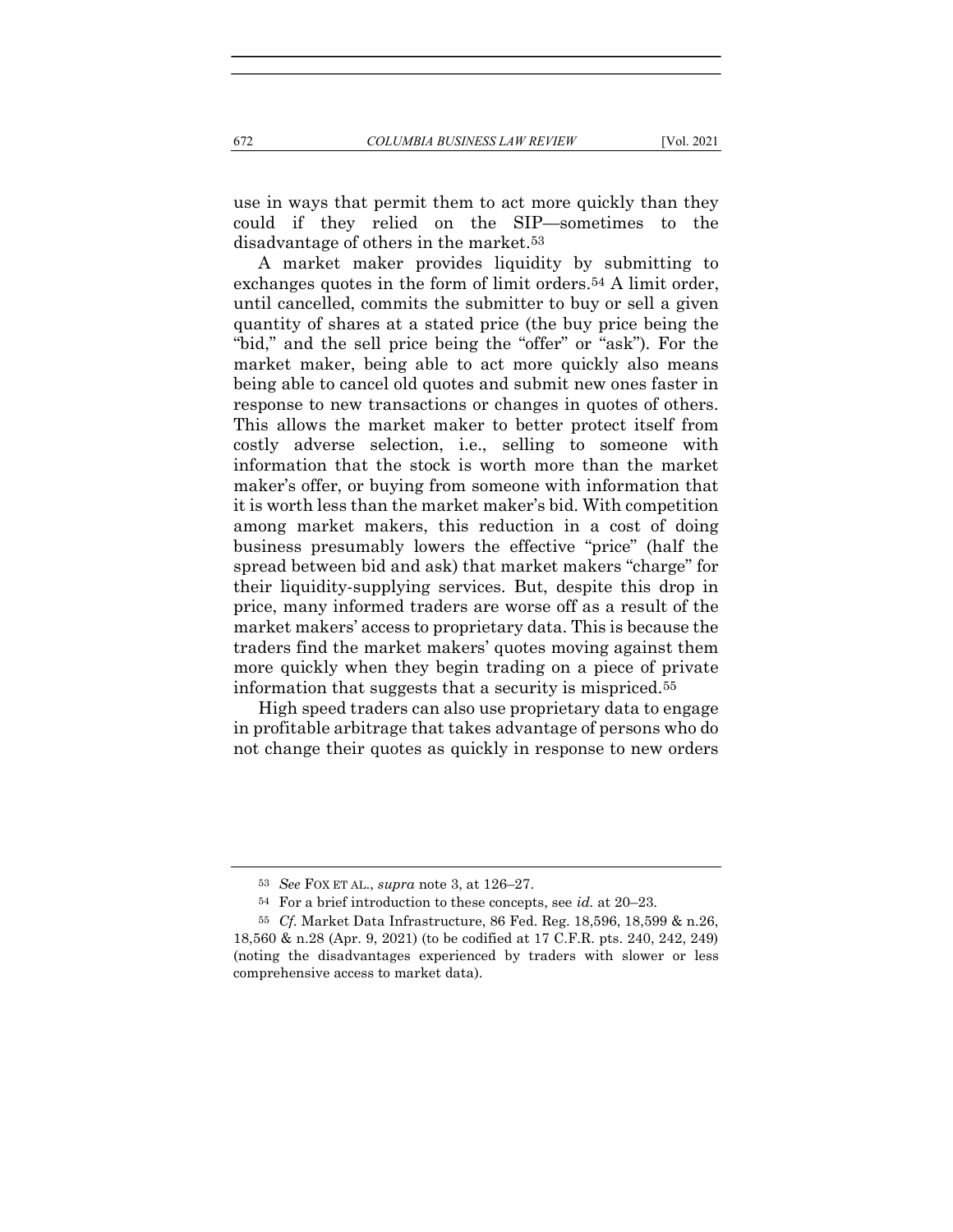or quotes of others.56 Brokers can use the information to trade for their clients with less impact on price.

The SIP does not contain information about quotes that are inferior to the best quotes on each market, referred to as "depth of book" information.57 This information may contain hints about what the persons who posted the quotes might know. And it is valuable to brokers because often the best quote is only for the purchase or sale of a small number of shares, and so filling a larger order quickly will require transacting against these inferior quotes as well.58 Access to this depth of book data is also sold by exchanges and is also referred to as proprietary data.59

A number of interviewees felt that prices for proprietary data were too high. One member of the investment industry, who otherwise lauded the markets' functioning, felt that prices at current levels created persistent inefficiencies. Although proprietary data at current prices appears very profitable for the exchanges, their practices vary, and not all members of the exchange community defend the current arrangements. One member of the broker-dealer community stated that the cost of proprietary data was like a tax on investors. As another member of the exchange community pointed out, relying solely on the SIP for market data is insufficient for brokers to meet their obligation to execute their customers' orders on the best terms practicable (referred to as the broker's "best execution" duty),60 which essentially forces brokers to pay the very high price for data that most exchanges charge.61 And at least one member of the exchange

<sup>56</sup> See, e.g., Stanislav Dolgopolov, Wholesaling Best Execution: How Entangled Are Off-Exchange Market Makers, 11 VA. L. & BUS. REV. 149, 189 (2016).

<sup>57</sup> FOX ET AL., supra note 3, at 28.

<sup>58</sup> For an illustration of this, see id. at 27–28.

<sup>59</sup> Id. at 126.

<sup>60</sup> See FOX ET AL., supra note 3, at 265–67 (discussing the best execution duty).

<sup>61</sup> For similar views, see Market Data Infrastructure, 86 Fed. Reg. at 18,560 n.28.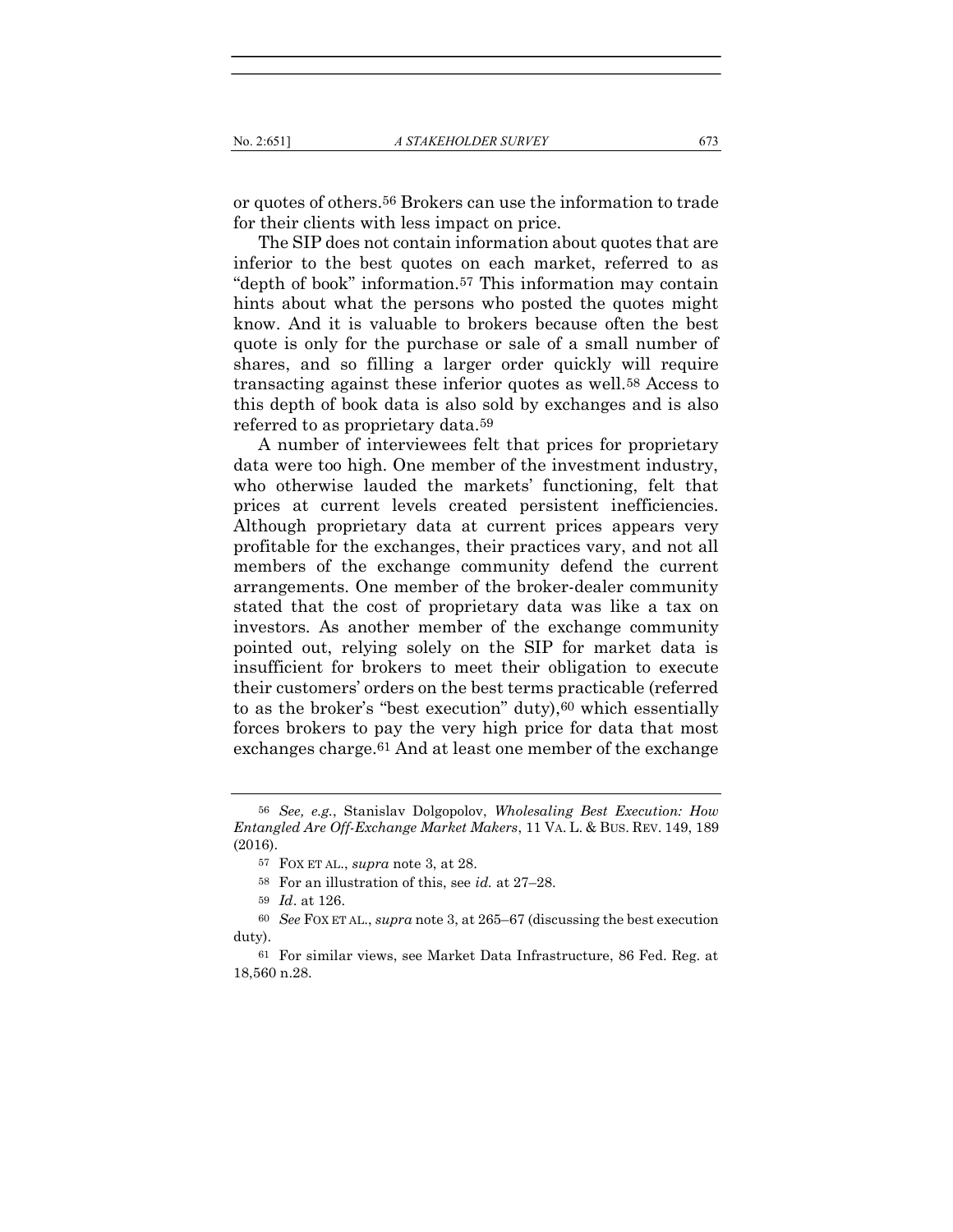community explicitly expressed a desire for additional regulation around market data pricing—as they and others worried that exchanges had more incentive to serve the interests of high frequency traders (HFTs) and brokers than the interests of longer-term investors—and for better

#### B. Rebates and User Fees

enforcement of existing regulations.

Most exchanges pay a broker a rebate per share for every standing limit order sent by the broker that is executed against (thus rewarding the person making liquidity) and charge a somewhat larger fee per share for every marketable order that executes against a standing limit order (thus charging the person who takes liquidity).62 This is the "makertaker" fee system.63 A few exchanges do the opposite, operating "taker-maker" fee systems.64 And one exchange charges the same smaller fee to both the liquidity maker and taker.65 Importantly, in all these arrangements the rebates go to, and the fees are charged to, the broker submitting the order, not the customer for whom the order is being submitted.66

The maker-taker and taker-maker systems raised concerns among some interviewees about brokers' conflicts of interest: the broker, rather than seeking best execution of the transaction that its customer wishes to undertake, might send its orders to an exchange with, say, the largest rebates or lowest fees. As one interviewee noted, it is very difficult to see which brokers are receiving rebates for which trades and thus to monitor brokers to see if the rebates and fees are inducing them to violate their duties of best execution. Some

<sup>62</sup> FOX ET AL., supra note 3, 281–82.

<sup>63</sup> Id.

<sup>64</sup> Id. at 282.

<sup>65</sup> See Investors Exchange Fee Schedule, INVS. EXCH. (Apr. 1, 2021), https://iextrading.com/trading/fees/ [https://perma.cc/47ZA-33DZ] (advertising this system for at least some trades).

<sup>66</sup> See, e.g., id.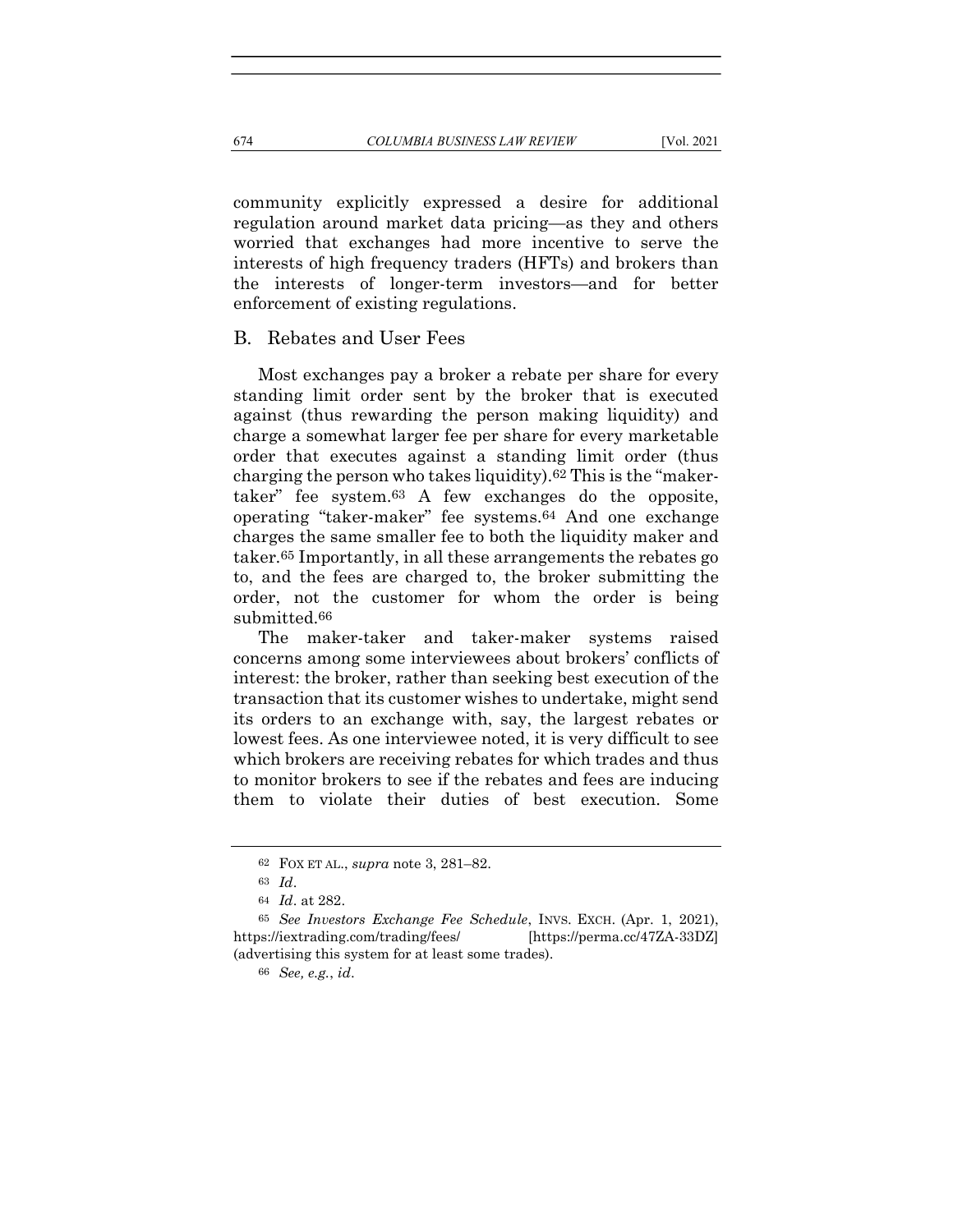interviewees worried that such violations are occurring. As one member of the broker-dealer community told us, brokers would continue to trade on exchanges that offered them rebates, regardless of client execution, and those exchanges would continue to offer rebates in order to attract business, creating a conflict of interest. While acknowledging the difficulty of quantifying differences in execution quality, this interviewee suggested that a system for more efficiently aligning incentives would require everyone that places an order that executes, whether they are the party making the liquidity or the one taking it, to pay a set per-share fee for using the exchange based on some kind of cost-plus formula. Concern over conflicts of interest in part prompted interest from at least a few interviewees in MEMX, a new exchange that the SEC approved in May 202067 and that is being backed by institutional investors.68 MEMX, according to is proponents, is designed to cost less and be more transparent than existing exchanges.69

#### C. Order Protection Rule

Under the SEC's NMS Rule 611 (known as the order protection rule), in most circumstances, a marketable buy or sell order sent to an exchange whose best quote for the stock is inferior to the best quote on some other exchange must be sent on to that other exchange.70 When the rule was introduced, it was justified as both assuring retail investors that they would get best execution and helping the competitive position of new entrant exchanges, which, because they were initially small, might not have their quotes

<sup>67</sup> MEMX LLC, 85 Fed. Reg. 27,451, 27,451 (U.S. Sec. & Exch. Comm'n May 8, 2020).

<sup>68</sup> See Philip Stafford, BlackRock Throws Support Behind US Exchange Start-up MEMX, FIN. TIMES (May 12, 2020) (on file with the Columbia Business Law Review), https://www.ft.com/content/6aad5b60-5378-476f-9636-4d06017fff9e.

<sup>69</sup> See MEMX Home Page, MEMBERS EXCH., https://memx.com/ [https://perma.cc/68AV-Y7BU] (last visited Apr. 4, 2021).

<sup>70</sup> 17 CFR § 242.611(a) (2020).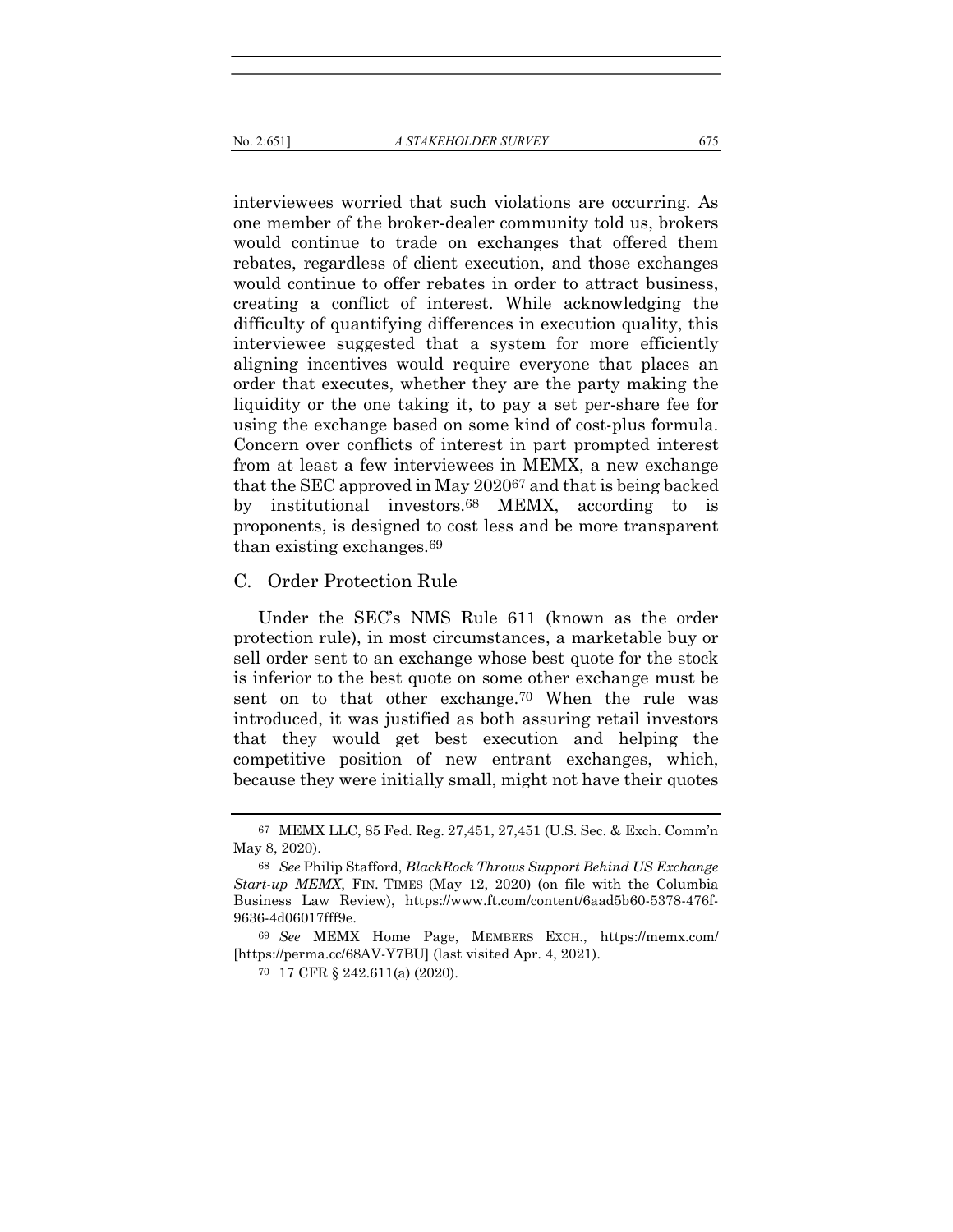executed against—even when those quotes were the best and hence not attract many quotes in the first place.71 Multiple institutional investor interviewees criticized the rule, however, for complicating the filling of larger orders. One such interviewee, who did not like the order protection rule because it created risks when sourcing liquidity, suggested that applying the rule differently to institutional and retail order flows could help. This interviewee's enthusiasm for the institutional-investor-backed MEMX exchange in part reflected the role that this exchange could play in such an

#### D. Fragmentation

approach.

As recently as the early 1990s, trading the stock of any significant, publicly traded company "was still largely confined to a single venue, either NASDAQ or the New York Stock Exchange (NYSE)."72 Today, any given stock is potentially traded on each of almost seventy-five competing venues: more than a dozen exchanges and almost fifty dark pools.73 This transformation is a product of both the huge "increases in the speed of communication and calculation that have arisen from the information technology revolution" and deliberate choices in the way stock trading is regulated.74 Going back as far as the 1970s, Congress and the SEC anticipated that developing technology could, on the one hand, achieve the advantages of competition——lower prices, better customer service, and more innovation—and, on the other hand, because markets would be better connected, decrease the risk that a buyer and seller, each willing to transact for a

<sup>71</sup> See Regulation NMS, 70 Fed. Reg. 37,496, 37,501 (June 29, 2005) (codified as amended in scattered parts of 17 C.F.R.) (giving best execution and competition justifications).

<sup>72</sup> See FOX ET AL., supra note 3, at 13 (emphasis added).

<sup>73</sup> Id. (citing LAURA TUTTLE, ALTERNATIVE TRADING SYSTEMS: DESCRIPTION OF ATS TRADING IN NATIONAL MARKET SYSTEM STOCKS 5–6 (2013), https://www.sec.gov/divisions/riskfin/whitepapers/alternativetrading-systems-10-2013.pdf [https://perma.cc/88GD-GW4U]).

<sup>74</sup> Id. at 14.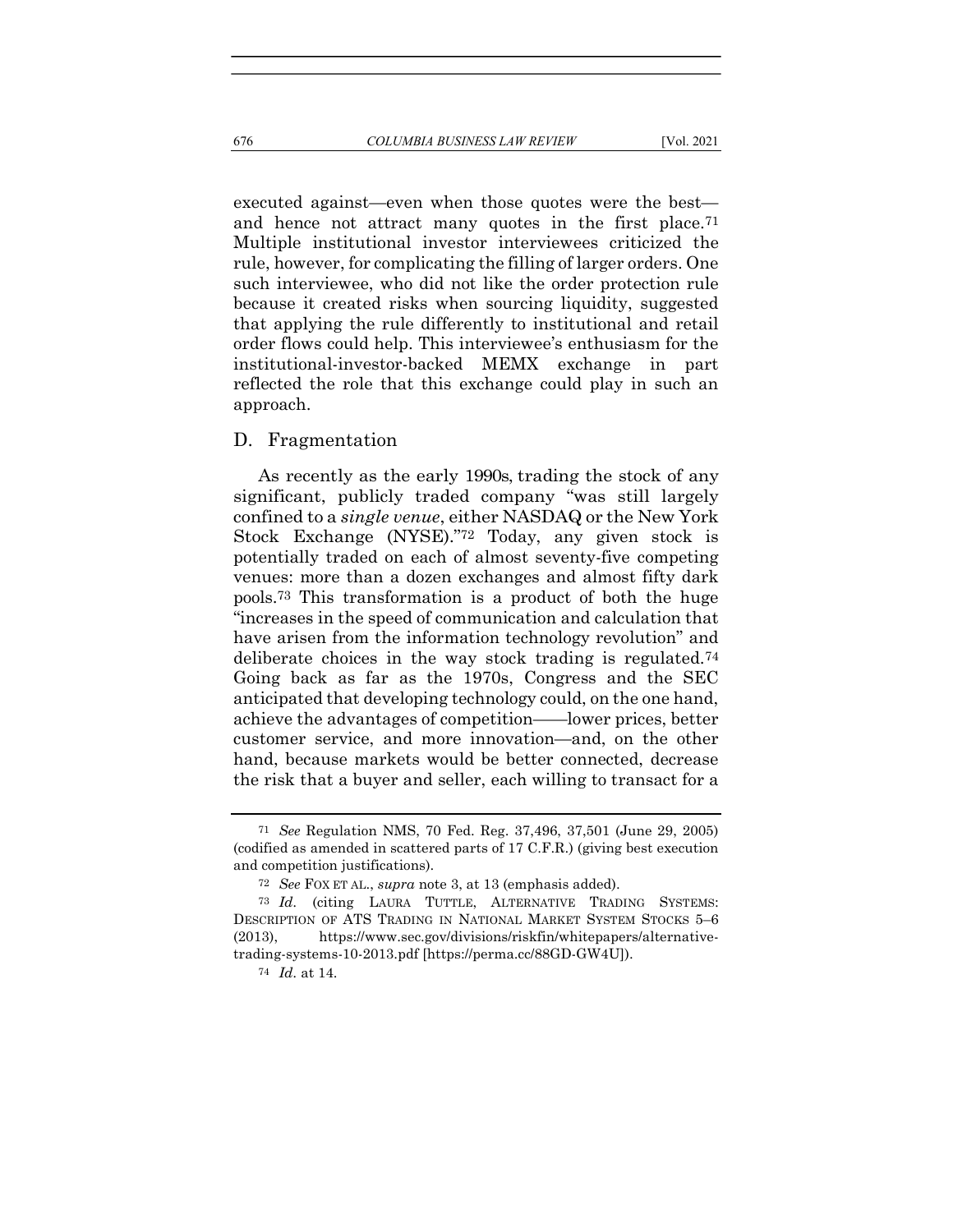given price, would not find each other because they were searching for a counterparty in different venues.<sup>75</sup>

A number of interviewees felt that the proliferation of trading venues has gotten out of hand, i.e., that there is too much "fragmentation." One member of the broker-dealer community, for example, suggested that today's level of fragmentation did not create more competition but just spread participants across more venues. In his view, this benefited market makers, proprietary traders, and exchanges, at the expense of longer-term investors. Fragmentation may help make the United States a cheap place to operate for the small trader, he suggested, but it raises costs for brokers and for institutional clients trying to move large amounts of stock. Notwithstanding this claim, one interviewee from the market maker community was also unhappy with the current level of fragmentation and stated that having more venues made it more difficult for market makers to use one exchange to undo a transaction on another. It also made the task of market making more random. A member of the broker-dealer community suggested that regulators needed to determine the inflection point at which additional trading venues become a drag on execution quality (this interviewee speculated that four or five venues might be the sweet spot).

Fragmentation raises interesting issues for any application of DLT to stock trading.76 To obtain the full measure of DLT's potential cost savings, all trading of any given stock would occur on one DLT-based venue, which, in addition to replacing all the current trading venues, would automatically do the work of all the various entities currently devoted to clearing and settlement, transferring shares, maintaining custody, and managing firm corporate stock ledgers. Such a transformation within a regulated industry such as securities would be no easy task: all these incumbents would lose the rents they currently enjoy and would likely

<sup>75</sup> See id.

<sup>76</sup> See David C. Donald & Mahdi H. Miraz, Multilateral Transparency for Securities Markets Through DLT, 25 FORDHAM J. CORP. & FIN. L. 97, 107–09 (2019).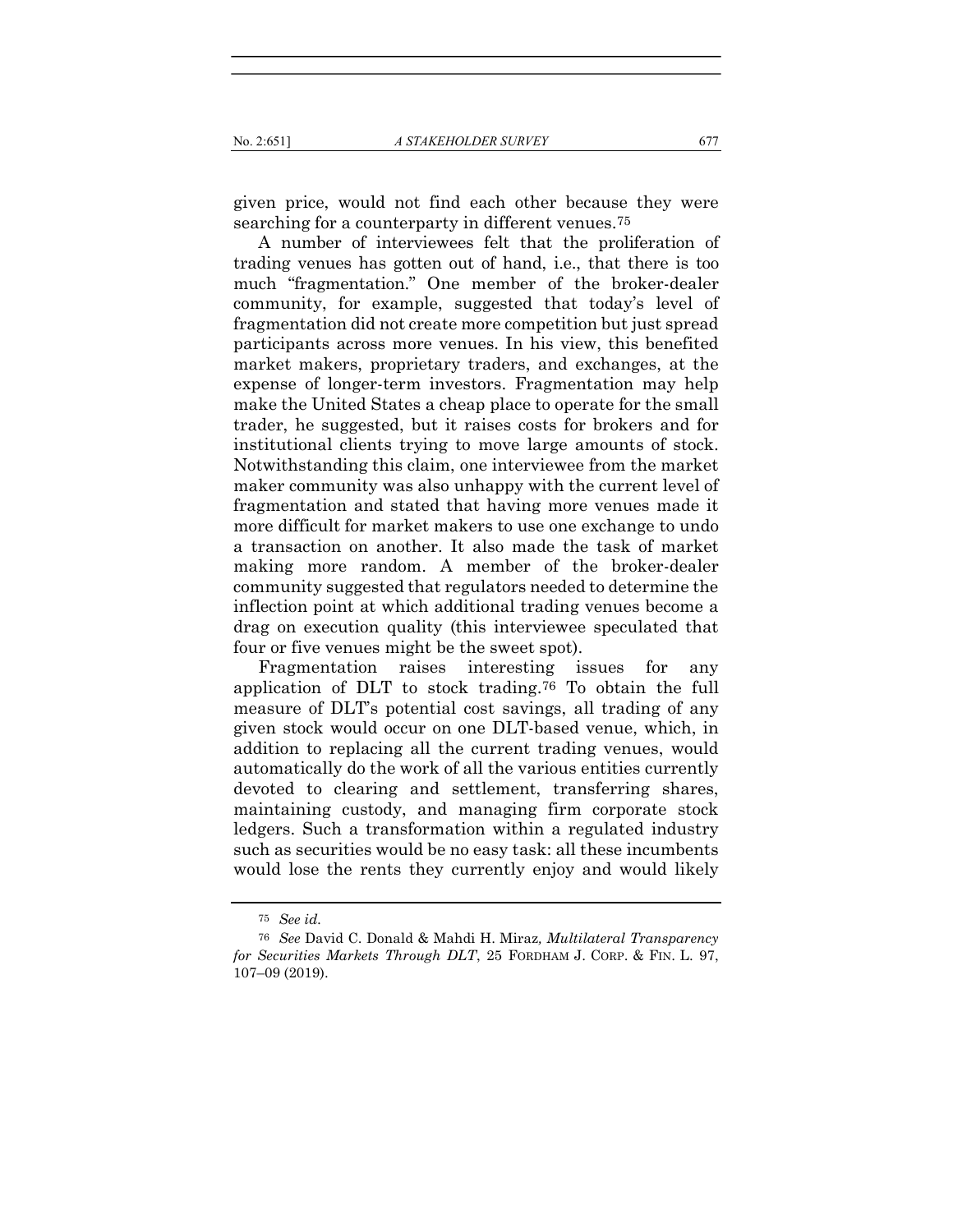mount stiff political resistance. Moreover, any market structure established by the DLT trading venue would have to mediate the same conflicts of interest among different types of traders that we see in today's market. And, as one interviewee noted, a single DLT-based venue would be a monopoly, meaning it would lack competitive pressure to provide customer service and to innovate and would likely require some kind of rate regulation to avoid monopoly pricing.

#### E. Special Regulatory Status of the Stock Exchanges

The current regulatory structure governing the securities markets was established back in the 1930s.77 At that time, each U.S. stock exchange was a nonprofit with considerable authority over the practices of its broker-dealer members.78 The federal securities laws required each exchange to register with the SEC and become subject to its supervision and rules.79 But each exchange retained its special status as a "self-regulatory organization" (SRO), allowing it to continue much of its traditional regulatory role, now essentially delegated to it by the SEC, and entitling it to certain protections not available to broker-dealers.80 Starting in the 1990s, the stock exchanges all converted to for-profit institutions, but they were allowed to keep their status as SROs.81 As pointed out by one member of the regulatory community, the relationship between the exchanges and the SEC continues to deteriorate and is characterized by extensive legal battles over the very authority of the SEC. Also, another member of the regulatory community noted that Regulation NMS (Reg NMS) succeeded in promoting competition, but now the different kinds of

<sup>77</sup> See FOX ET AL., supra note 3, at 272.

<sup>78</sup> See id. at 273 (discussing exchange authority); Reena Aggarwal, Demutualization and Corporate Governance of Stock Exchanges, J. APPLIED CORP. FIN., Spring 2002, at 105, 105 (discussing the non-profit model).

<sup>79</sup> FOX ET AL., supra note 3, at 273.

<sup>80</sup> Id.

<sup>81</sup> See Aggarwal, supra note 78, at 105, 109.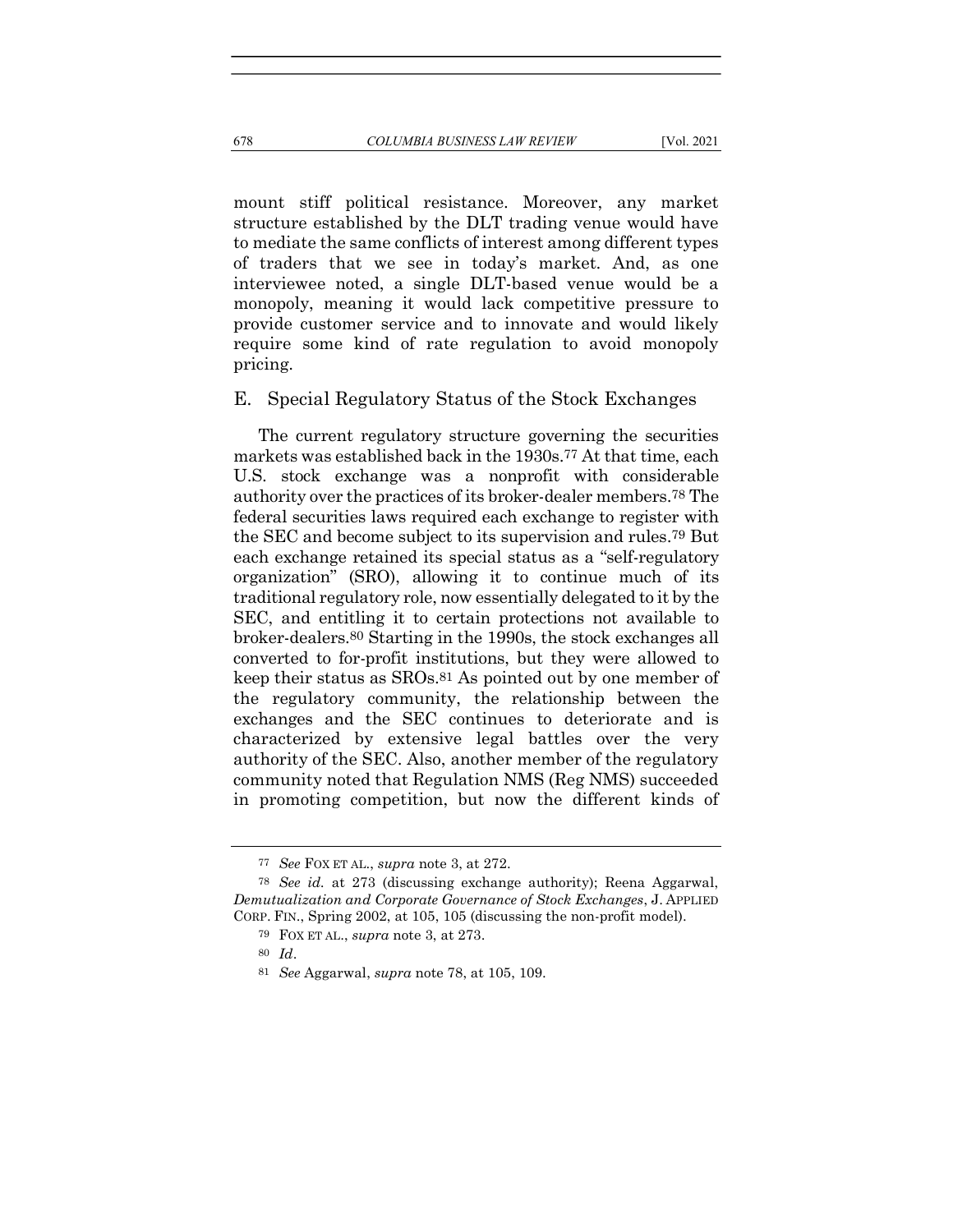trading venues—exchanges versus non-exchange trading venues such as dark pools and internalizers—are competing on their regulatory burdens,82 and differences in such burdens need to be closely examined.

Any DLT-based system would, for both regulatory and speed-of-transactions reasons, probably need a trusted party, and this trusted party would raise anew the same kind of regulatory issues as the exchanges do today. These include whether the system should be a non-profit with broker-dealers as members or a for-profit entity, and whether it should have SRO status.

#### F. The Technological Arms Race

As noted earlier, various market participants—market makers, other high frequency traders, and sophisticated brokers placing orders for investors—seek to get, and act upon, as quickly as possible data about changes in existing quotes and new transactions.83 In their world, victory goes to the swift. This prompts a technological arms race that the current level of fragmentation fuels by requiring each such entity to have an advanced computer located close to each exchange's matching engine (so called "co-location") and a high-speed communications network linking all these colocated computers.84 These computers then use algorithms to decide what quotes to make or cancel and what trades to make, all based on the information each receives from its own exchange and from the other co-located computers in its network.85 One member of the financial services industry pointed out that market makers spent hundreds of millions of dollars simply to remain defensive and able to quote86—a form

86 For an estimate of revenues from market data and co-location, see Eric Budish, Robin S. Lee & John J. Shim, A Theory of Stock Exchange

<sup>82</sup> For a similar view, see Steven McNamara, The Stock Exchange as Multi-Sided Platform and the Future of the National Market System, 2018 B.Y.U. L. REV. 969, 989–91.

<sup>83</sup> See supra Section V.A.

<sup>84</sup> See FOX ET AL., supra note 3, at 96.

<sup>85</sup> See id. at 95–96.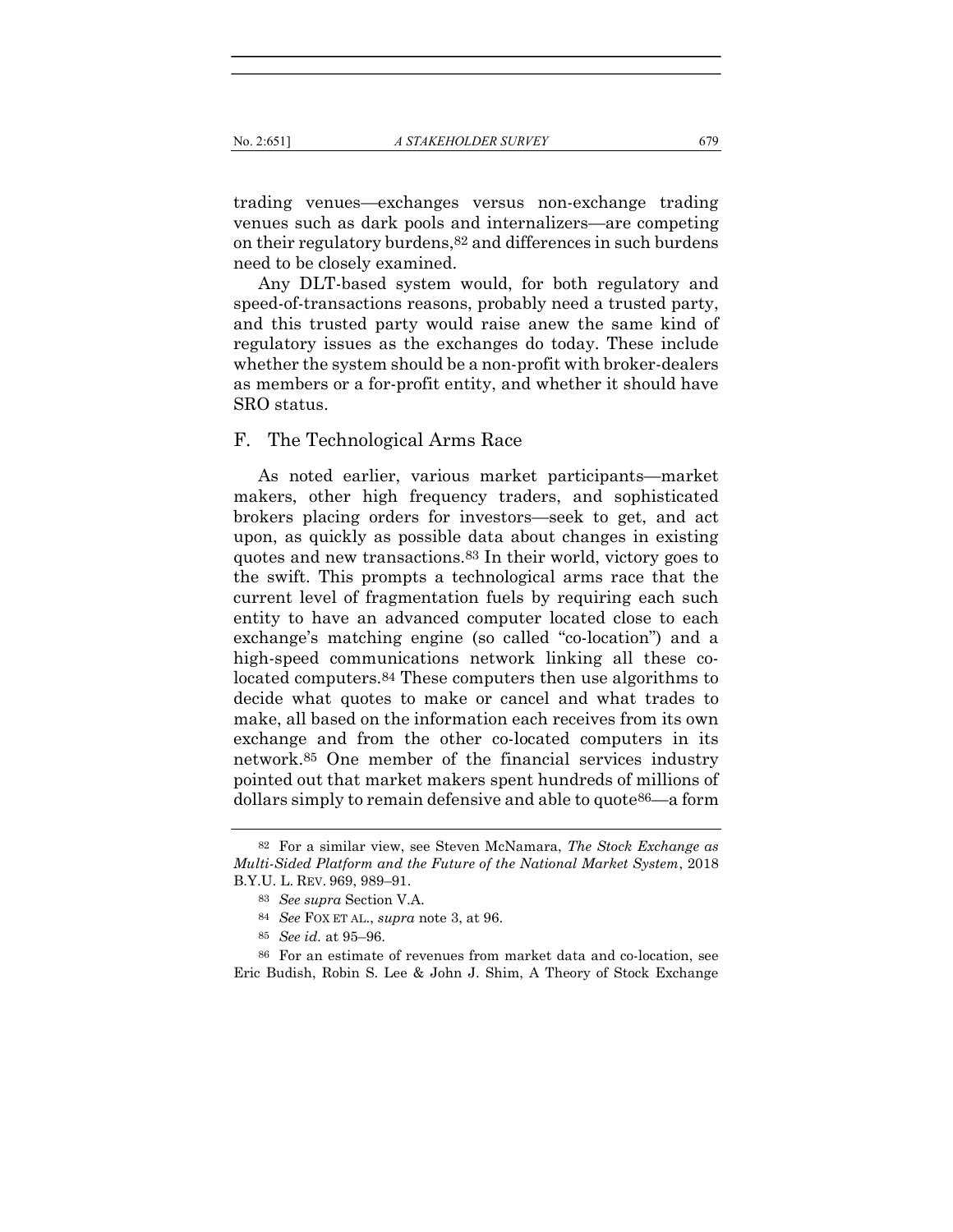of competition among HFT market makers that is viewed by at least one member of the exchange community as wasteful. Another interviewee expressed a similar concern for the costs it imposes on fundamental value traders. As a member of the broker-dealer community put it, if a broker updates its technology once a year, it's going to be far behind by the eleventh month. Having a stock trade exclusively on a single DLT-based platform would make much of this costly effort unnecessary.

## G. The Quality of the Market for Large Issuer Stocks Versus that for Smaller Issuer Stocks

One member of the exchange community expressed concern that the secondary trading markets function well for large corporations, but not as well or as smoothly for smaller issuers, which have a much lower trading volume and less liquidity.87 The prospect that their shares, if publicly traded, would lack high liquidity removes the incentives for many startups and smaller corporations to use a public offering as a way of raising new capital. Consequently, tech giants such as Apple and Google dominate the innovation segment of the market.88 Why smaller firms have so much less liquidity is

Competition and Innovation: Will the Market Fix the Market? 36 tbl.4.2 (July 22, 2020) (unpublished manuscript), http://www.people.fas.harvard .edu/~robinlee/papers/ExchangeComp.pdf [https://perma.cc/BMK2-JEYH].

<sup>87</sup> See Zumbach, supra note 31, at 442 (linking firm size and trading volume).

<sup>88</sup> With about 16.7 billion shares outstanding and a market capitalization over \$2.1 trillion, Apple sees an average volume of about 100 million trades. See Apple Inc. Statistics, YAHOO!: FIN., https://finance.yahoo.com/quote/AAPL/key-statistics?p=AAPL [https://perma.cc/HAS4-2SGJ] (last visited May 17, 2021). The corresponding figures for Alphabet (Google's parent) are about 323.6 million, \$1.5 trillion, and 1.4 million. Alphabet Inc. Statistics, YAHOO!: FIN., https://finance.yahoo.com/quote/GOOG/key-statistics?p=GOOG

<sup>[</sup>https://perma.cc/5HVZ-G3C7] (last visited (May 17, 2021).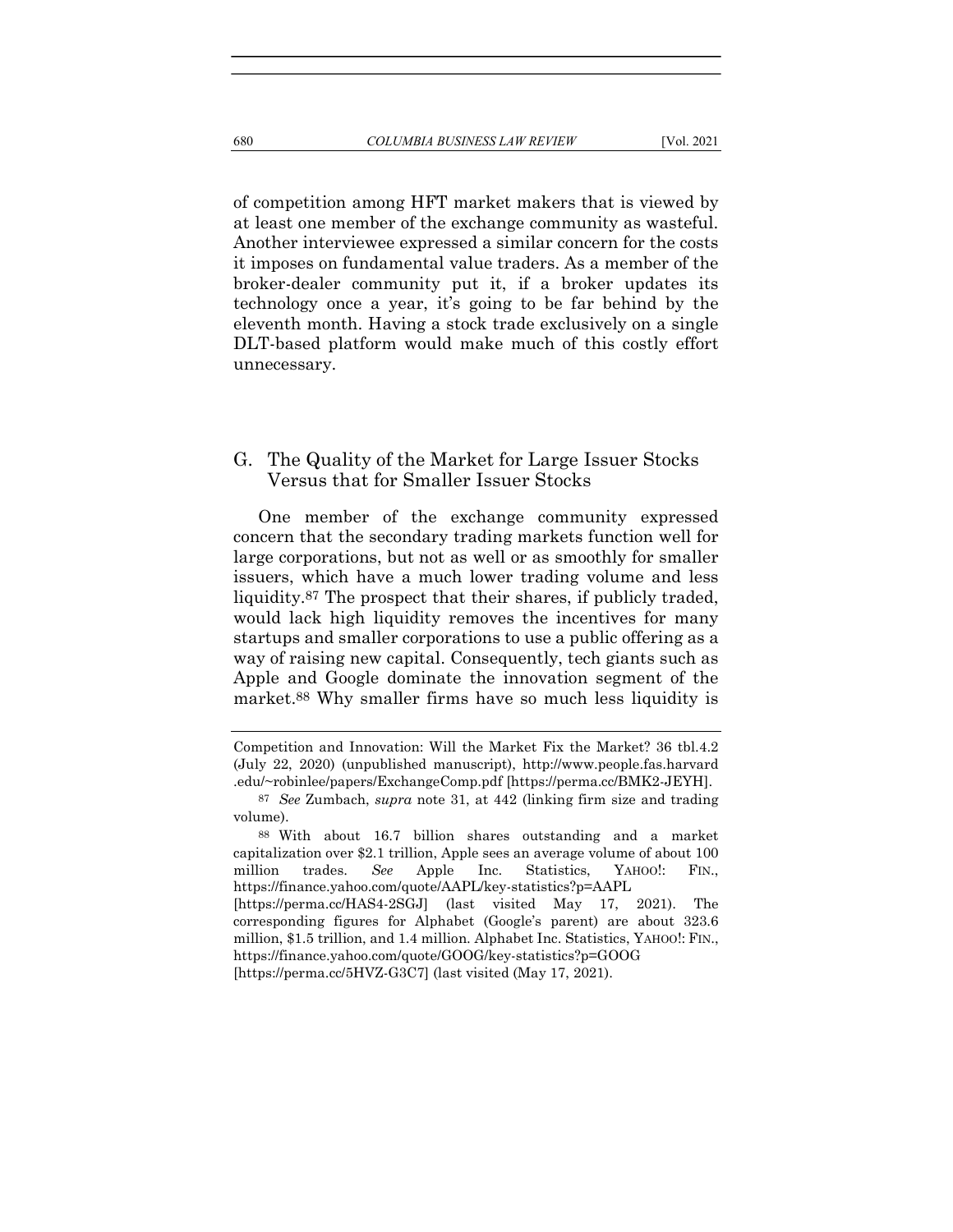hotly debated.89 The exchange community member referred to above suggested that, under current arrangements, brokerdealers gain much of their profits from trades of these smaller issuers and so tend to resist reform. One member of the broker-dealer community attributed the problem to a lack of information about smaller issuers. He gave an example: the prohibition on advertising through testimonials in the Investment Advisers Act90 has disadvantaged innovators, who cannot afford to spend as much as incumbents on advertising and cannot rely on testimonials, which would be the most cost-effective means of advertising.

The prospect of DLT-based trading raises interesting possibilities here. As noted earlier, the scalability issues of DLT-based trading are less relevant for smaller, lowertrading-volume issuers,91 and so the trading of such issuers' shares is a good starting point for DLT. At the same time, designing the system to ameliorate the market structure issues that may contribute to the problems these issuers have on the exchanges might make public offerings more attractive to them.

#### H. Debt Markets

Finally, many interviewees expressed concerns about inefficiency and lack of transparency in the debt markets. For example, one member of the financial services industry blamed the lack of such transparency for Lehman's collapse: more transparency would have increased liquidity and given the market more faith that the realizable underlying fundamental value of Lehman's assets was sufficient for it to meet its obligations. Illiquidity also contributes to volatile

<sup>89</sup> See Kathleen Weiss Hanley, The Economics of Primary Markets, in SECURITIES MARKET ISSUES FOR THE 21ST CENTURY, supra note 4, at 34, 74– 75.

<sup>90</sup> See 17 C.F.R. § 275.206(4)-1(b) (2020).

<sup>91</sup> See supra Section IV.B.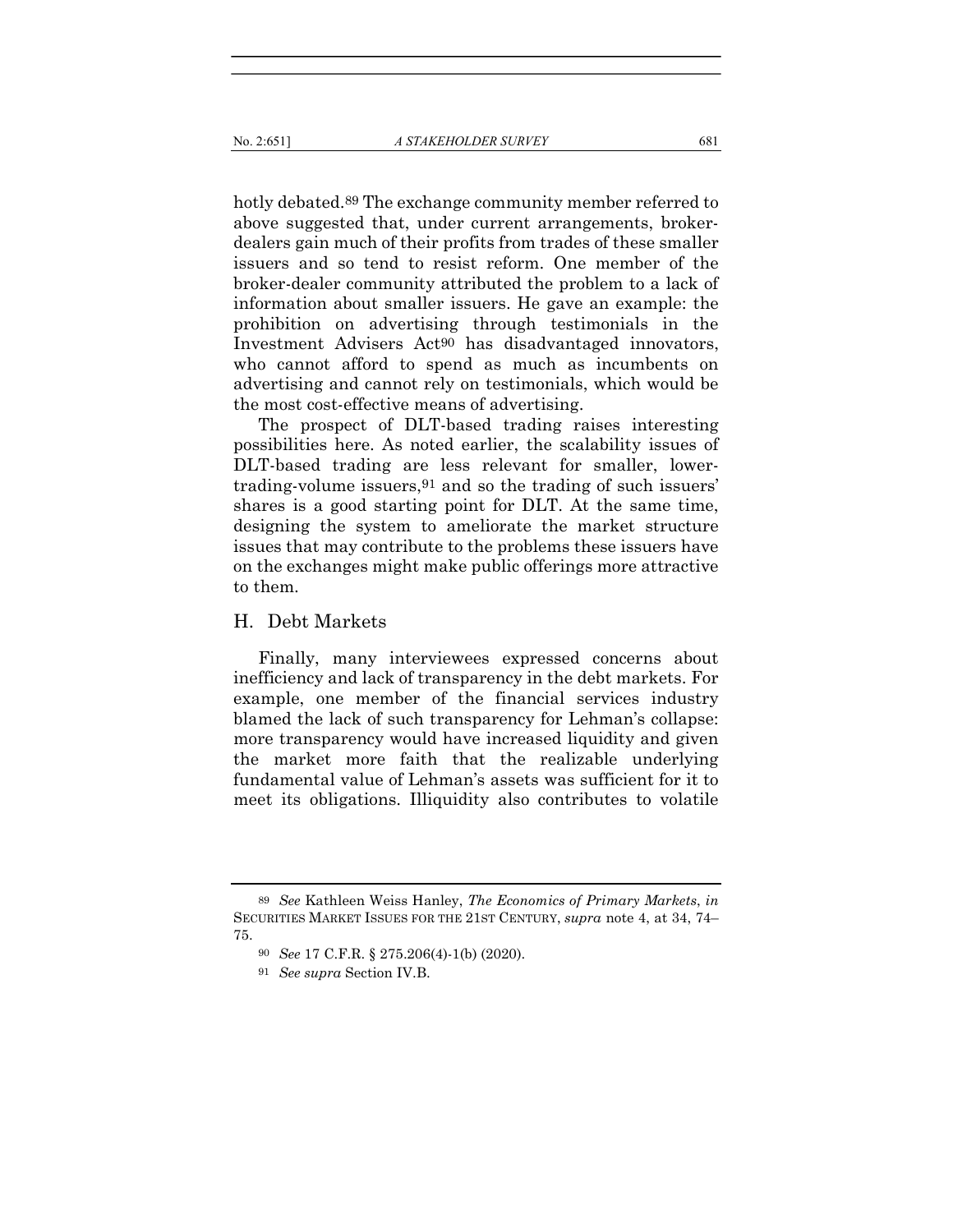pricing.92 This interviewee observed that the large margins enjoyed by broker-dealers due to the lack of transparency reduces any incentive to invest in electronic markets or technology, ultimately hurting consumers. Any move toward electronic markets is also slowed by the lack of homogeneity in bond markets with tens of thousands of individual issues, as a member of the broker-dealer community pointed out. These concerns were echoed by a member of the regulatory community, who worried that Americans tend to turn to debt markets as they get older,93 but very high markups and spreads make getting cash in or out expensive.

#### I. Summation and Questions Going Forward

In sum, while some agreement emerged that equity markets are generally functioning well, at least with respect to price discovery, concerns were expressed about a number of issues that any development of DLT-based market systems will need to carefully consider. As markets become increasingly fragmented and complex, are the interests that past and present structures were designed to serve still being served? Should they be? To the extent that DLT transforms structural operations in markets, can it alleviate some of the issues identified in this section?

## VI. PUBLIC VERSUS PRIVATE MARKETS

Private, rather than public, markets are increasingly providing capital: startups now amass millions, even billions, of dollars in venture capital or private equity funding before,

<sup>92</sup> See Joshua Mitts, Short and Distort, 49 J. LEGAL STUD. 287, 301 (2020).

<sup>93</sup> See James Poterba et al., Lifecycle Asset Allocation Strategies and the Distribution of 401(k) Retirement Wealth 4 (Nat'l Bureau of Econ. Rsch., Working Paper No. 11974, 2006), https://www.nber.org/system /files/working\_papers/w11974/w11974.pdf [https://perma.cc/9C4C-ETC5] (noting a weak decline in equity portfolio shares with age).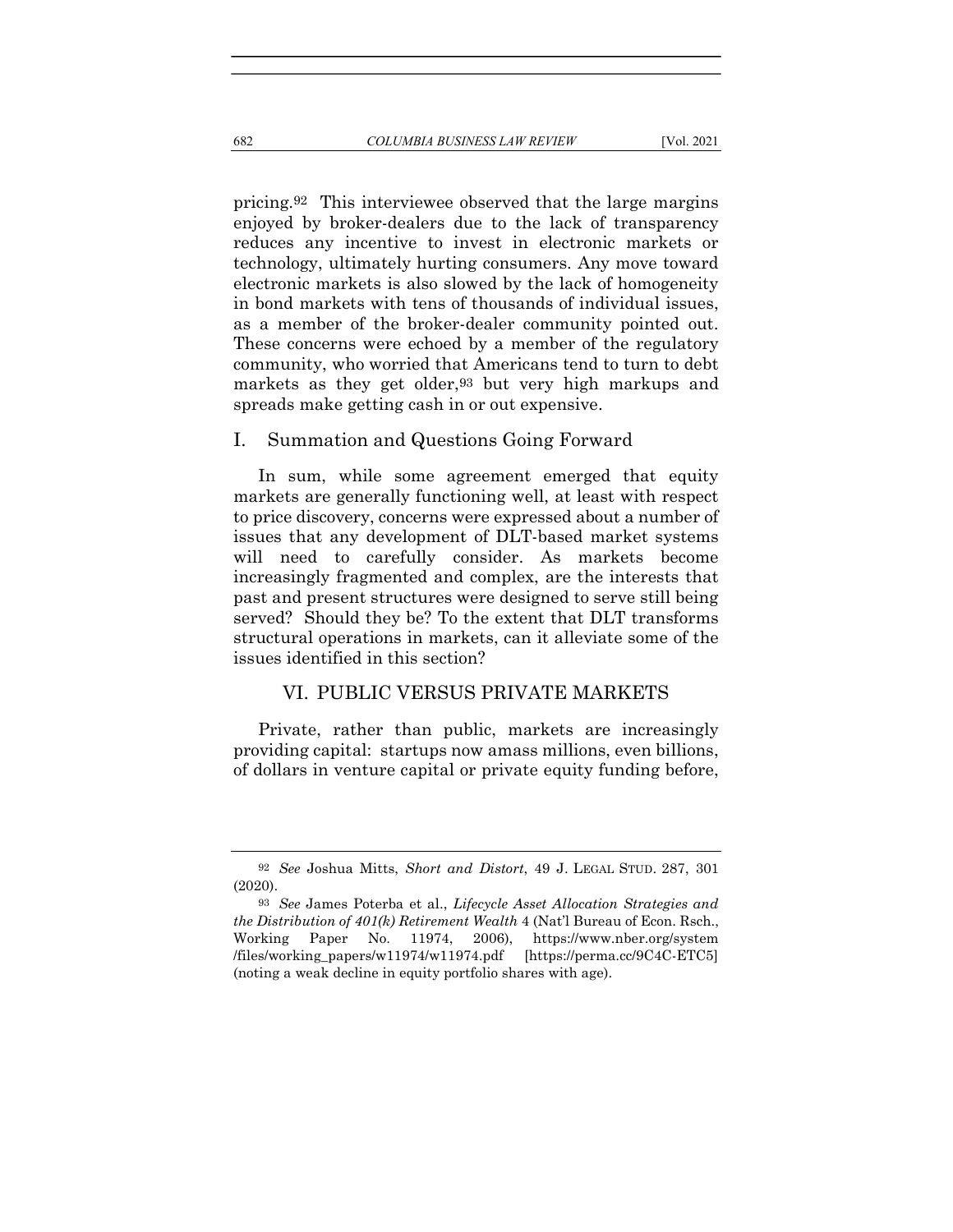if ever, considering an IPO.94 Indeed, for many that do ultimately go public, they no longer do so for the traditional reason that the higher liquidity of publicly traded shares makes them more valuable and hence that a public offering of shares is an attractive way of raising capital. Instead, they go public for reasons related to the fact that, with the growth of the firm, it has issued stock to many employees.95 Or, as unicorns such as Spotify and Slack have done, they go public through a direct listing, which raises no capital but, by allowing trading of their shares on public markets, allows

 $94$  See Edward F. Greene et al., The Need for a Comprehensive Approach to Capital Markets Regulation, 2021 COLUM. BUS. L. REV. 714. In 2019, for example, over \$1.5 trillion was reported raised under Regulation D alone, which exceeds the \$1.2 trillion was raised through registered offerings in the same time period. See U.S. SEC. & EXCH. COMM'N, REPORT TO CONGRESS ON REGULATION A / REGULATION D PERFORMANCE 3 (2020), https://www.sec.gov/files/report-congress-regulation-a-d.pdf [https://perma.cc/VQ6S-78KU]; see also generally DAVID BABOOLALL ET AL.,

MCKINSEY & CO., A YEAR OF DISRUPTION IN THE PRIVATE MARKETS (2021), https://www.mckinsey.com/~/media/mckinsey/industries/private%20equity %20and%20principal%20investors/our%20insights/mckinseys%20private% 20markets%20annual%20review/2021/mckinsey-global-private-marketsreview-2021-v2.pdf [https://perma.cc/5HFJ-C3UL] (giving an overview of private funding data).

<sup>95</sup> The very number of employee shareholders, if high enough, triggers federal securities law disclosure obligations, making the disclosures connected with a public offering much less of an additional burden. Even without that trigger, these employees will be pushing for their shares to be publicly traded so that it is easier for them to cash in. In particular, section 12(g) of the Securities Exchange Act of 1934 requires registration by any issuer with more than a threshold number of stockholders of record and with that registration comes the obligation to provide mandated periodic disclosure. See 15 U.S.C. §  $78l(g)(1)(A)$  (2019). This was a major concern which drove both Facebook and Twitter towards IPOs. See, for example, Twitter's request for relief from section 12(g). Letter from Daniel J. Winnike, Partner, Fenwick & W. LLP, to Thomas Kim, Off. of Chief Couns., Div. of Corp. Fin., U.S. Sec. & Exch. Comm'n 6–11 (Aug. 23, 2011), https://www.sec.gov/divisions/corpfin/cf-noaction/2011/twitter091311-12ghincoming.pdf [https://perma.cc/T6CZ-Q43K].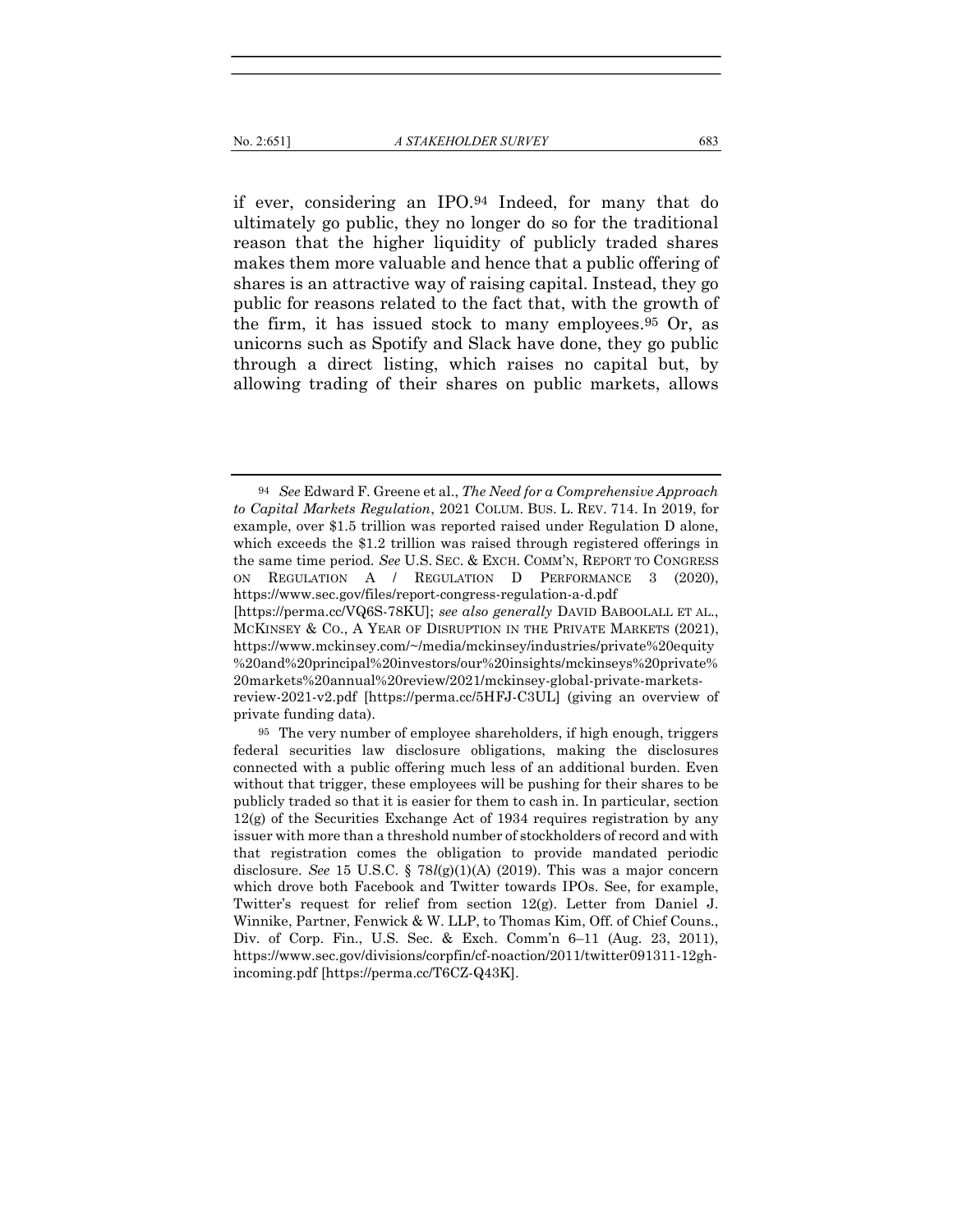their founders and early investors to sell and reduce risk by diversifying their portfolios.96

## A. The Potential Impact of DLT on the Relative Size of Private Versus Public Markets

How might DLT play a role in this divide? In a sense, there may be a horse race here, with DLT enhancing the attraction of both staying private and going public. On the one hand, DLT could significantly improve private market liquidity by making it cheaper and easier for qualified buyers and sellers—accredited investors—to find each other and have their trades cleared and settled.97 It could also make private markets more transparent, a concern touched upon in many discussions. In support of this view, one interviewee involved in private markets noted that blockchain technology through smart contracts, for example—can speed up any given trade and that smart contracts are already being used to facilitate liquidity in private markets.98 The underlying technology of DLT, which mediates complex transactions efficiently, could also be used to restrict transfers of private securities only to those allowed by law or by corporate provisions to acquire them. The entrepreneurs of some

<sup>96</sup> Greg Rodgers, Marc Jaffe & Benjamin Cohen, Evolving Perspectives on Direct Listings After Spotify and Slack, HARV. L. SCH. F. ON CORP. GOVERNANCE (Dec. 17, 2019) https://corpgov.law.harvard.edu/2019 /12/17/evolving-perspectives-on-direct-listings-after-spotify-and-

slack/#:~:text=In%20June%202019%2C%20Slack%20completed,founders% 20and%20their%20respective%20companies [https://perma.cc/KCM7- 7RAY].

<sup>97</sup> See supra Section IV.A.

<sup>98</sup> See, e.g., Lubin et al., supra note 29 ("Smart contracts are automated actions that can be coded and executed once a set of conditions is met. They have the ability to remove some of the more manual components of the financial industry—such as the process of distributing dividends—by placing the execution of the action on the blockchain via automated code, instead of in the hands of human operators. . . . [T]he complex process of paying out dividends, splits, issue of rights, warrants, pay-ups, and so on, now can be automated, resulting in more confidence from investors and a much lower margin of error.").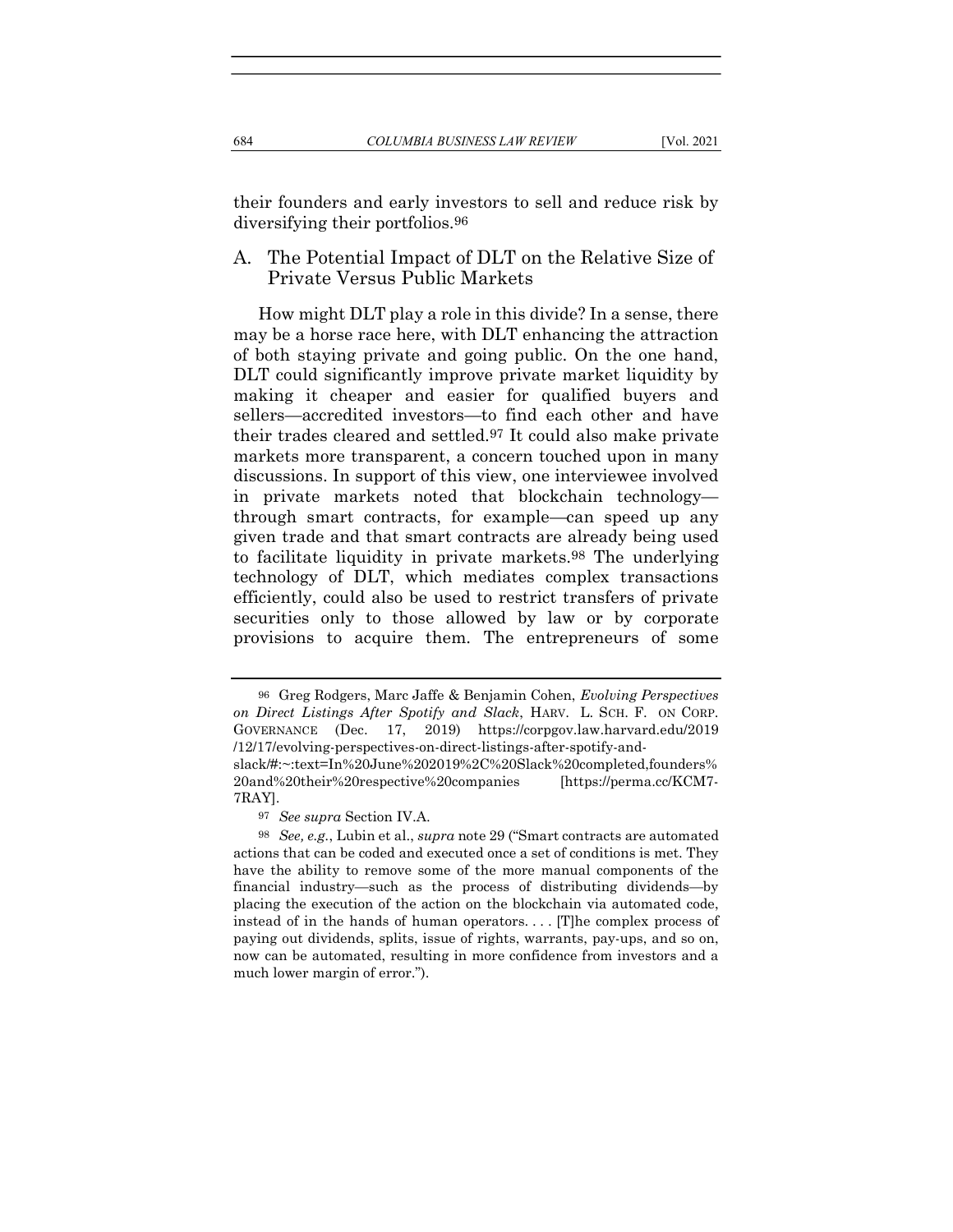companies would welcome a setting in which their shares gained greater liquidity, but where they could still exercise some control over the nature of their shareholder base.

On the other hand, as we have noted above in the discussion of market structure,99 there are many ways that a DLT-based system might help the public securities markets. DLT might persuade companies to go public earlier in their lives given that, for scalability reasons, smaller firms are the better initial candidates for DLT-based trading.100 Also, as some interviewees noted, DLT could make being a public company more attractive generally by reducing the mechanical costs of distributing dividends and announcements to, and soliciting and counting the votes of, the much larger number of shareholders that accompanies being a public company.

DLT could also help the public markets by improving the disclosure required of public companies. Broadly, the backbone of the regulation of publicly traded securities has been the mandatory issuer disclosure rules.101 Although they are often justified as protecting investors, most scholars believe disclosure's more important function is the promotion of accurate share prices.102 This in turn enhances the efficiency of the larger economy in a number of ways, including by improving corporate governance. Also, by reducing insider trading, disclosure enhancesliquidity in the markets.103

The prime consumers of disclosure have been professional securities analysts who use it to guide the investment funds that employ them.104 Traditionally, this disclosure has come

<sup>99</sup> Supra Part V.

<sup>100</sup> See supra Section V.G.

<sup>101</sup> See Greene et al., supra note 94, at 717.

<sup>102</sup> See Merritt B. Fox et al., Law, Share Price Accuracy, and Economic Performance: The New Evidence, 102 MICH. L. REV. 331, 368 (2003).

<sup>103</sup> On some of these relationships, see generally Merritt B. Fox, Lawrence R. Glosten & Gabriel V. Rauterberg, *Informed Trading and Its* Regulation, 43 J. CORP. L. 817 (2018).

<sup>104</sup> See Fox et al., supra note 102, at 348 n.45.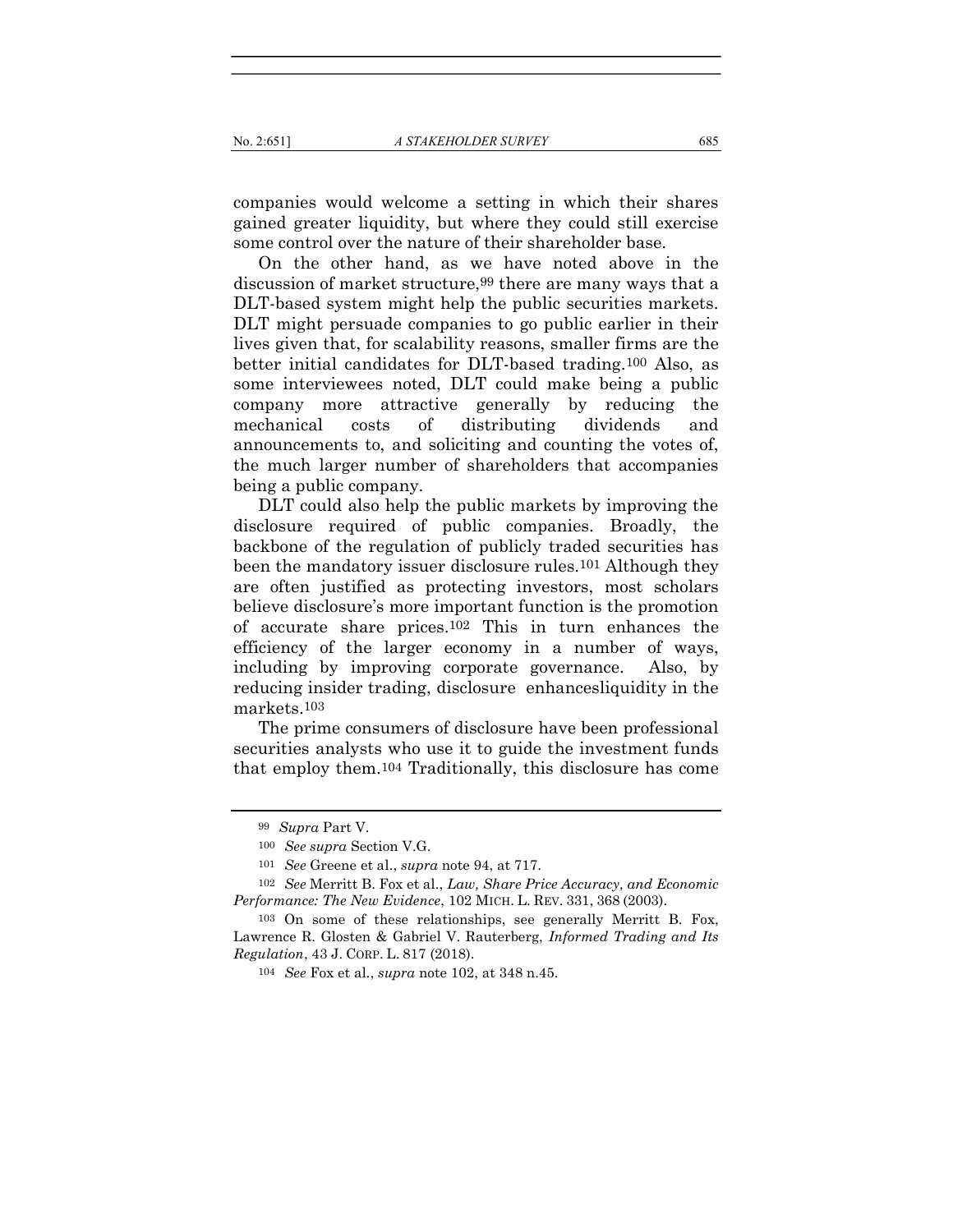in the form of answers to SEC form questions.105 The issuers publish these answers periodically in SEC filings.106 New technology related to DLT may allow analysts direct and continuous access to raw data from within issuers.107 This could both enhance share price accuracy and reduce the trading advantages of corporate insiders. The question, though, is whether these gains outweigh the costs. In particular, how could issuers protect proprietary information from their competitors? And would making this data available to highly sophisticated analysts be unfair to other investors? To the extent that these factors are indeed problems, could new methods of disclosure be designed to minimize them?

One interviewee from the issuer community suggested that, if DLT made private markets more attractive by making shares more liquid, private and public markets might be more complements than competitors. The idea is that greater liquidity in the private market would make the prices there more accurately reflect the true value of a firm's shares. This in turn would make a subsequent public offering simpler and less risky. Indeed, if the firm and the public market both viewed the price discovery capabilities of the private market as good enough, the firm might be able to do the public offering directly into the market without the intermediation of an investment bank. This is because an important function of the bank in such an offering is to reduce the risk associated with choosing the initial price—one that is neither too low and hence leaves money on the table, nor too high so that many of the offered shares go unsold—and doing so in a way that puts the bank's money where its mouth is.108

<sup>105</sup> See, e.g., generally The Coca-Cola Co., Annual Report (Form 10-K) (Feb. 25, 2021) (providing such disclosures).

<sup>106</sup> See, e.g., generally id.

<sup>107</sup> Cf. Jesse Marks, Distributed Ledger Technologies and Corruption the Killer App, 20 COLUM. SCI. & TECH. L. REV. 42, 78–80 (2018) (describing some of the private sector monitoring uses of DLT).

<sup>108</sup> In a firm commitment underwriting, the investment bank buys all the shares being offered from the issuer at the offering price minus a discount. Thus, the bank takes the risk if the price is too high and the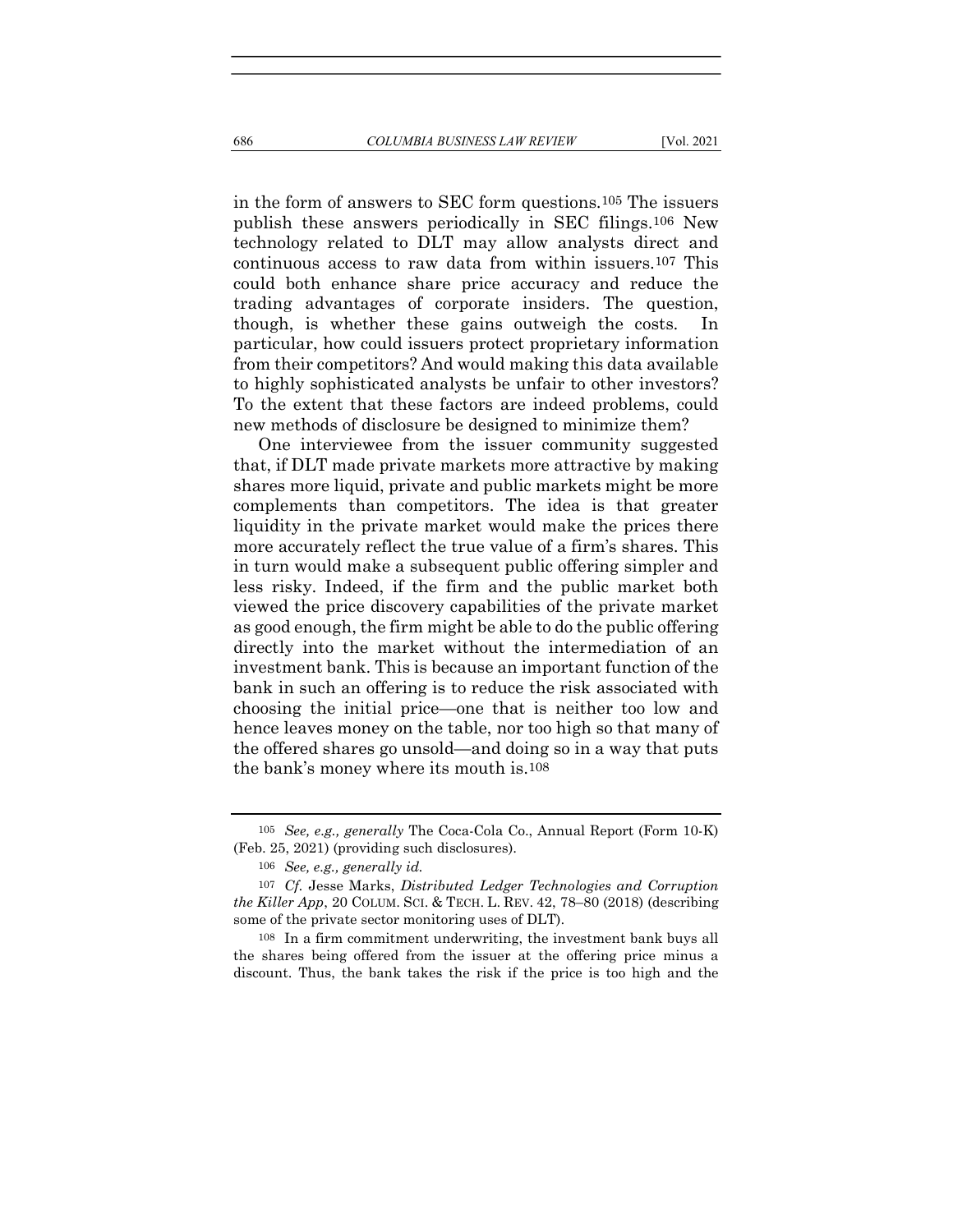## B. Issues Related to the Public/Private Market Divide

To fully understand how using DLT in private or public markets might affect the divide between the two requires a discussion of how the divide is currently viewed. Because private firms are not subject to mandatory disclosure requirements, some interviewees with regulatory experience expressed the fear that, with larger and larger firms staying private, we lose the corporate governance benefits of public markets. One member of the investment industry argued, however, that private markets were actually better at creating value and strengthening corporate governance. The argument is that index funds typically pay little attention to corporate governance but hold an increasing percentage of public company shares, so companies are generally being subject to less shareholder monitoring. In contrast, private equity firms play a much greater role in running a company and improving corporate governance, largely because they are not burdened by liquidity concerns and friction (no material nonpublic information concerns, lock-up periods, etc.).109 As a result, there are fewer principal-agent issues, which has incentivized many companies to remain private—rather than going public with absentee shareholders. Moreover, this interviewee believed that competition between private equity firms and other investors made valuations more robust in private markets.

But other interviewees disagreed, saying some private valuations are illogical and citing WeWork as an example.110

offering does not sell out. Marcel Kahan, Securities Laws and the Social Costs of "Inaccurate" Stock Price, 41 DUKE L.J. 977, 1011–12 (1992).

<sup>109</sup> For a summary of similar distinctions drawn in the literature by some, see, for example, Michal Barzuza, Quinn Curtis & David H. Webber, Shareholder Value(s): Inded Fund ESG Activism and the New Millennial Corporate Governance, 93 S. CAL. L. REV. 1243, 1258–65 (2020).

<sup>110</sup> See Liz Hoffman & Maureen Farrell, WeWork's Valuation Falls to \$8 Billion Under SoftBank Rescue Offer, WALL ST. J. (on file with the Columbia Business Law Review), https://www.wsj.com/articles/softbankoffers-to-put-6-5b-into-wework-including-5b-loan-11571687872 (last updated Oct. 21, 2019).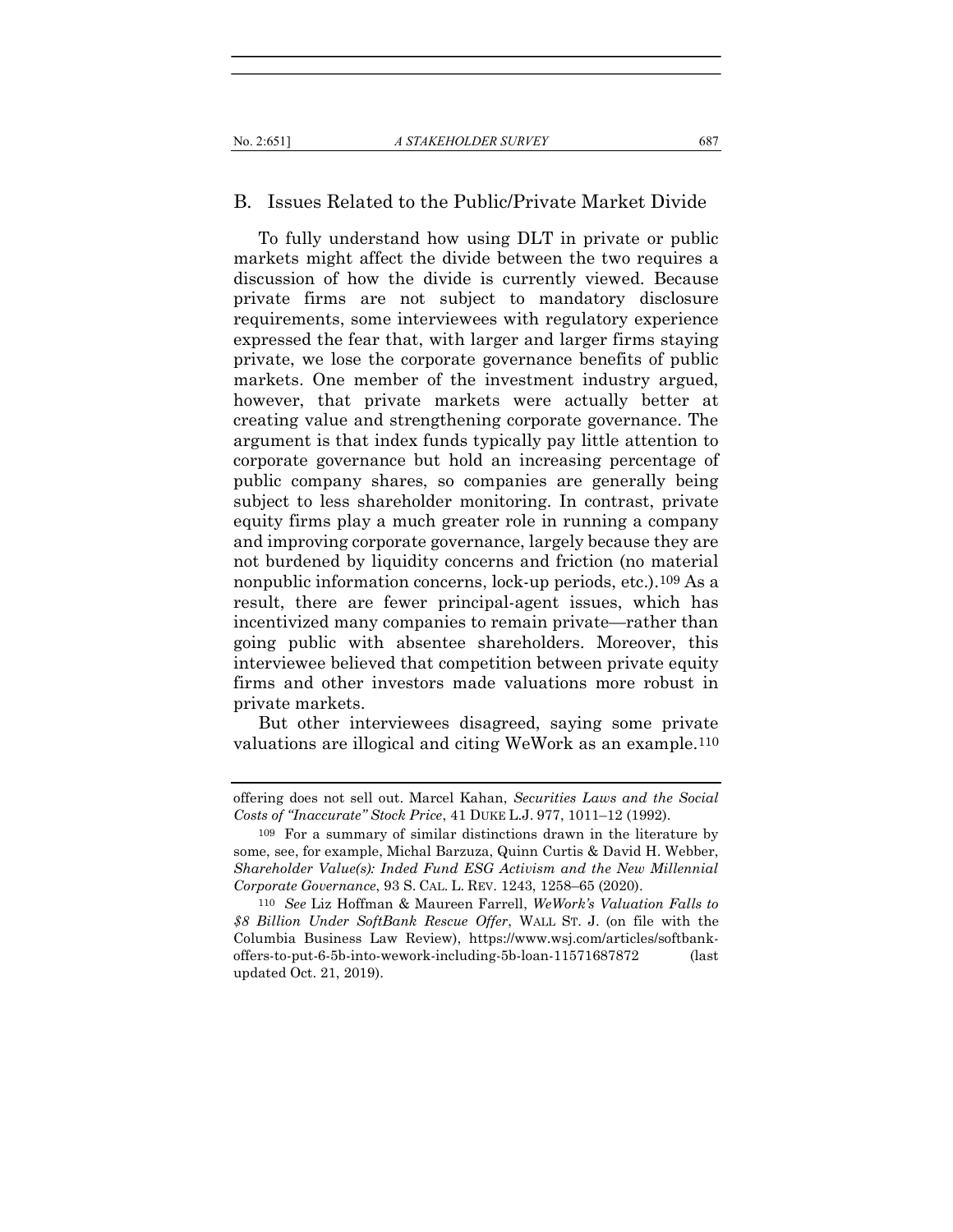A member of the investment community blamed venture capital for contributing to price inaccuracy, noting that venture funds were trying to undercut competitors at an unsustainable level. If relatively inefficient private markets are growing more than relatively efficient public markets, that could lead to problems for society, the interviewees said, with inferior projects receiving scarce capital that could have gone to more promising ones.

Whether private markets or public markets produce higher returns was another point of disagreement. For example, one member of the regulatory community thought private equity generally earned higher returns, even after adjustment for higher risk, while another member of the regulatory community did not think so. This disagreement is important because, as discussed below, one of the main arguments for giving ordinary investors more access to private markets is that they are currently being denied these higher returns.111

Interviewees also disagreed about why the private markets were growing. Two members of the investment and exchange communities believed that costs were a significant deterrent to going public. A member of the regulatory community said that, while individual disclosure requirements were justifiable, in total they could be so burdensome that they also deterred companies from going public. Similarly, a former regulator said that "overregulation" in public markets, and the ubiquity of litigation,112 slowed progress and innovation.

Yet another regulator expressed the opposite view: it is not the SEC's job to encourage additional IPOs, and, in any event, choosing to go public is an existential decision for a firm, and the amount of regulation or legal paperwork is not a true obstacle for a firm that wants to make this transformation. A member of the investment industry agreed that disclosure and

<sup>111</sup> See infra Part VII.

<sup>112</sup> Securities class action filings fell in 2020 but generally have been increasing over time. See CORNERSTONE RSCH., SECURITIES CLASS ACTION FILINGS: 2020 YEAR IN REVIEW 5 fig.4 (2020), https://www.cornerstone.com/Publications/Reports/Securities-Class-Action-Filings-2020-Year-in-Review [https://perma.cc/C5YK-VFMF].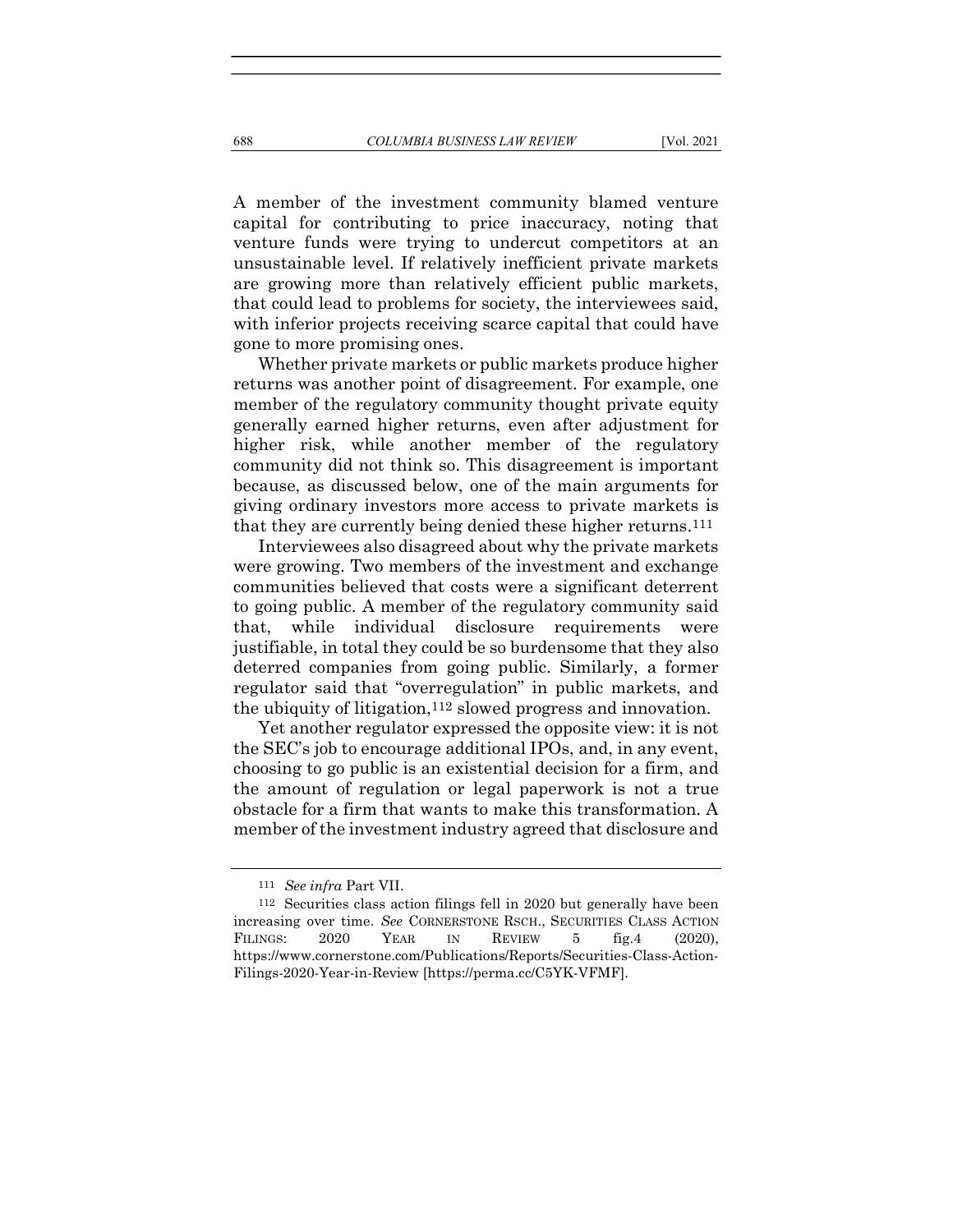compliance costs were not a meaningful burden and said that, in fact, heads of corporations hid behind this complaint when what they really did not like was the scrutiny that they received as a result of the rules. Interestingly, one member of the issuer community suggested that, although his firm viewed required disclosure as simply a cost worth incurring when it went public, preparing periodic disclosures actually helped the firm manage its affairs. Coming at the issue from the other side, one interviewee from the legal community felt that the SEC, in an effort to promote startups and the like, went too far in allowing firms to raise capital without engaging in a registered public offering and its extensive disclosure requirements.

Interviewees also raised questions about the kinds of information that public firms are required to disclose. At least one member of the legal community remarked on the importance of forward-looking disclosures, which are not required,113 although they also acknowledged their drawbacks—e.g., their particular potential to mislead. Another interviewee, a member of the regulatory community, thought that some disclosure requirements might be irrelevant to investment decisions and further cluttered already dense disclosure documents.

A member of the regulatory community suggested that the growth of the private markets helps to hold the SEC accountable. The SEC is concerned that some firms are losing out on the improved liquidity of the public markets because they view the accompanying regulation as too burdensome to be worthwhile.114 This puts pressure on the SEC and Congress to redesign certain regulations like "random" rules

<sup>113</sup> The Exchange Act deals with forward-looking statements in section 21E. 15 U.S.C. § 78u-5 (2019). Firms do need to make disclosures about certain trends "known to management." 17 C.F.R. § 229.303 (2020).

<sup>114</sup> See, e.g., Scott Bauguess, Rachita Gullapalli & Vladimir Ivanov, Capital Raising in the U.S.: An Analysis of the Market for Unregistered Securities Offerings, 2009‐2017 5 (2018), https://www.sec.gov/files /DERA%20white%20paper\_Regulation%20D\_082018.pdf [https://perma.cc/7XZH-BAA8].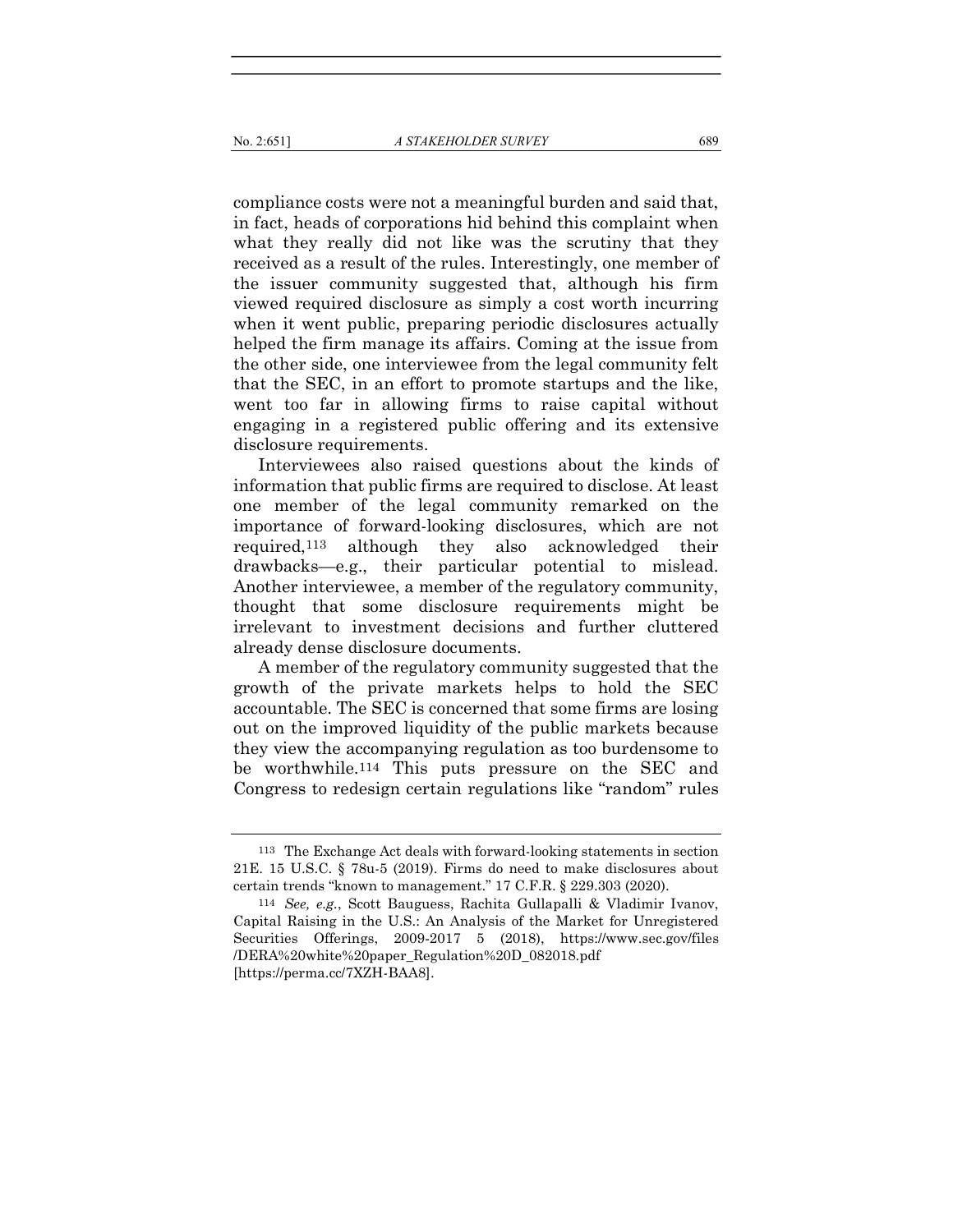about CEO-to-median-worker pay ratios and conflict minerals that can discourage companies from going public.115

Another member of the financial services industry suggested that DLT could allow regulators to "look under the hood" of the way private markets operate, where a variety of new practices are a source of concern to many commentators. Information about those markets has traditionally been hard to come by because of the very fact that they are private.116 For example, with DLT it could become much easier for regulators to determine whether private-market investors actually qualify as accredited investors. One member of the regulatory community, however, played down concern with what is going on in the private markets, stressing that many of the new approaches to capital raising and trading that disturb some commentators are still largely funneled through broker-dealers, who remain subject to SEC scrutiny.117

#### C. Summary and Questions Going Forward

In sum, there is significant disagreement about whether the rise of private markets is desirable. Some applaud private markets for their value-creation potential, while many others are concerned about their lack of transparency and requirements for issuer disclosure and would alter regulations to encourage more companies to go public. A few questions in particular stand out going forward. Can DLT narrow differences in the amount of information available in private and public markets? Can DLT alleviate concerns around private market growth and access to investors, and can it streamline disclosure obligations for companies considering going public?

<sup>115</sup> See Donald C. Langevoort, The Regulation of Primary Markets, in SECURITIES MARKET ISSUES FOR THE 21ST CENTURY, supra note 4, at 101, 134–37.

<sup>116</sup> Id. at 125–26.

<sup>117</sup> On broker regulation in this context, see id. at 127.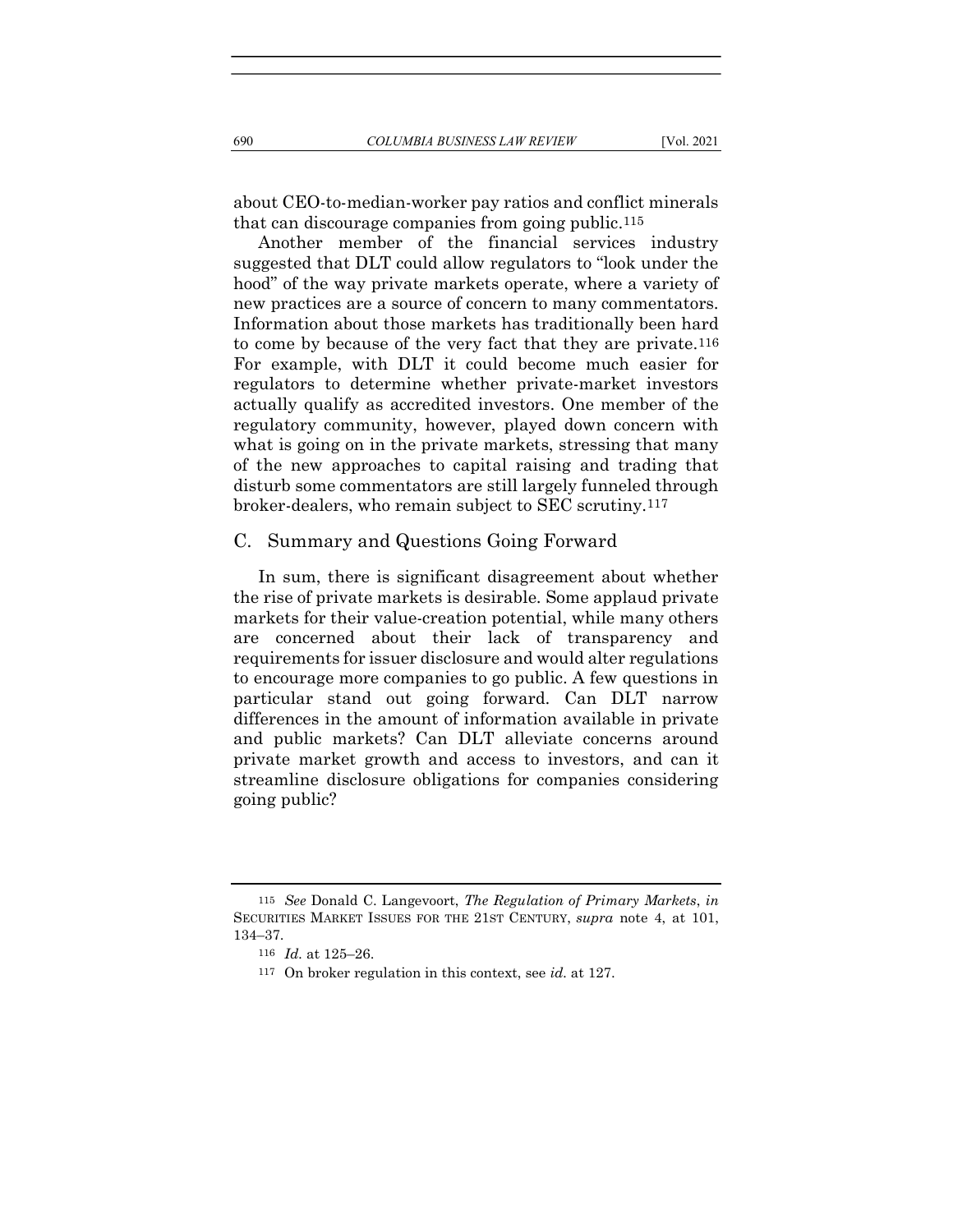#### VII. THE ORDINARY INVESTOR

Closely tied to the above discussion is the role of ordinary "unsophisticated" investors, who have long had a fraught history with equity investing. As multiple interviewees have observed, DLT could either ameliorate or significantly exacerbate these problems. What happens depends largely on whether DLT can expand ordinary investors' access to information that is meaningful to them in their choice of investments.

All else equal, access to a broad range of equities is good for an investor because it improves their range of investment and savings options. All is not equal, however, because most ordinary investors lack much relevant information and the time and skill to analyze the information they do have—a concern raised, for example, by one member of the brokerdealer community. A former regulator went further, questioning the wisdom of letting retail investors participate in non-index-fund markets given their ignorance of the complexity of modern markets,118 especially in light of technological changes such as the rise of HFTs and algorithmic trading.

Ordinary investors have relatively open access to stocks trading in the public markets.119 These markets, and the issuers of the stocks that trade in them, are heavily regulated, in part to protect ordinary investors from fraud and risks they otherwise might not anticipate.120 The private markets are much more lightly regulated, but access to them is restricted, and they exclude many ordinary investors.121 Debate continues over whether this structure gets things right. Does it, for example, unnecessarily exclude ordinary investors from

<sup>118</sup> See Bruce Ian Carlin & Gustavo Manso, Obfuscation, Learning, and the Evolution of Investor Sophistication, 24 REV. FIN. STUD. 754, 754–55, 757–58 (2011).

<sup>119</sup> Cf. Hanley, supra note 89, at 38.

<sup>120</sup> See id. at 49.

<sup>121</sup> See id. at 88.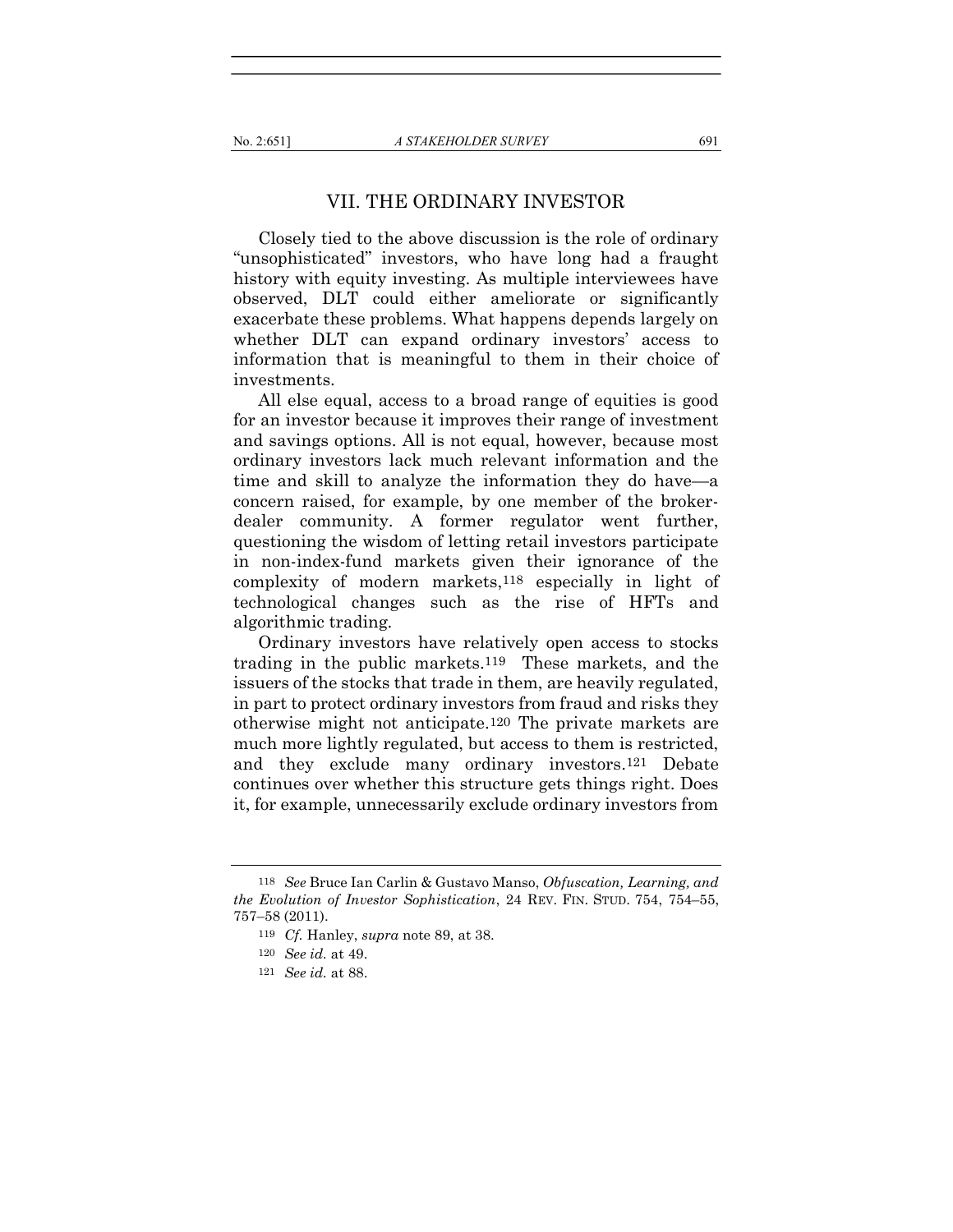the most lucrative investment opportunities?122 One former regulator worried that it does and therefore disserves the American public. Or are these superior opportunities a myth? Would investors benefit from wider access to the private markets or simply be exposed to more fraud and unanticipated risk? Both a regulator and a member of the investment community thought that giving ordinary investors more access to private markets might create an adverse selection problem, allowing venture and private capital firms to pick off the better offerings and leave retail investors with the rest.123 That regulator and another one expressed serious reservations about brokers who connect investors with private market offerings, noting that they were the brokers subject to the most complaints. The recent expansion of private markets—where some "unicorn" startups have rewarded their venture capitalist and private-equity firm investors astonishing returns124—makes answering these questions increasingly urgent.

124 See, e.g., Heather Somerville, Tech IPO Bonanza Yields Riches for Venture-Capital Firms, WALL ST. J. (Dec. 11, 2020, 5:09 PM),

<sup>122</sup> Even with the availability of regulatory relief allowing a broad marketing of a company's securities without needing to file a disclosureoriented registration statement, private issuers seem to have limited appetites for retail investment. The JOBS Act introduced Rule 506(c) in 2013, allowing private issuers to engage in general solicitation without any disclosure as long as the actual purchasers of the offered securities are "accredited," a category based on income and wealth that, while cutting out a substantial majority of U.S. households, does not cut out a very high percentage of what would be most of the market, i.e., households that actually directly own public company stock. See Jumpstart Our Business Startups Act (JOBS Act), Pub. L. No. 112-106, § 201(a)(1), 126 Stat. 306, 313–14 (2012) (requiring a change in the rule); 17 C.F.R. § 230.501(a)(5)–(6) (2020) (giving the lenient "accredited investor" definition for natural persons). Eight years later, 506(c) offerings remain a small fraction (four percent) of all Regulation D offerings. SCOTT BAUGUESS, RACHITA GULLAPALLI & VLADIMIR IVANOV, CAPITAL RAISING IN THE U.S.: AN ANALYSIS OF THE MARKET FOR UNREGISTERED SECURITY OFFERINGS, 2009–2017, at 2 (2018),

https://www.sec.gov/files/DERA%20white%20paper\_Regulation%20D\_082 018.pdf [https://perma.cc/B2KL-CYED].

<sup>123</sup> For similar reasoning, see Greene et al., supra note 94, at 717.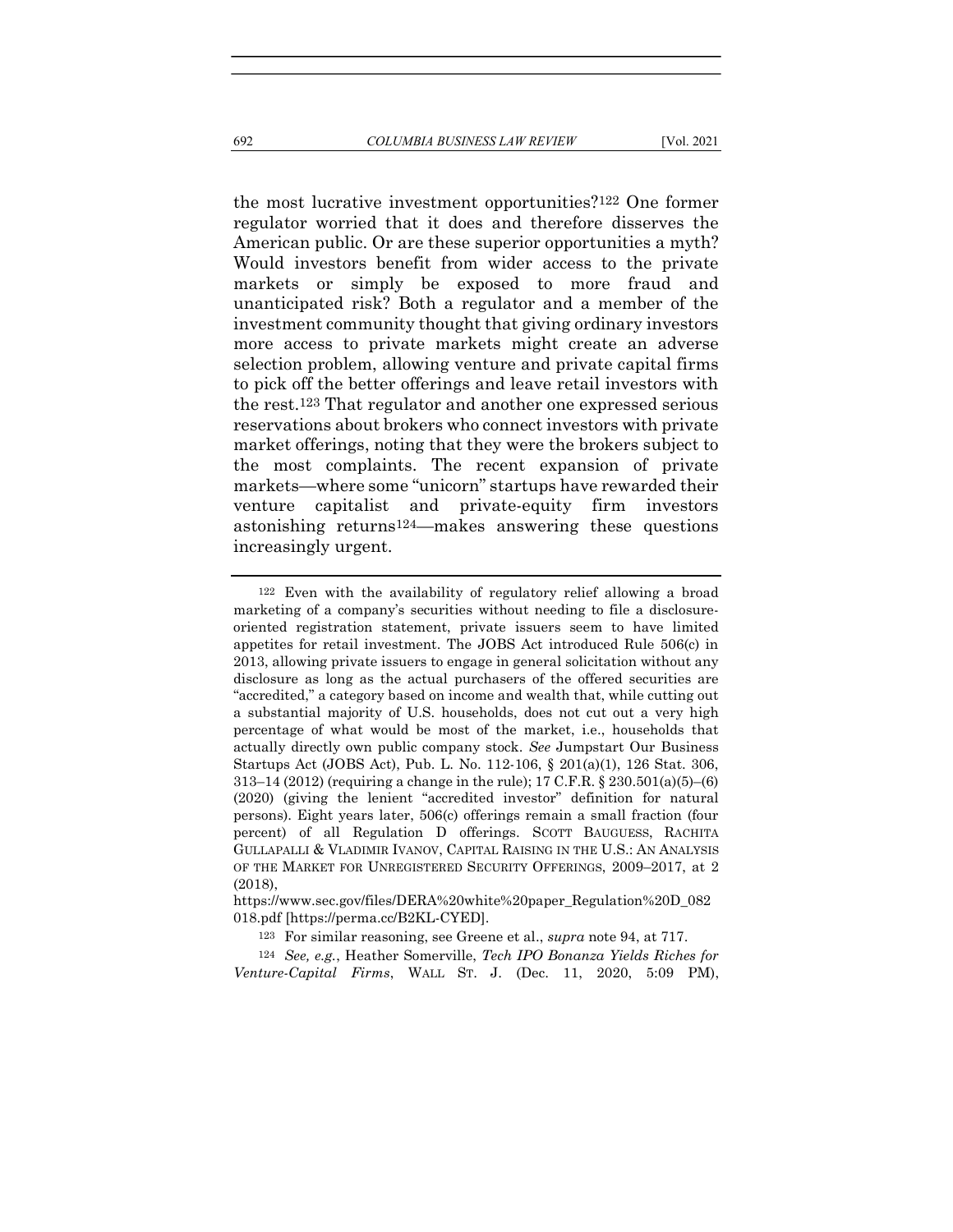A few interviewees—ranging from investment industry individuals to legal professionals and regulators—thought retail investors might safely participate in private markets by investing in publicly traded funds that in turn invest in the private market.125 Retail investors would get access to private markets but delegate the choice of assets to better informed fund managers. This investment vehicle could be structured as either an open-end or closed-end mutual fund.126 At least one member of the investment community was skeptical of the open-end option, which would allow the investor to redeem her investment at any time for what the fund deemed her share of the fund's total value, posing valuation problems for both the mutual fund in terms of its portfolio structure as well as for the investor in terms of the fair value of her redemption.127 This interviewee believed that the illiquid nature of investments in private companies created too much risk for the ordinary investor with a short-term horizon. Determining

https://www.wsj.com/articles/tech-ipo-bonanza-yields-riches-for-venturecapital-firms-11607714745 [https://perma.cc/EQ8S-4DWZ].

126 Mutual fund investment in private equity has been rising. Between 2014 and 2016, twenty-five percent of VC-backed IPOs enjoyed some mutual fund financing, compared to ten percent in the 1990s. See Sungjoung Kwon, Michelle Lowry & Yiming Qian, Mutual Fund Investments in Private Firms, 136 J. FIN. ECON. 407, 409 (2020). Between 2011 and 2016, mutual funds provided an average of thirty-eight percent (median of thirty-two percent) of venture capital in the rounds in which they participated. Id. at 408.

127 The illiquidity of private equity causes valuation problems when such redemptions occur. The mutual fund may find it difficult to value its private equity assets in order to comply with fifteen-percent the holding limits in illiquid assets set by Rule 22e-4, 17 C.F.R. § 270.22e-4(b)(1)(4), while the redeeming investor may decide (perhaps with the benefit of hindsight) that the redemption price is inaccurate and seek action against the mutual fund. Illiquid private equity assets are valued infrequently and often inconsistently, which make such valuation problems inevitable. See Vikas Agarwal et al., Private Company Valuations by Mutual Funds 3–5 (Feb. 20, 2021) (unpublished manuscript) (on file with the Columbia Business Law Review), https://papers.ssrn.com/sol3/papers.cfm?abstract\_id =3066449.

<sup>125</sup> See John Finley, Expanding Retail Access to Private Markets 10– 11 (Nov. 2019), https://www.sec.gov/spotlight/sbcfac/expanding-retailaccess-to-private-markets-finley.pdf [https://perma.cc/2TPK-PARR].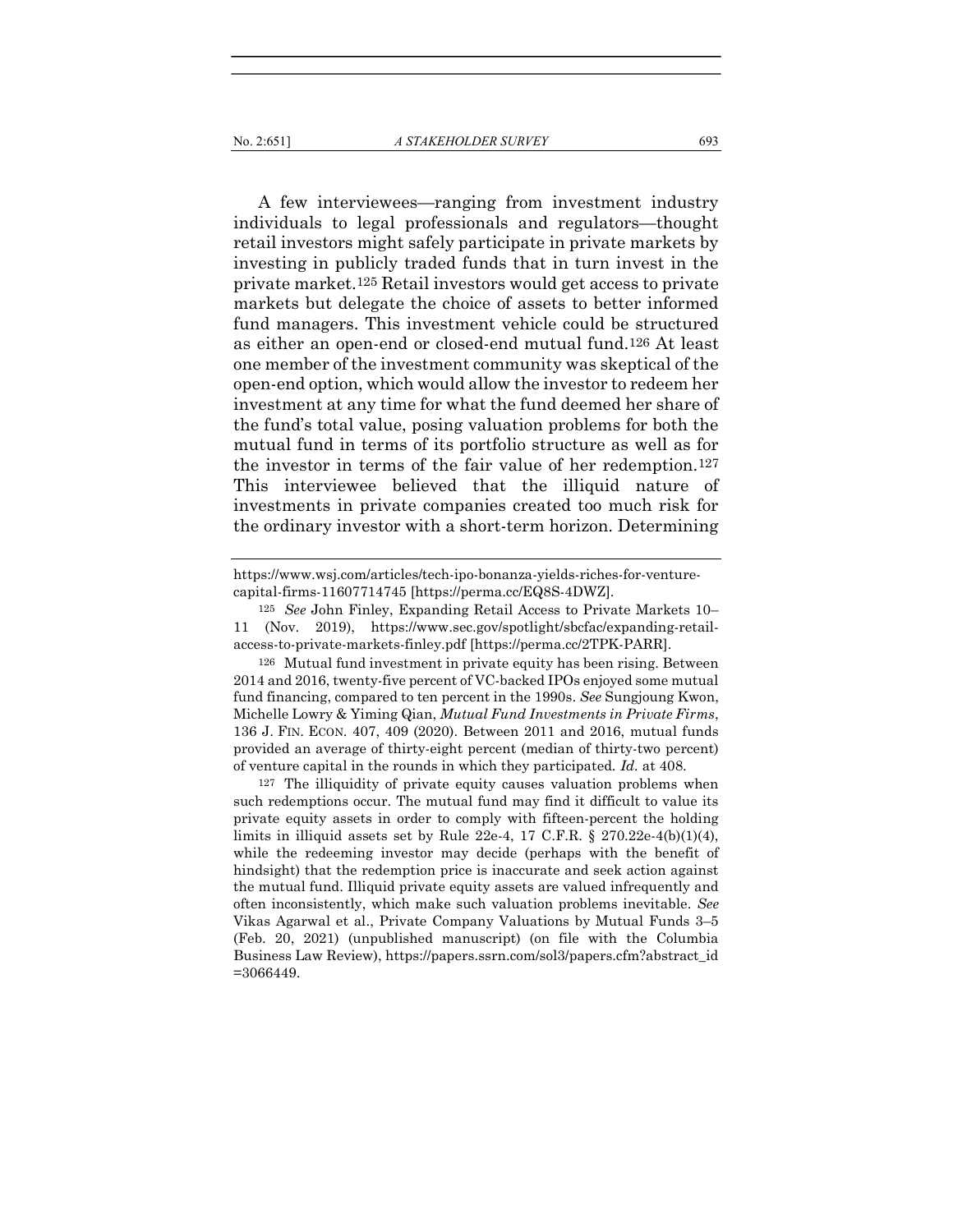the fair value of the investor's share would be a problem, too. Probably because of these concerns, mutual funds, despite investing in private equity more than before, in practice stay far below the fifteen percent regulatory limit set by Rule 22e-4.128

The alternative, which avoids these problems, is a closedend fund, where the investor, unlike with the open-end fund, cannot redeem the share with the issue and can cash out only by selling her share of the fund in the secondary trading market. This arrangement, though, creates its own risks because the pricing of the closed-end shares in the secondary market is likely to be based on far less information concerning the underlying operating private firm investments than is the case with the pricing of shares of a publicly traded operating firm. The investor would thus need to rely on what she can ascertain about the skills and integrity of the closed-end fund's managers, and would have no power, based on results, to discipline the managers by withdrawing from the fund as she could do in the case of an open-end fund. One question for the closed-end approach would be whether a DLT-based system could somehow make more information available to the market about a fund's underlying private operating firm investments so that secondary market pricing would be more reliable.

Expanding the definition of an accredited investor is another potential way to open private markets to more investors. Some interviewees suggested redefining the term to include persons who establish a certain level of investment sophistication but do not meet the current income or net worth standards.129 However, one former regulator proposed going

<sup>128</sup> 17 C.F.R. § 270.22e-4(b)(1)(4). The median mutual fund invests only 0.71% of assets in private equity. See Katie Rushkewicz Reichart, Unicorn Hunting: Large-Cap Funds That Dabble in Private Companies, MORNINGSTAR (June 3, 2018) (on file with the Columbia Business Law Review), https://www.morningstar.com/articles/867995/unicorn-huntinglarge-cap-funds-that-dabble-in-private-companies.

<sup>129</sup> See, e.g., Press Release, U.S. Sec. & Exch. Comm'n, SEC Modernizes the Accredited Investor Definition (Aug. 26, 2020),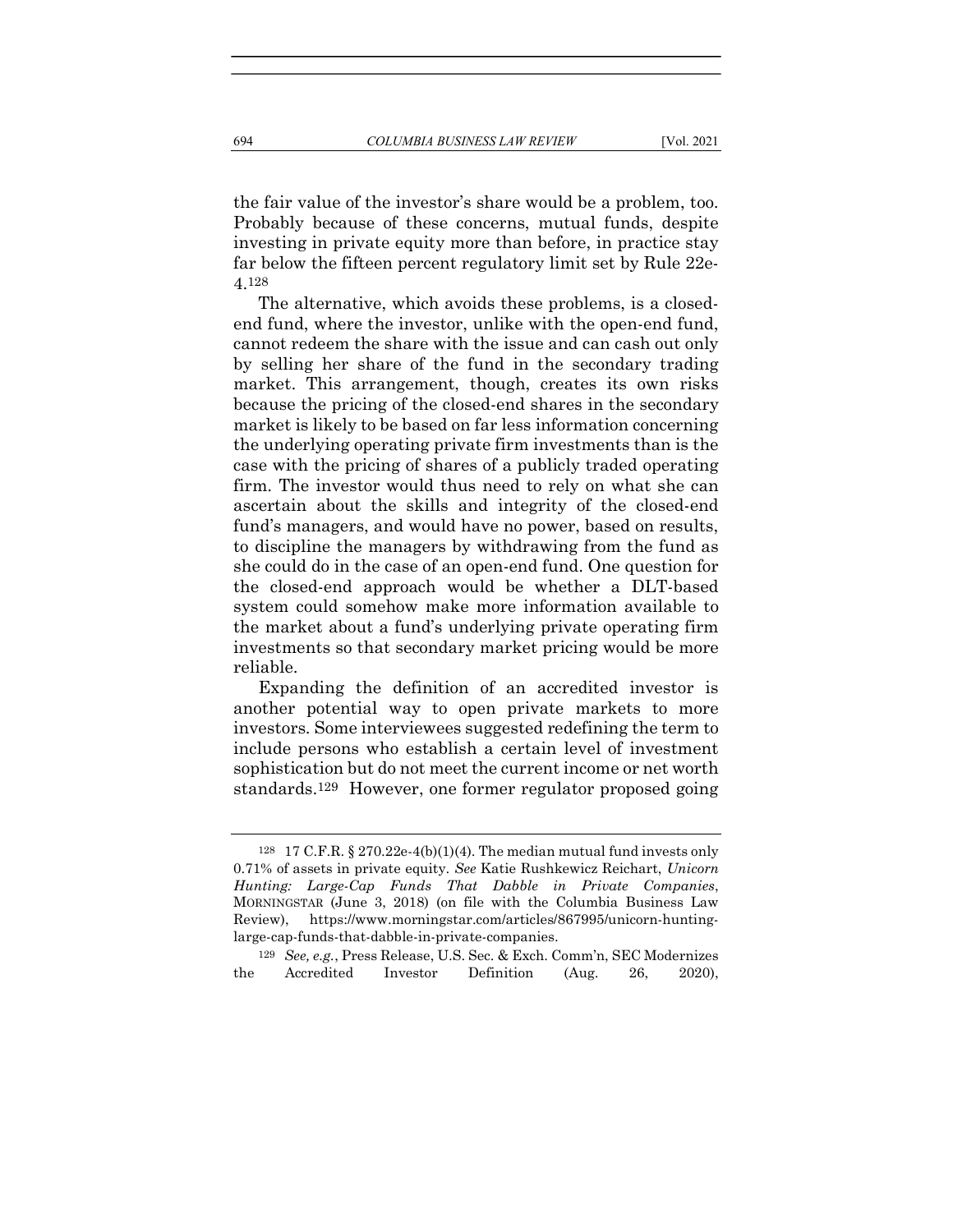further and opening private markets to any investor who used a broker, under the theory that the broker would understand the risks involved and would be bound by Regulation Best Interest to communicate this to the investor.130

This discussion ties into a few broader debates about the economy. Market index funds and robo-advisers may, at affordable cost, increase the range of equities in which the savings of ordinary investors can be intelligently invested and provide vehicles for diversifying risk, thus justifying retail investor money directly or indirectly going to a broader range of companies than are currently public.131 Yet, whether these new features of the market are really helping ordinary investors is an open question. In particular, even if they appear to work under normal circumstances, are they prone to failure in extreme circumstances, thereby introducing systemic risk into the economy and imposing losses at the worst time on those least able to afford them? One member of the broker-dealer community in particular worried that exchange-traded funds (ETFs) would expose retail investors to volatility in times of stress, as they would all move together and investors would seek to exit simultaneously.

In sum, little agreement exists as to the ideal amount of access that retail investors should safely have to equities markets—private or public. While it is conceivable that their lack of access to private markets systematically excludes them from lucrative investments, this is far from clear. Many regulators and market participants questioned the feasibility of providing ordinary investors with access to private markets

- 130 See 17 C.F.R. § 240.15l-1(a).
- 131 On robo-advising, see infra Section VIII.B.

https://www.sec.gov/news/press-release/2020-191 [https://perma.cc/87NQ-K3FJ] (using professional certification as a proxy for sophistication).

The SEC has noted that only thirteen percent of U.S. households meet the criteria to be accredited investors. See Amending the "Accredited Investor" Definition, 85 Fed. Reg. 2,574, 2,600 (proposed Jan. 15, 2020) (codified at 17 C.F.R. pts. 230, 240).

According to a DERA white paper, only nine percent of Regulation D offerings between 2009 and 2017 included non-accredited investors. BAUGESS ET AL., supra note 122, at 34.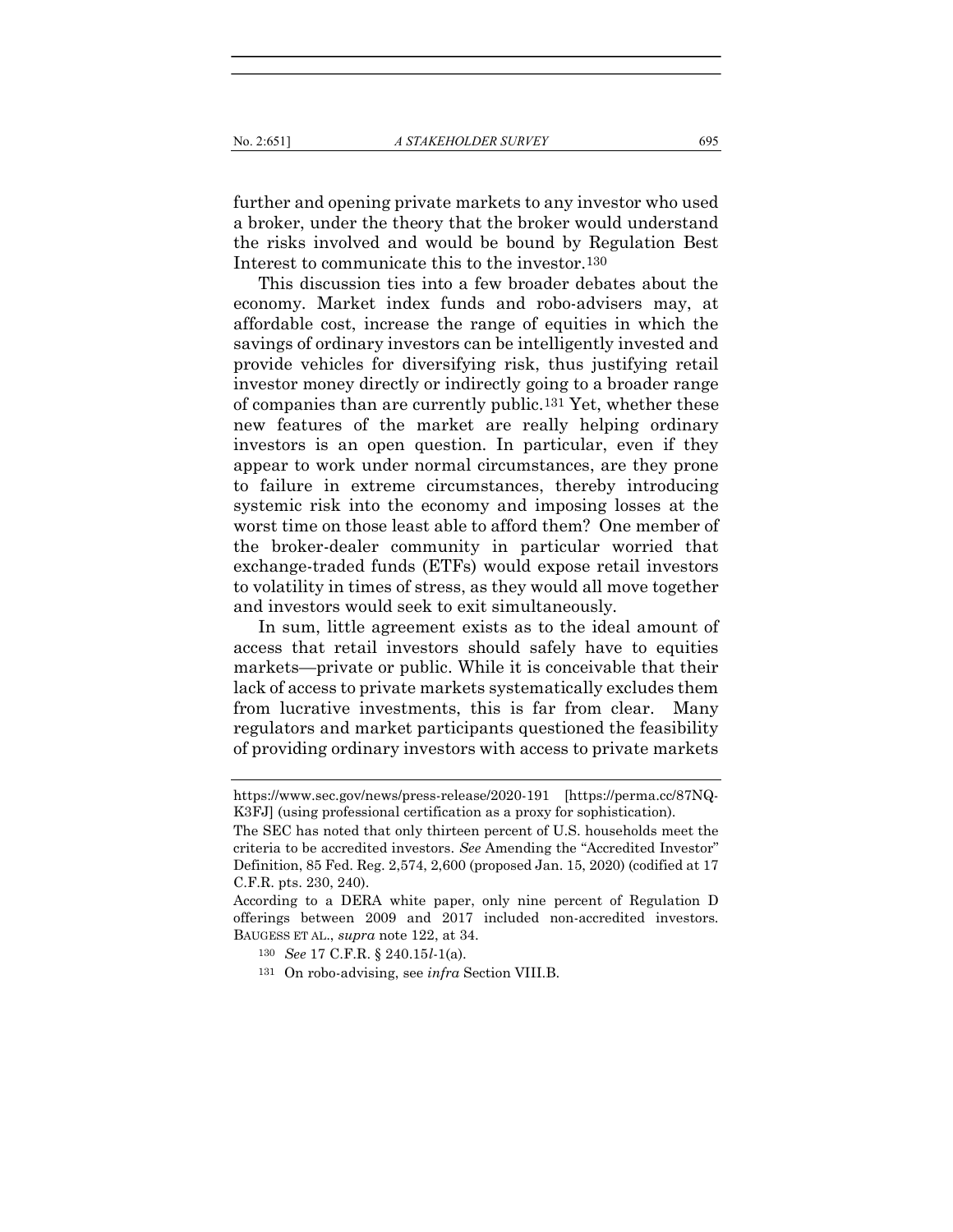while protecting them from fraud. More broadly, their very ability to understand the complexity of modern markets was raised as a concern.

## VIII. INTERMEDIARIES

One broad theme emerges on the topic of intermediaries: currently we rely on human intermediaries as the front-line against wrongdoing in the market. As one regulator argued, we should not give up the oversight of the markets that comes through the SEC's regulation of broker-dealers unless we are certain something better is taking its place.

## A. The Shrinking Role of Brokers for Ordinary Investors

Most significantly, DLT and AI could accelerate the decrease in the role of retail brokers as a main source of an individual's investment advice.132 Currently, all transactions in markets must be done through a broker because the broker, which is supposed to know its customer, provides a backstop to assure that a trade closes should the customer not follow through.133 As discussed earlier, DLT presents the possibility, for example, of a clearing and settlement mechanism that does not rely on a customer's broker to assure the customer's performance.134 In that case, the fear that a trader will not perform would no longer be a reason to prevent traders from direct access to exchanges. Similarly, AI-based programs could guide investors as to what to invest in and how to execute their trades—functions also traditionally performed by brokers.135

<sup>132</sup> On the decline of retail brokers, see Regulation Best Interest: The Broker-Dealer Standard of Conduct, 84 Fed. Reg. 33,318, 33,411–13 (July 12, 2019) (codified at 17 C.F.R. pt. 240).

<sup>133</sup> See FOX ET AL., supra note 3, at 20.

<sup>134</sup> See, e.g., Lubin et al., supra note 29.

<sup>135</sup> See infra Section VIII.B. It should be noted, however, that one former regulator thought that the greatest threat posed by DLT would be more to transfer agents, such as DTCC, than to brokers.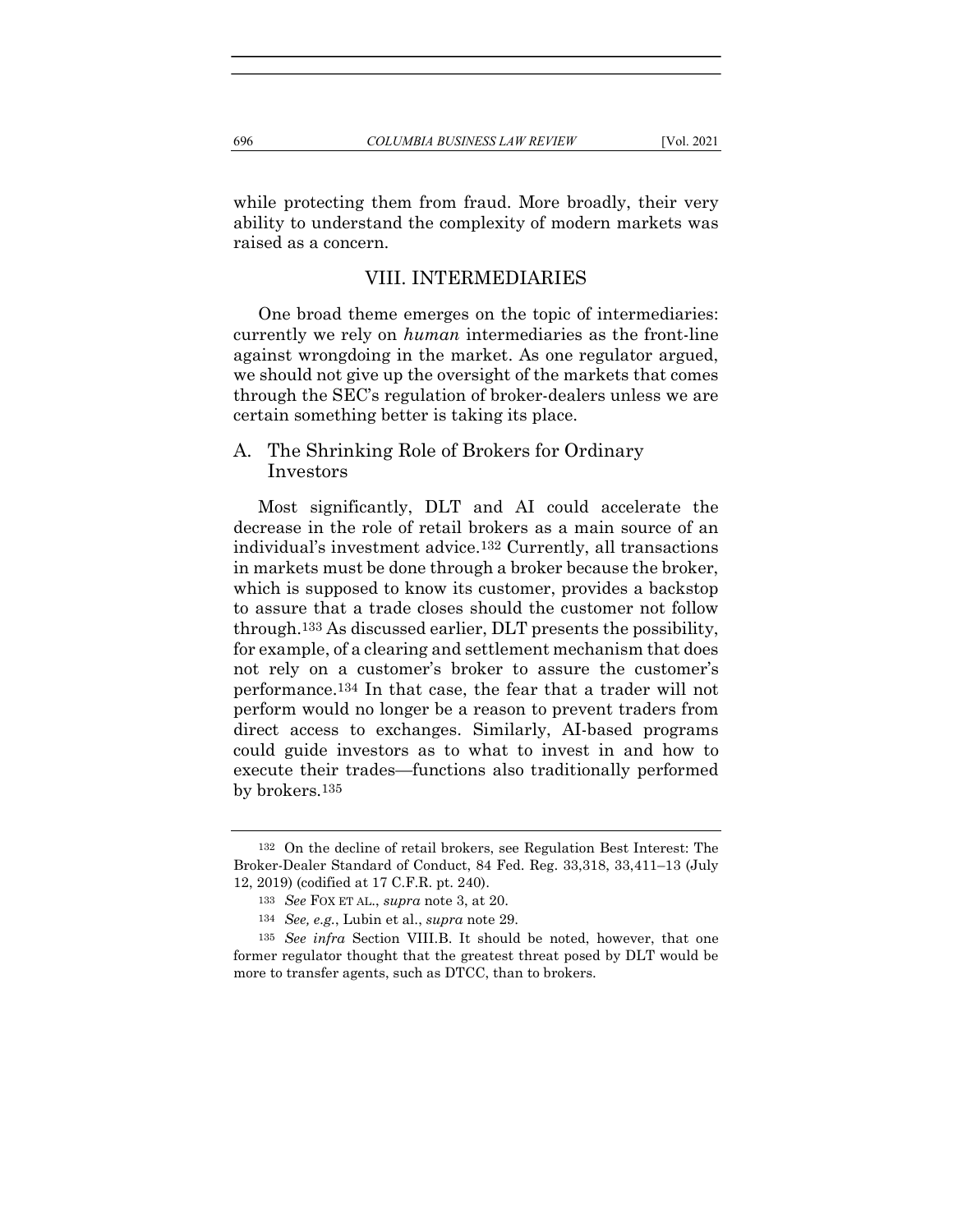Further, it is possible that DLT, combined with AI-based programs, could completely remove the need for not only retail brokers, but also ETFs and mutual funds. The combination could make transacting frequently, in even slivers of investment, nearly costless. And AI-based robo-investing could guide what purchases and sales should be made and how to execute them at the best prices.

## B. Redefinition of Duties

As intermediaries increasingly rely on computers to give investment advice to, and make investment decisions for, investors, questions abound as to their duties to customers.136 In 2017, the SEC issued guidance stating that, if structured properly, a digital adviser could be a fiduciary under the Adviser's Act without the need to create new rules.137 The scope of such guidance still needs to be fleshed out, and markets and regulators are still learning, as one member of the broker-dealer community informed us. More existentially, that interviewee argued that a computer can know its client quite well given its ability to sort and process huge amounts of data.

However, the importance of human intermediaries should not be understated—a theme that emerged out of multiple interviews. One regulator was skeptical that the SEC would ever tolerate no role for human intermediaries. That same interviewee emphasized that, for example, even with AI-based investing, mechanisms for regulatory oversight were still robust because the humans that created the computer programs were still subject to such oversight. Another former regulator acknowledged that it was reasonable that the SEC

<sup>136</sup> See, e.g., Tom Baker & Benedict Dellaert, Regulating Robo Advice Across the Financial Services Industry, 103 IOWA L. REV. 713, 716–19 (2018); Jake G. Rifkin, Comment, Robo-Advisers Jumping on the Bandwagon: Yet Another Cry for a Uniform Standard, 97 N.C. L. REV. 673, 674–675 (2019).

<sup>137</sup> See Rifkin, supra note 136, at 675 (citing DIV. OF INV. MGMT., U.S. SEC. & EXCH. COMM'N, ROBO-ADVISERS 1–2 (2017), https://www.sec.gov /investment/im-guidance-2017-02.pdf [https://perma.cc/RU3S-N5CM]).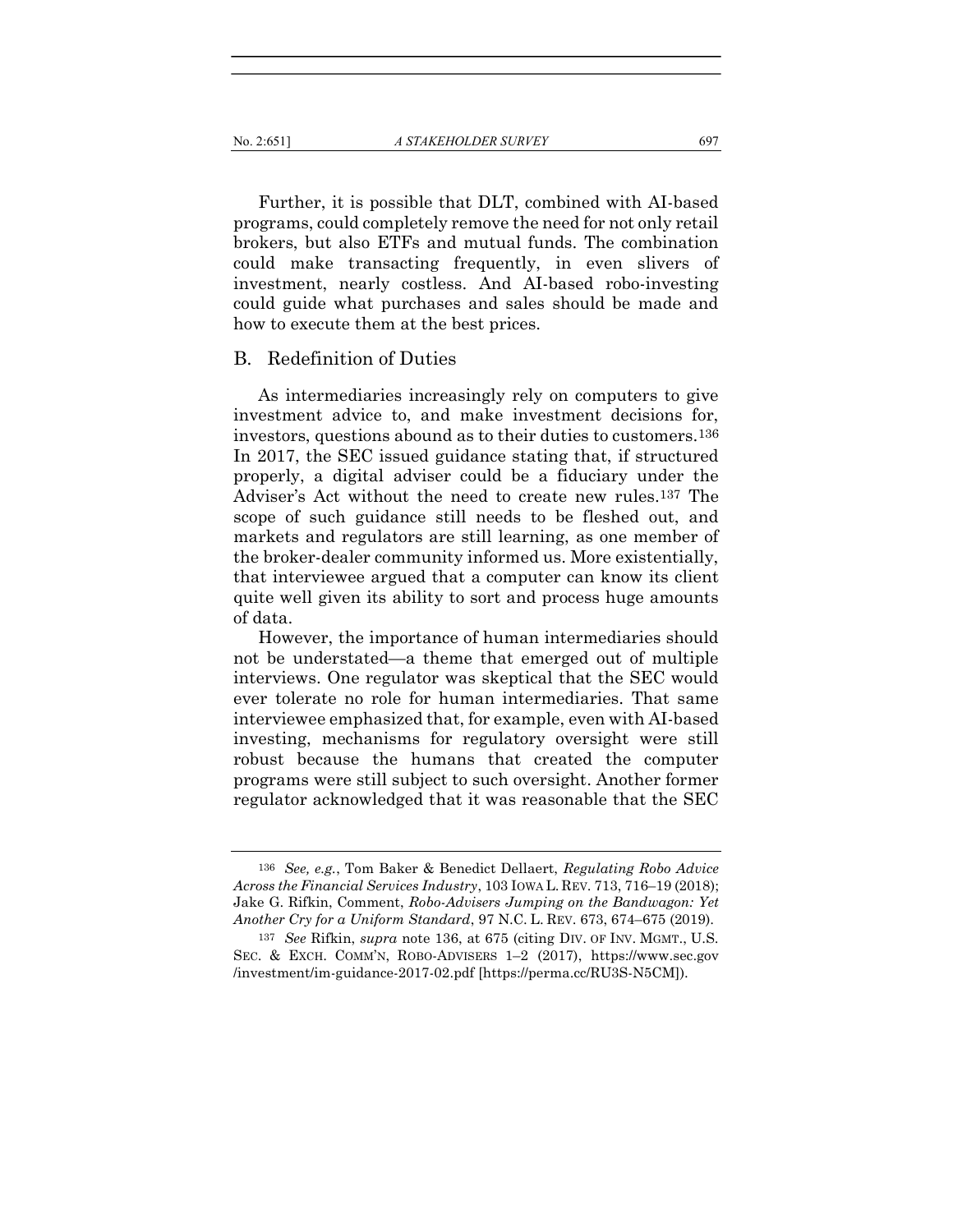might want to retain intermediaries as the main points of regulation.

These debates occur against a broader backdrop of uncertainty around a broker's duty. For example, multiple interviewees thought the concept of best execution138 needs clearer guidance. One member of the exchange community specifically thought that best execution was too vague a concept, hampering FINRA's enforcement, and expressed the view that Regulation Best Interest should go further. In this context, one question is whether DLT could provide needed transparency and clarity as to when a broker was, and was not, achieving best execution.

On a separate front, one member of the legal community expressed concerns about the growth of intermediaries in the form of private equity funds, which raise their funds pursuant to exemptions from the public offering disclosure regime and have sufficiently few investors to avoid most other regulations.139 These intermediaries receive funds from institutions or wealthy individuals and then invest that money in debt or equity securities of private companies. He asserted that the total volume of the investments of such funds exceed the total of corporate bank lending.

C. Conclusion

In sum, while interviewees acknowledged the potential of DLT to obviate the need for intermediaries, significant questions remain as to whether doing so is wise or whether regulators would be comfortable with such a world, given the traditional focus on intermediaries as the front-line target for regulators in policing wrongdoing. Thus a number of questions remain: is a system entirely without intermediaries possible? Is it desirable? What concerns would need to be addressed before transitioning to such a system?

<sup>138</sup> On this duty, see FOX ET AL., supra note 3, at 265–67.

<sup>139</sup> See Langevoort, supra note 115, at 134–36.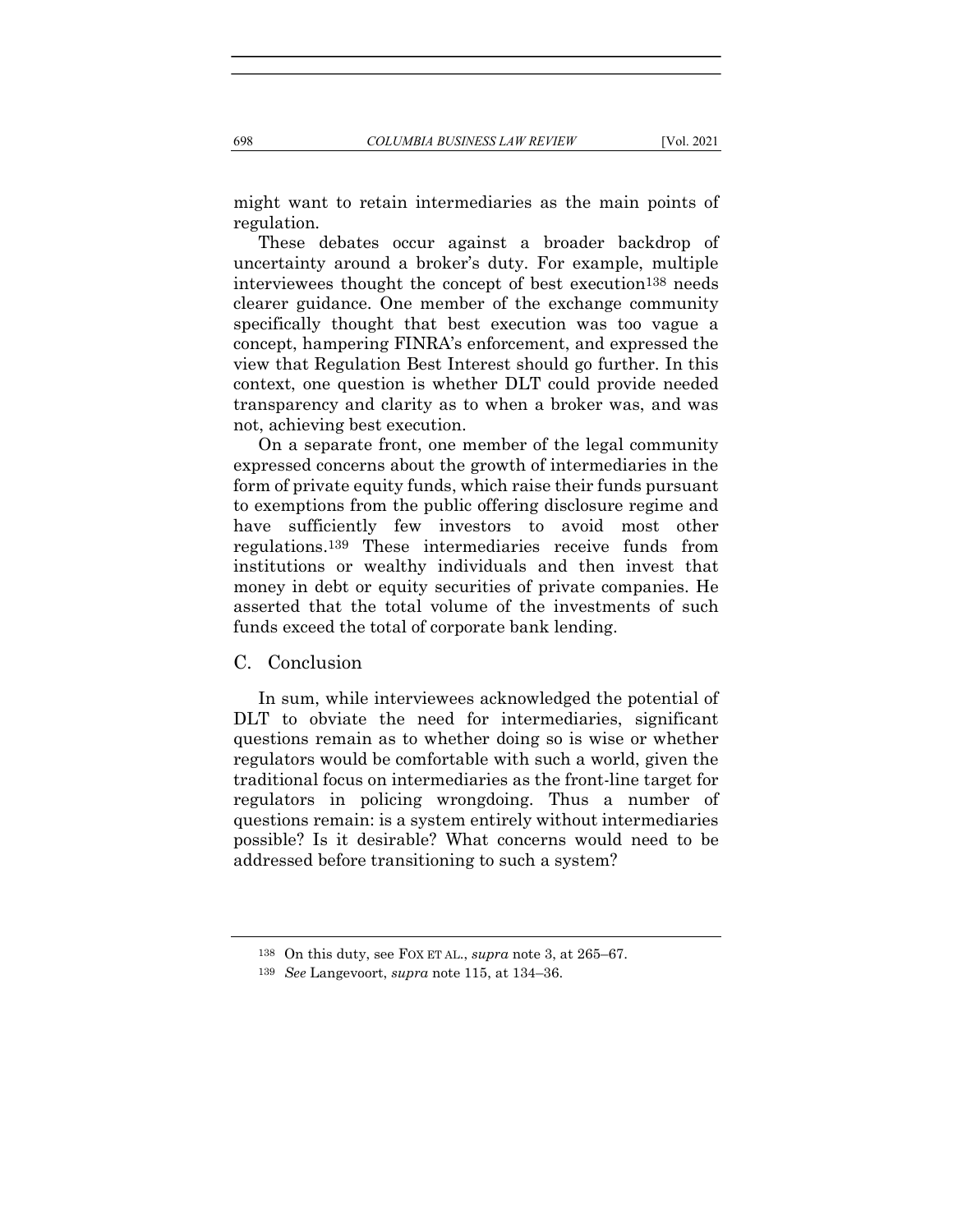## IX. WRONGDOING

As alluded to in previous sections, traditional methods of discipline in the securities markets focused on disclosure and human intermediaries. For example, our current regulatory structure relies heavily on brokers to be the front-line soldiers in the battle against insider and manipulative trading by their customers.140 How might the regulatory system need to change if brokers drop out of the equation? Could DLT, with its recordkeeping capabilities, offer the means for effective oversight? Could it also help in providing authorities data needed to reduce systemic risk?

The laws around insider trading and market manipulation are already rife with uncertainties. Courts lack clear legislative mandates and are instead simply guided by a small number of very generally worded anti-fraud provisions.<sup>141</sup> As a result, the courts have been forced to develop in commonlaw fashion ways of distinguishing trading-profit-motivated, but socially useful, transactions from practices that simply move money to those who are most artful in what they say or how they trade.142 Technological advancements expand the menu of possible transactions that need to be distinguished in these ways. For example, HFTs, who depend on ultra-fast communication with diverse trading venues and employ algorithmic quoting and trading decisiomaking, appear to have enhanced liquidity in the markets.<sup>143</sup> They are also capable of a variety of socially negative trading strategies, however.144

Innovation in markets is only accelerating. Not many years ago, the SEC struggled to craft responsive rules, Reg NMS, in

<sup>140</sup> Cf., e.g., Merritt B. Fox, Lawrence R. Glosten & Gabriel V. Rauterberg, 35 YALE J. ON REGUL. 67, 77 (2018) (noting that brokers are the most common defendants in manipulation cases).

<sup>141</sup> See, e.g., 17 C.F.R. § 240.10b-5 (2020) (broadly prohibiting fraud); FOX ET AL., *supra* note 3, at 162–99 (discussing informed trading).

<sup>142</sup> See FOX ET AL., supra note 3, at 174–75.

<sup>143</sup> See id. at 96, 104.

<sup>144</sup> Id. at 124.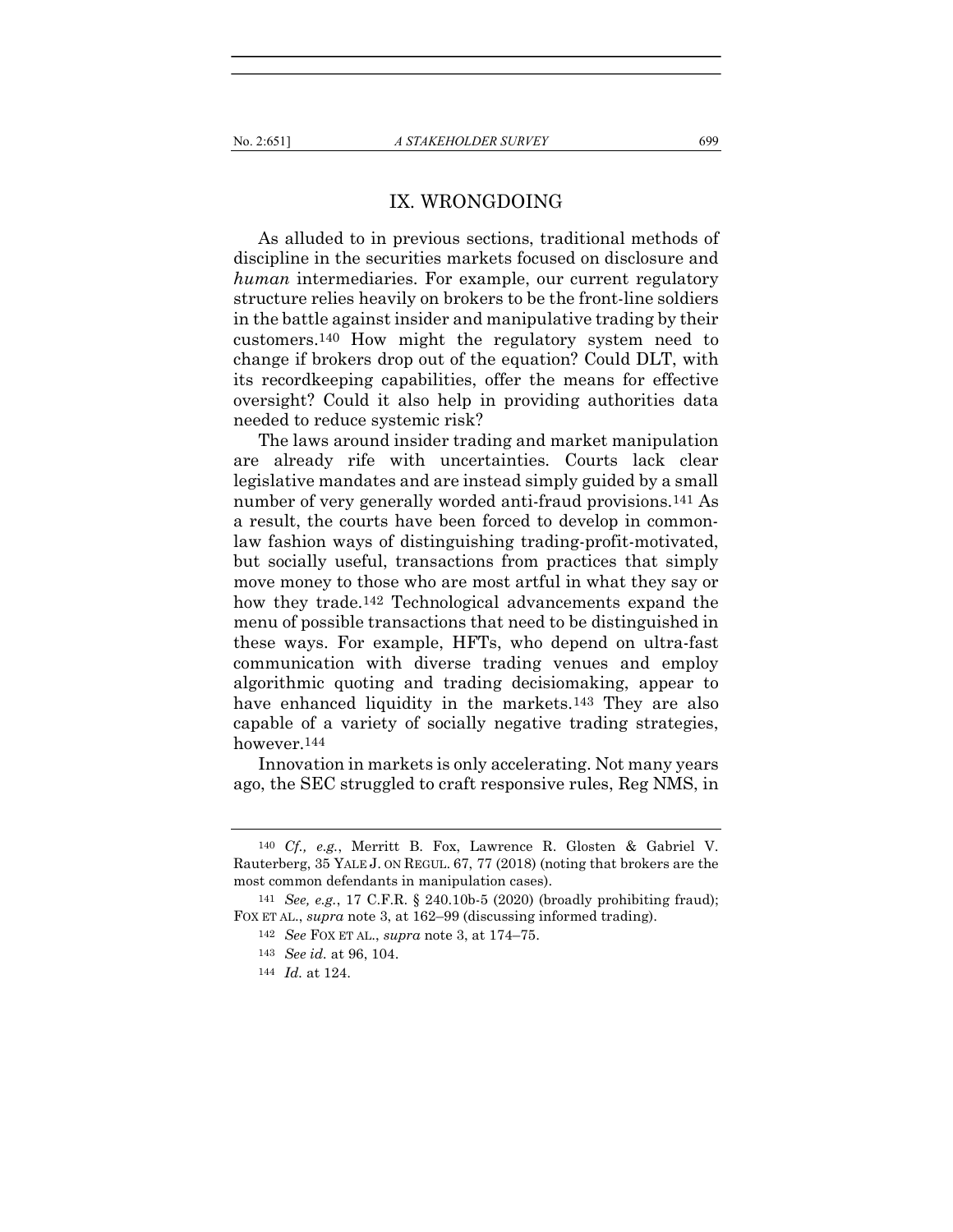anticipation of the advent of HFTs, and yet there are already complaints, as noted above, that our current market-structure rules are obsolete.145 The line has grown increasingly blurry between socially beneficial transactions that tend to make prices more accurate and markets more liquid, and transactions that should fall under our prohibitions against insider trading or manipulation.

One member of the regulatory community warned of the ensuing dangers: if regulators themselves are unsure of the line, how can market participants calibrate their behavior accordingly? A member of the investment community expressed skepticism of regulators' ability to stay on top of technological innovation, especially as so many laws around wrongdoing depend on identifying intent, an increasingly murky concept given the rise of AI. This is exacerbated, that interviewee pointed out, by the disparities in defining or reconciling wrongdoing across jurisdictions.146

Against this changing background in terms of the possibilities for wrongdoing, a few questions arise with respect to DLT, both positive and negative. If the system moves toward DLT-based trading, how can it be designed to facilitate enforcement through, for example, recordkeeping and audit trails that associate particular trades with particular traders? Would using DLT to its full potential interfere with enforcement by removing human intermediaries that have traditionally provided regulatory hooks for enforcement agencies? And will some of the efficiency gains offered by a DLT-based trading system need to be foregone in order to keep some enforcement-enhancing human involvement?

<sup>145</sup> See supra Part V.

<sup>146</sup> See, e.g., 3 THOMAS LEE HAZEN, TREATISE ON THE LAW OF SECURITIES REGULATION § 12:52, Westlaw (database updated Dec. 2020) (discussing variations in the scienter standard under Rule 10b-5).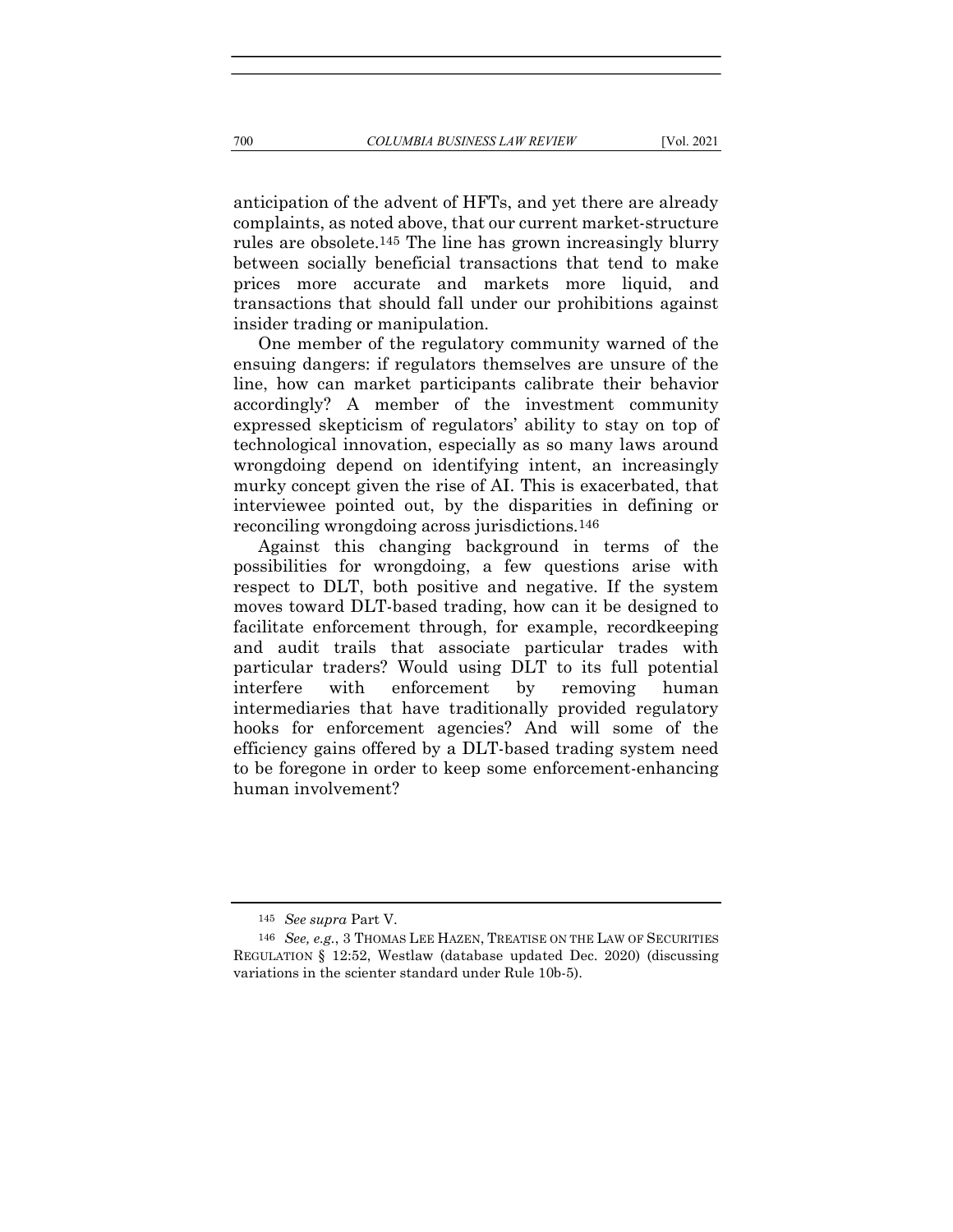## X. DIGITAL COINS

One already-significant application of DLT with securities law implications is the digital coin. Bad actors promoted an initial wave of offerings not registered under the Securities Act of 1933 that turned out to be rampant frauds designed to take advantage of the speculative fever surrounding Bitcoin.147 Uncertainty around the status of cryptocurrency under the securities laws148 probably reduced the effectiveness of these laws in preventing such offerings. According to one former regulator, this initial wave of fraud has generated great regulatory suspicion of digital coins in general. Another former regulator expressed the concern that this suspicion could choke, or drive abroad, possibly sociallybeneficial digital-coin-based innovation. In this regulator's mind, too little attention has been paid to the potentially positive impact of DLT.

Securities regulation as currently interpreted by the SEC has not fully adapted to the fact that digital coins are fundamentally different from equities. On the one hand, what is initially offered is very much like an equity security: the offeror is issuing the item in order to raise money for a project based on its efforts and, if the efforts are successful, the item will be worth more in the future than its offering price.<sup>149</sup> Thus, the initial offering itself needs to be regulated very much like an offering of stock. This way fraud can be prevented and investors can receive enough information to sort the more promising offerings from the less promising ones. On the other hand, if the coin is a success, its ultimate function is very different from that of an equity security, and the regulation of its trading, if any, should probably be outside the scope of the securities regulation regime.150 Multiple

<sup>147</sup> See Shaanan Cohney et al., Coin-Operated Capitalism, 119 COLUM. L. REV. 591, 596 & n.18 (2019).

<sup>148</sup> See id. at 608.

<sup>149</sup> See id. at 600.

<sup>150</sup> See, e.g., Framework for "Investment Contract" Analysis of Digital Assets, U.S. SEC. & EXCH. COMM'N, https://www.sec.gov/corpfin/framework-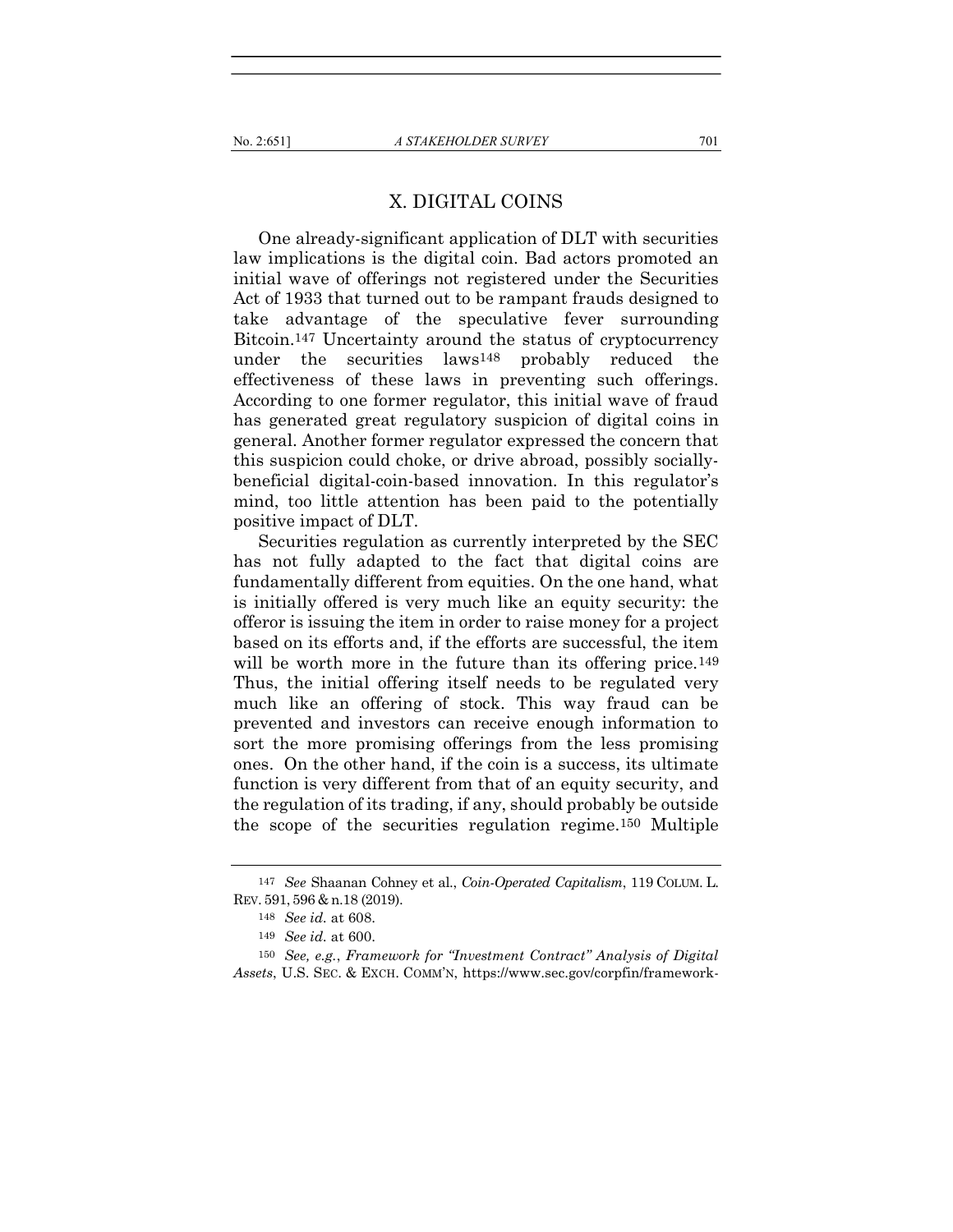members of the regulatory community noted this particular regulatory problem. As another put it, the SEC decided digital coins were securities because it wanted to properly regulate their public offerings, but it has not fully thought through the other implications of declaring them securities.

To this point, one interviewee from the regulatory community explained that, while many in that community think that the securities laws are flexible enough to accommodate coins, this interviewee disagreed. The interviewee suggested instead a regulatory safe harbor, which would provide time for an innovator to build the token network until the token no longer ran afoul of securities laws. Another interviewee suggested that a whole new regulatory agency was needed that would not have the inherited traditional securities mindset that pervades the SEC.

## XI. REGULATORY LEARNING

A major theme arising from our interviews with regulators and industry participants alike is that regulatory fragmentation and regulators' slow reactions are stifling potential innovation, digital coins being just one case in point. Most interviewees, when asked, saw potentially significant applications of DLT technology, but noted that unclear regulations and uncertain enforcement can scare innovators and dissuade market participants from investing in socially beneficial technology. As multiple interviewees said, until regulators foster blockchain-based systems by pushing incumbents to cooperate in adopting them and by providing regulatory relief where, applied to DLT, existing regulations serve no purpose, players in the financial markets will never make the investments necessary to take full advantage of blockchain technology. Regulators' attitude toward innovation needs to fundamentally change, these

investment-contract-analysis-digital-assets [https://perma.cc/Y76Y-6M3M] (last modified Apr. 3, 2019) (distinguishing for regulatory purposes coin offerings involving classic capital-raising features from other coin offerings).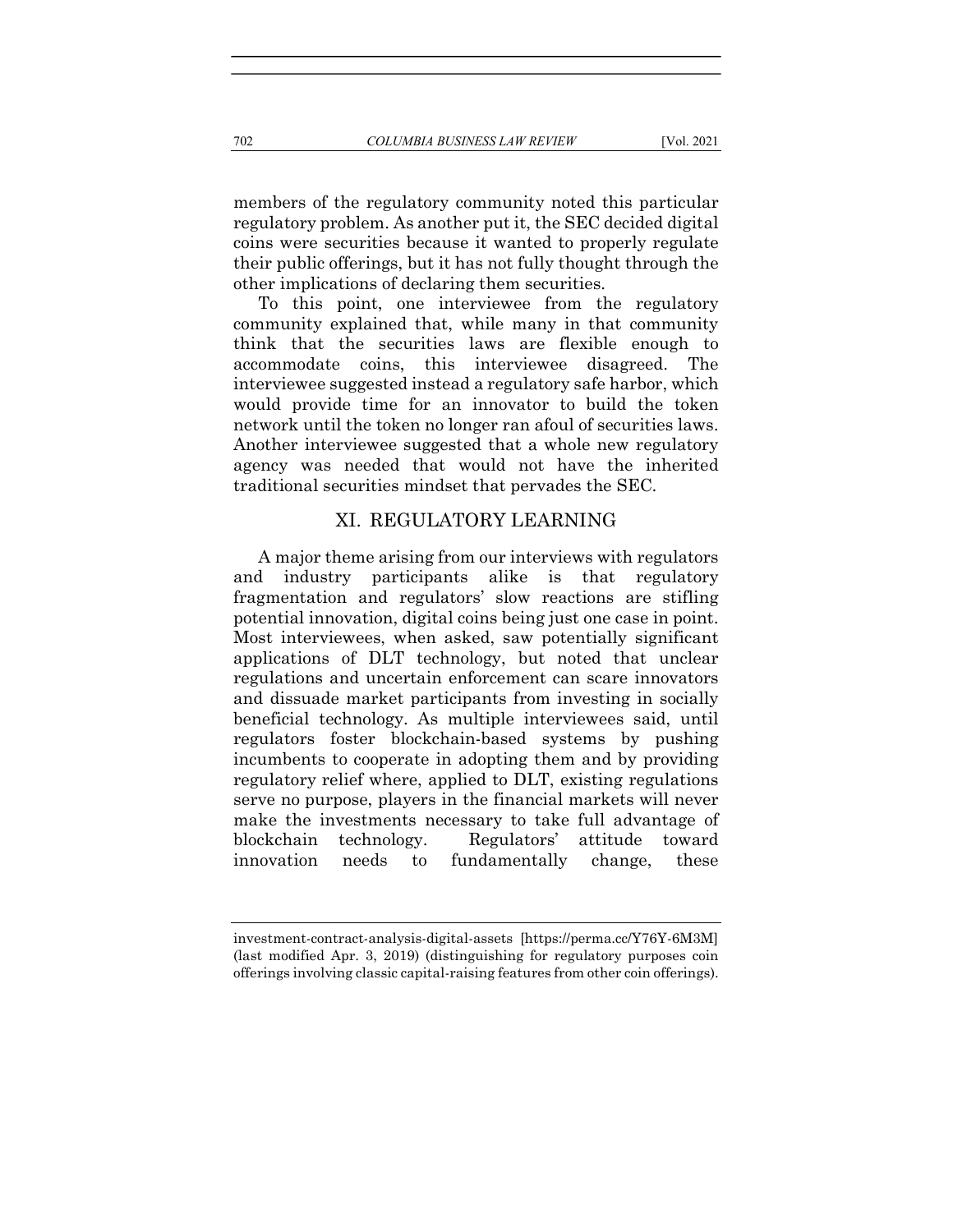interviewees say. This requires, among other things, more "technologists" at higher levels in the SEC.

One regulator—while acknowledging the significant potential of DLT to transform securities markets commented that regulatory fragmentation and complexity are disproportionately burdensome for smaller innovators, who usually lack the resources to navigate such complexity.

One member of the broker-dealer community thought that regulations that impact on the use of DLT should be based more on principles and updated frequently. However, there may be a clash of cultures here. As one member of the regulatory community explained, it is not easy to convince the SEC to give prospective policy guidance in a changing landscape—regulators may be much more comfortable making policy through ex-post enforcement. However, not every interviewee was so critical of the SEC in this regard. One member of the broker-dealer community thought that regulators had demonstrated openness to innovation and willingness to learn about new technology such as roboadvising, pointing to the SEC's approach to cybersecurity regulations—publishing principles-based guidance that is then iteratively refined151—as promising. Regulatory sandboxes, where select players are given regulatory relief for a period of time but monitored to see how things turn out, have also been mentioned as possible ways to make regulators more comfortable with innovation.152 However, concerns were raised that regulators would not have adequate resources to monitor companies' activities in sandboxes. Interestingly, one member of the investment community thought that it was more difficult to petition the SEC for permission to do something unusual in the United States than it was to petition regulators in other jurisdictions, and so a study of the

<sup>151</sup> See Cybersecurity, U.S. SEC. & EXCH. COMM'N, https://www.sec.gov/spotlight/cybersecurity [https://perma.cc/9BPV-BCG7] (collecting and updating SEC cybersecurity guidance).

<sup>152</sup> For an overview of regulatory sandboxes, see Chris Brummer & Yesha Yedav, Fintech and the Innovation Trilemma, 107 GEO.L.J. 235, 291– 97 (2019).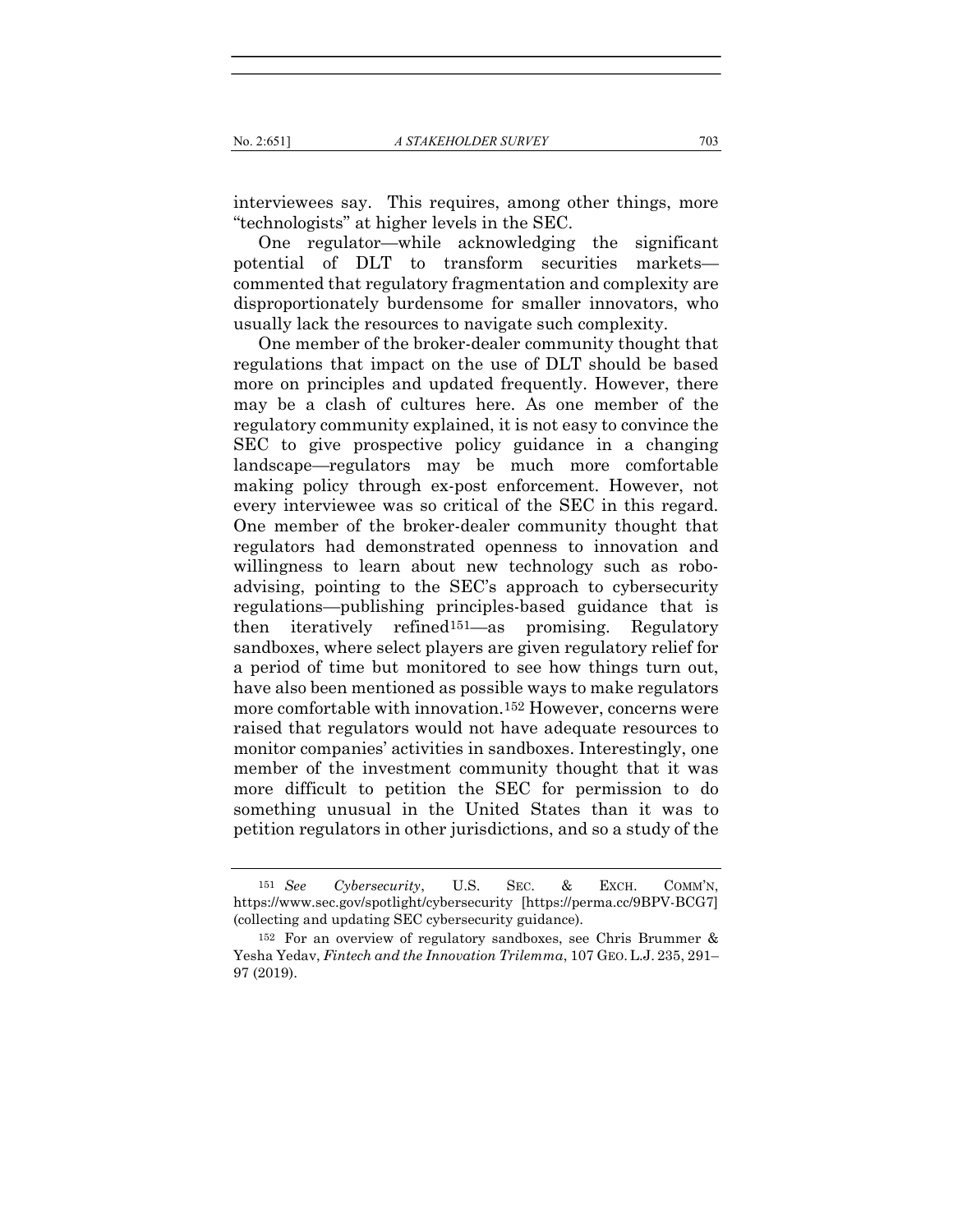successes and failures of sandboxes in these other jurisdictions would be worthwhile.

The industry's distrust of regulators' technological capacity is also a significant impediment to progress. The debate around source code reflects this, as one former regulator told us: Regulation Automated Trading originally proposed that HFTs reveal their source code, but this received major criticism because the industry did not trust the government with members' source code—even in light of a subpoena or court order.153

Looming over these issues is the failure of a fragmented regulatory system to keep pace, and the resulting negative repercussions for overall economic efficiency. For example, conversations with regulators revealed concerns that the SEC is ill-equipped to address antitrust issues raised by the concentration of shareholder power in a few massive institutional investors,154 while the FTC and DOJ, America's traditional antitrust regulators, are not qualified to address securities issues. Similar problems may arise if DLT-based trading creates some kind of monopoly. Other interviewees raised the example of FINRA lacking adequate reach into the futures markets even though manipulative schemes can easily involve an interaction between the futures and securities markets. From an industry standpoint, one member of the broker-dealer community explained that, though the goal was to make sure all relevant regulators were comfortable, identifying the proper regulator was sometimes difficult. But whether regulatory consolidation would help is unclear. One regulator suggested that fragmented regulators can learn from each other's mistakes, and another member of the regulatory community questioned the wisdom of

<sup>153</sup> Gregory Meyer, US Regulator Declares 'Dead' Moves To Seize HFT Code, FIN. TIMES (Oct. 4, 2017) (on file with the Columbia Business Law Review), https://www.ft.com/content/068ce050-a922-11e7-93c5- 648314d2c72c.

<sup>154</sup> On this concentration, see John C. Coffee, Jr., The Future of Disclosure: ESG, Common Ownership, and Systematic Risk, 2021 COLUM. BUS. L. REV. 606 & n.6.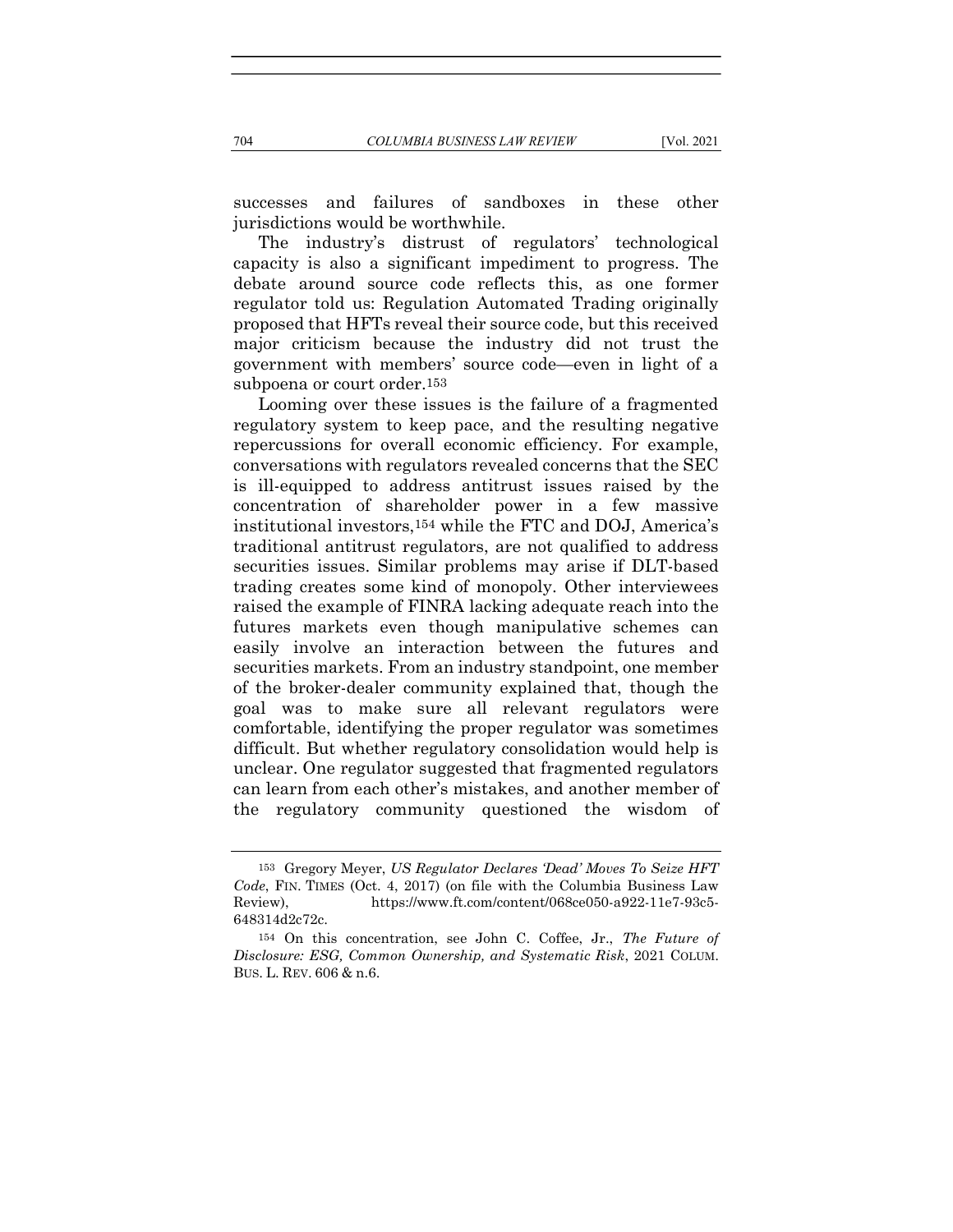#### No. 2:651] A STAKEHOLDER SURVEY 705

combining the SEC and CFTC because they regulate very different markets. Yet two other regulators thought fragmentation was clearly harmful and did not think that agencies would work together better until Congress changed its system having a different committee oversee each agency, with each jealously guarding its prerogatives.

Other regulators raised concerns that SEC enforcement is hampered by its slow adjustment to both technological change and globalization. As one member of the regulatory community put it, very few people at the SEC are skilled in programming and handling big data or DLT, and, as a result, they may not realize that they can be flying blind with respect to important kinds of activities in need of regulation. Another suspected that the SEC and FINRA will need to hire technical auditors.

Finally, the design of the right securities regulatory reaction to the potential for DLT cannot be based on the assumption that the U.S. market exists in isolation from the rest of the world. Technology has made it far easier to invest in the stocks of foreign issuers and, following the advice of financial economists, a larger and larger portion of U.S. individual investors' portfolios is composed of foreign stocks.155 But even where the foreign companies in which Americans invest are registered under the U.S. securities laws, problems remain. As one member of the regulatory community noted, regulators lack effective ways to obtain the audit papers of corporations in many countries in order to detect fraud against U.S. investors. Nor did this interviewee like the idea of allowing companies in which Americans invest to simply comply with the rules of foreign jurisdictions, which he feared would lead to a race to the bottom. This underlines the importance of cooperation among regulators around the globe if the issues raised by DLT are to be effectively dealt with.

<sup>155</sup> See Nicolas Coeurdacier & Hélène Rey, Home Bias in Open Economy Financial Macroeconomics, 51 J. ECON. LITERATURE 63, 63–67 (2012) (noting a gradual decline in portfolio "home bias" over time).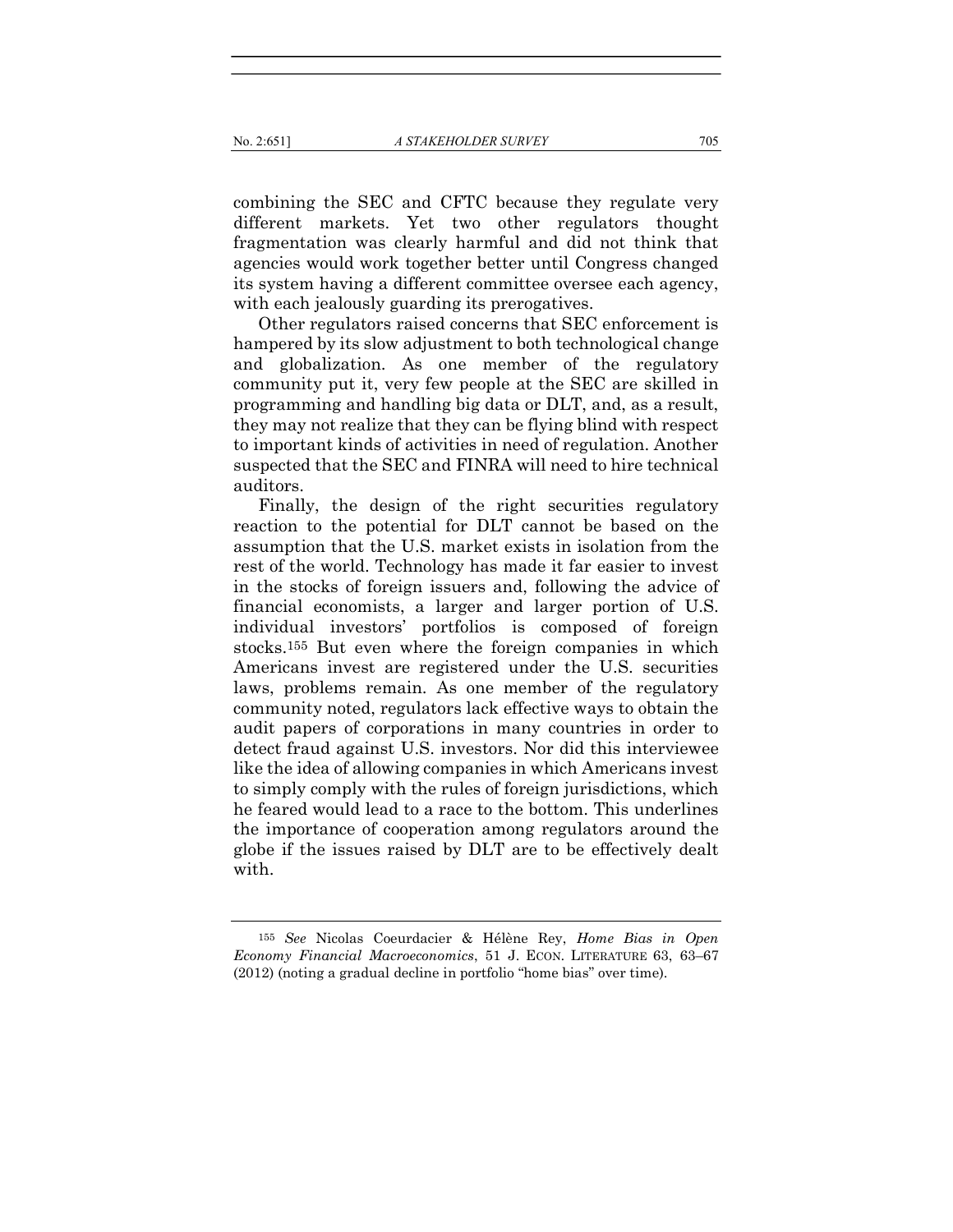## XII. CONCLUSION

Our Stakeholder Survey interviews have introduced and explored a rich variety of issues faced by securities markets regarding the possible uses of DLT. While it is easy to imagine many ways that DLT could transform the securities markets, the future is not clear. Some of the uncertainty is due to simply not knowing whether the technology is really applicable in the ways, and with the advantages, imagined. Part, though, will depend on the reactions of regulators. Can they get out of the way where an existing regulation would impede DLT's utilization and the regulation's application to the DLT-based practice serves no useful purpose? Can they step in with new regulation where DLT would permit the evasion of rules that currently achieve worthwhile aims? And can they nudge the incumbent players, who have established patterns of interaction in making the current market function, to cooperate to make work whatever new DLT-based systems in fact turn out to be practical and socially desirable?

#### XIII. APPENDICES

Appendix A: June 25, 2019 Roundtable Attendees

Mary Ann Callahan – Managing Director, Office of Technology Architecture, State Street Corporation Robert Farrokhnia – Adjunct Associate Professor of Business, Columbia Business School Yulia Guseva – Professor of Law, Rutgers Law School Jared Herman – President, Hedgebay Securities LLC Reynolds Holding – Senior Fellow, Columbia Law School Jared Klee – Blockchain Offering Manager, Digital Assets, IBM Chuin Lee – Managing Director, Bank of America Pam Marcogliese – Partner, Freshfields Bruckhaus Deringer Will Martino – Founder & CEO, Kadena Ryne Miller – Partner, Sullivan & Cromwell LLP Joshua Mitts – Associate Professor of Law, Columbia Law School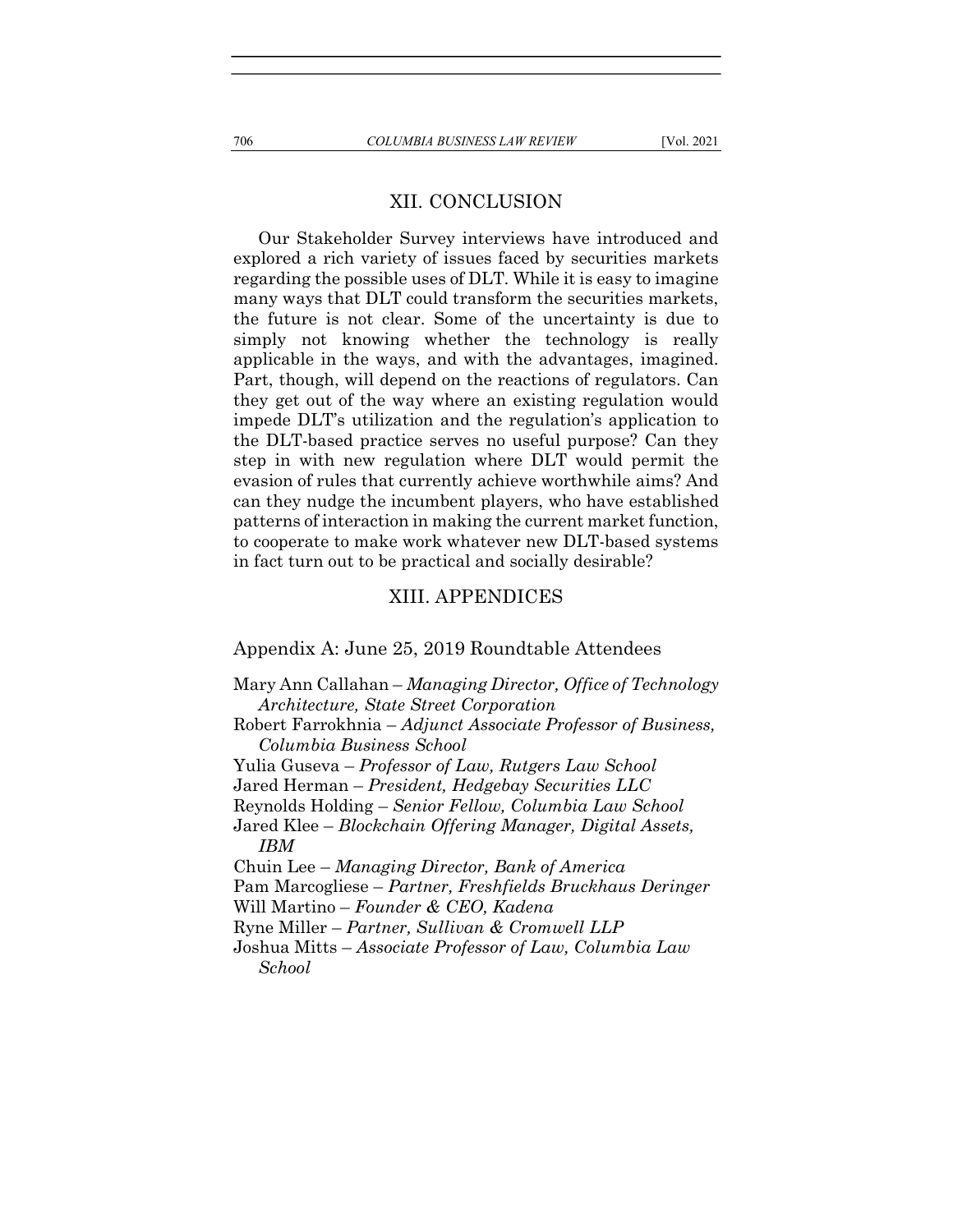Justin Schmidt – Head of Digital Asset Markets, Goldman Sachs Rosie Shen – Goldman Sachs Drew Van der Werff – Goldman Sachs David Wishnick – Academic Fellow, University of Pennsylvania Law School Appendix B: Survey Interviews Conducted to Date Program in the Law and Economics of Capital Markets as of February 21, 2021: Interviews Conducted (Positions as of the Date of the Interview) Erkin Adylov – Founder and CEO, Behavox Ben Alden – Former Chief Legal Officer & General Counsel, Betterment LLC; Chief Risk Officer, Vanguard Amar Amlani – Executive Director, Goldman Sachs Elita Ariaz – Legal Executive Superintendent - Business, Banco Santander Marcelo Barbosa – President, Comissão de Valores Mobiliários (CVM) (the Brazilian Securities Commission) Brandon Becker – Managing Director & Deputy General Counsel, The Depository Trust & Clearing Corporation Ken Bensten – President and CEO, SIFMA Ran Ben-Tzur – Partner, Fenwick & West Max Berger – Founding Partner, Bernstein Litowitz Berger & Grossmann Edward Bernard – Chairman of Asset Management Advisory Committee, SEC Ken Bertsch – Executive Director, Council for Institutional Investors Michael Brown – Partner, Fenwick & West Chris Brummer – Professor, Georgetown Law Doug Cifu – CEO, Virtu Financial Inc. Jay Clayton – Former Chair, SEC Diwa Cody – Broker, Goldman Sachs Robert Cohen – Partner, Davis Polk & Wardwell and Former Chief of Cyber Enforcement Unit, SEC Bob Colby – Chief Legal Officer, FINRA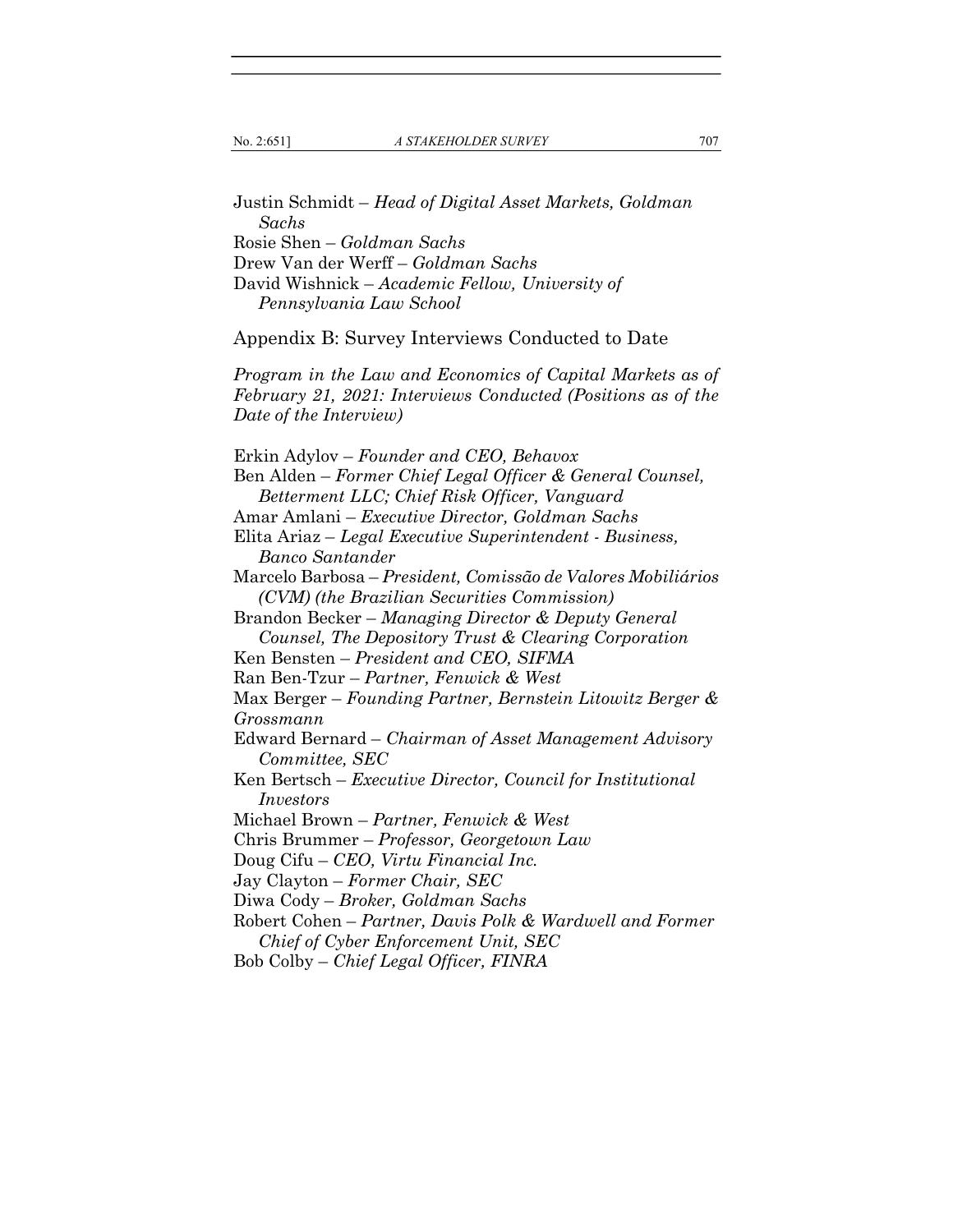Chris Concannon – President and COO, MarketAxess Benjamin Connault – Economist, IEX Robert Cook – President & CEO, FINRA John Cosenza – Head of Americas Electronic Trading, Goldman Sachs Abe Curdumi – CEO, 5th Street Advisors Dorothy DeWitt – Director, Division of Market Oversight, CFTC Jim Doty – Former Chairman, PCAOB Amy Edwards – Assistant Director, Division of Economic and Risk Analysis, SEC Shelley Eleby – Director, Clearpool Group Nigel Faulkner – Head of Global Technology/CTO, T. Rowe Price Adam Fliss – General Counsel, TPG Capital Dan Gallagher – Partner, WilmerHale and Former Commissioner, SEC Tyler Gellasch – Executive Director, Healthy Markets Association Gustavo Gonzalez – Director, Comissão de Valores Mobiliários (CVM) Adrian Griffiths – Assistant General Counsel, CBOE Global Markets Frank Hatheway – Former Chief Economist, NASDAQ OMX Group Inc. Jared Herman – President, Hedgebay Securities LLC Bill Hinman – Director, Division of Corporate Finance, SEC Melissa Hinmon – Director of Equity Trading, Glenmede Investment Management Christopher Iacovella – CEO, American Securities Association Adam Inzirillo – Head of U.S. Equities, CBOE Robert Jackson – Commissioner, SEC Marc Jaffe – Partner, Latham & Watkins Jim Katzman – Former Partner, Goldman Sachs Dennis Kelleher – President & CEO, Better Markets Rick Ketchum – Former CEO, FINRA and Former Director, Division of Market Regulation, SEC Mehmet Kinak – Global Head of Systematic Trading & Market Structure, T. Rowe Price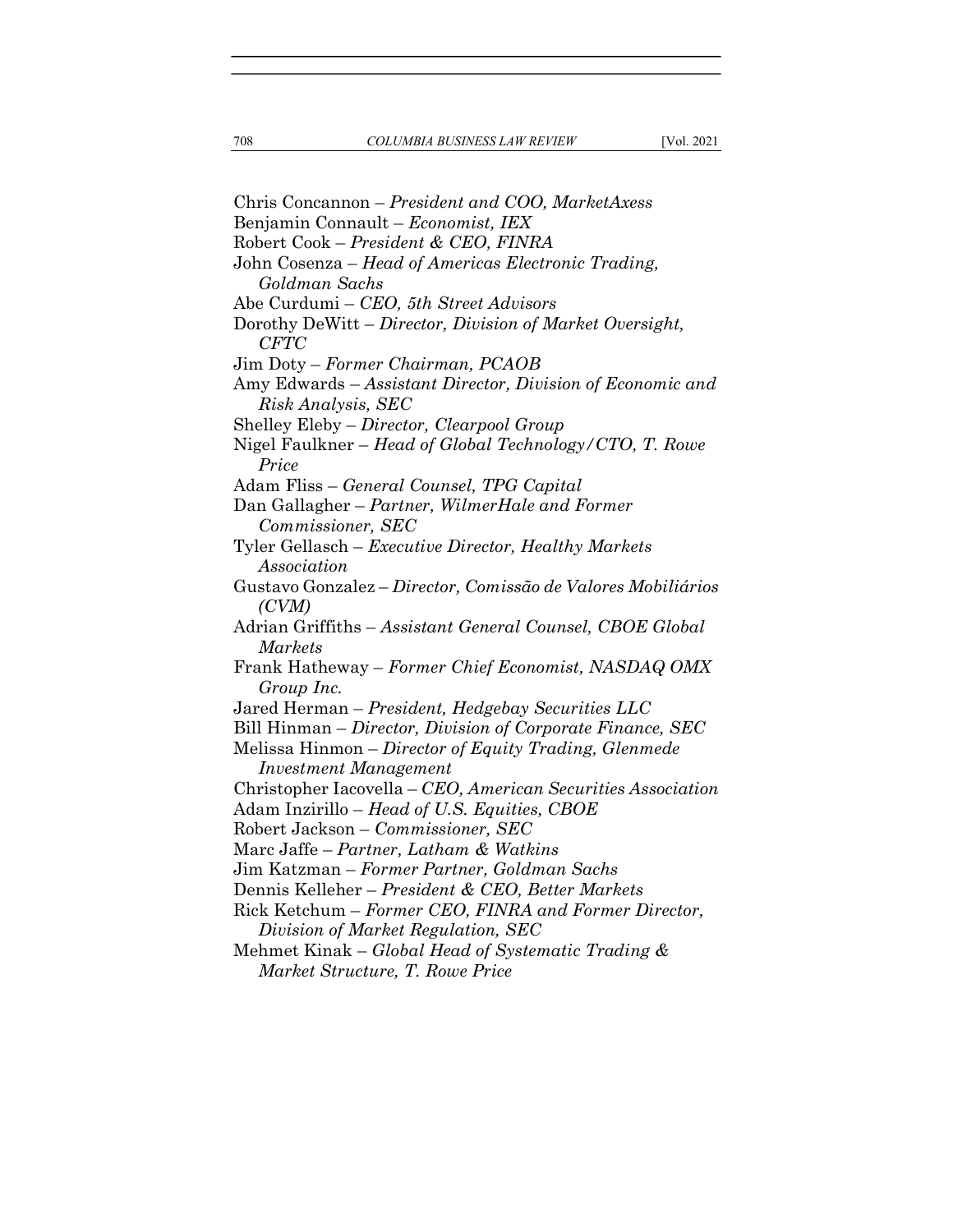Dave Kling – Deputy General Counsel, Facebook Jiří Król – Deputy CEO, Global Head of Government Affairs, AIMA Jonathan Lavine – Co-Chair, Bain Capital Sophia Lee – General Counsel, IEX Julius Leiman-Carbia – Chief Legal Officer, Wealthfront Shen Liping – Partner, Allbright Law Offices Temmy Lizarzabal – Managing Director & Co-Head of North America Financial Institutions, Citigroup Simon Lorne – Vice Chairman & Chief Legal Officer, Millennium Management LLC Matthew Mallow – Vice Chairman, BlackRock Michael Mann – Partner, Richards Kibbe & Orbe Monica Martinez – Senior Counsel, Banco Santander Andy McCarroll – General Counsel, Southeastern Asset Management Mathew McDermott – Managing Director & Global Head of Cross Asset Financing, Goldman Sachs William McNabb – Former Chairman & CEO, Vanguard Maria Newport – Analyst, Goldman Sachs Brian Nigito – Jane Street Capital Eric Pan – Former Director, Office of International Affairs, CFTC Troy Paredes – Former Commissioner, SEC Hester Peirce – Commissioner, SEC Catarina Pereira – Chief of Staff, Comissão de Valores Mobiliários (CVM) Jennifer Peve – Managing Director of Business Innovation, DTCC Mike Piwowar – Former Acting Chairman, SEC Marta Poleszczuk – Vice President, Goldman Sachs Steve Randich – Executive Vice President & Chief Information Officer, FINRA Brett Redfearn – Director of the Division of Trading & Markets, SEC Greg Rodgers – Partner, Latham & Watkins Barbara Roper – Director of Investor Protection, Consumer Federation of America Ray Ross – Managing Director, Clearpool Group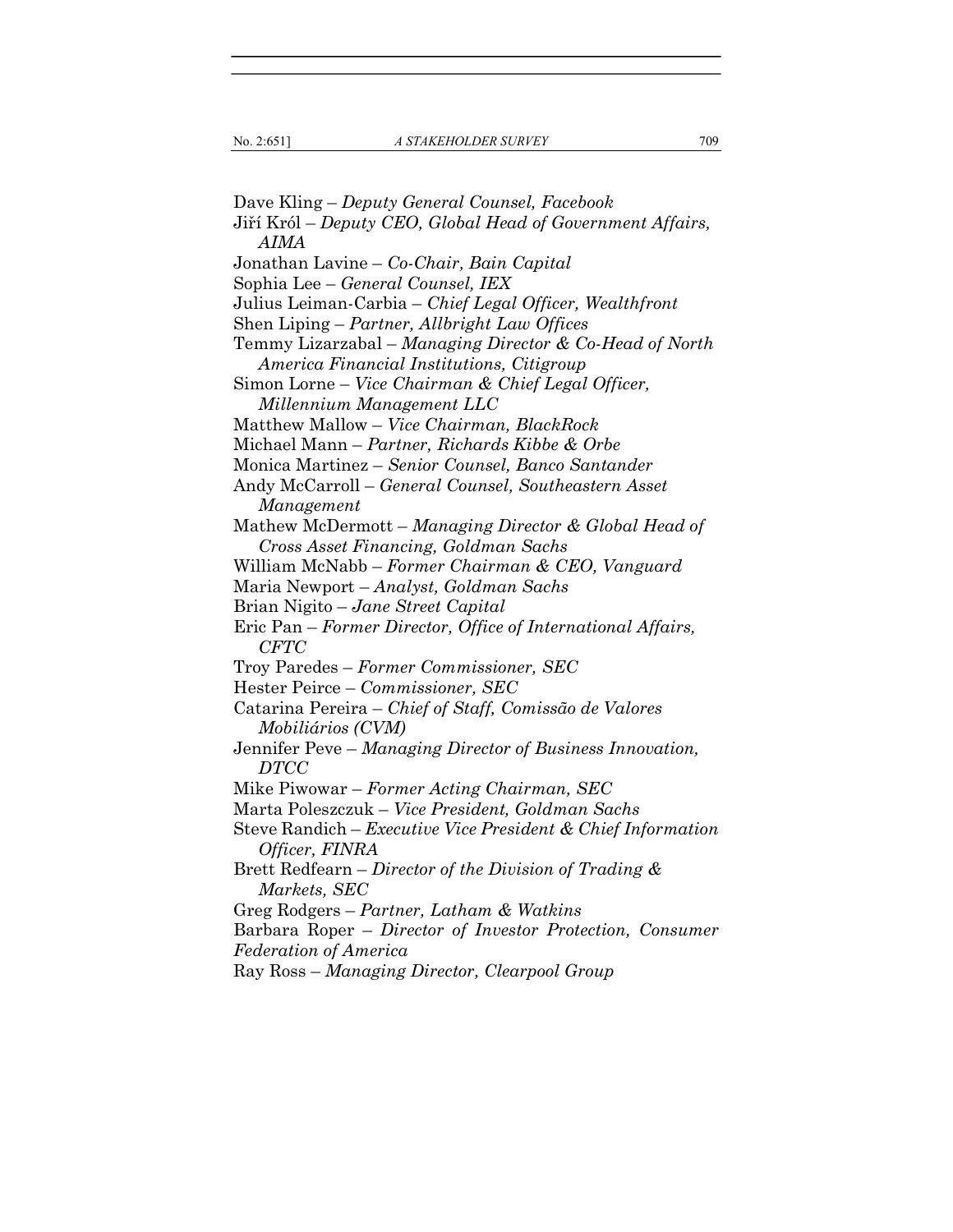Ari Rubenstein – Co-Founder & CEO, GTS Wyatt Russo – Vice President, Goldman Sachs Doug Schrank – Head of Trading, Southeastern Asset Management Jameson Schriber – Partner, Goldman Sachs Jay Schulman – National Leader, Blockchain and Digital Assets, RSM US LLP Jeffrey Solomon – CEO, Cowen Inc. Larry Sonsini – Founding Partner, Wilson Sonsini Goodrich & Rosati Colin Stretch – Former General Counsel, Facebook Jatin Suryawanshi – Managing Director & Head of Global Quantitative Strategy, Jefferies Financial Group Aron Szapiro – Head of Policy Research, Morningstar Ken Trippe – Director of Private Investments, Glenmede Investment Management Greg Tusar – Cofounder, Tagomi Systems John W. White – Partner, Cravath, Swaine & Moore and former Director, Division of Corporate Finance, SEC Edward Waitzer – Professor, Osgoode Hall Law and former Partner, Stikeman Elliott Joe Wald – Managing Director, Clearpool Group Steven Wallman – Former Commissioner, SEC Elisse Walter – Former Chairman, SEC Russel Wermers – Director, Center for Financial Policy, Smith School of Business, University of Maryland John Whelan – Managing Director of Digital Investment Banking, Banco Santander Bill White – CEO, ClearList Mary-Jo White – Former Chair, SEC and Partner, Debevoise & Plimpton Bill Williams – Of Counsel, Sullivan & Cromwell Haimera Workie – Head of Financial Innovation & Senior Director, FINRA Eddy Wymeersch – Former Chair, Committee of European Securities Regulators

Appendix C: Questions Sent Stakeholder Survey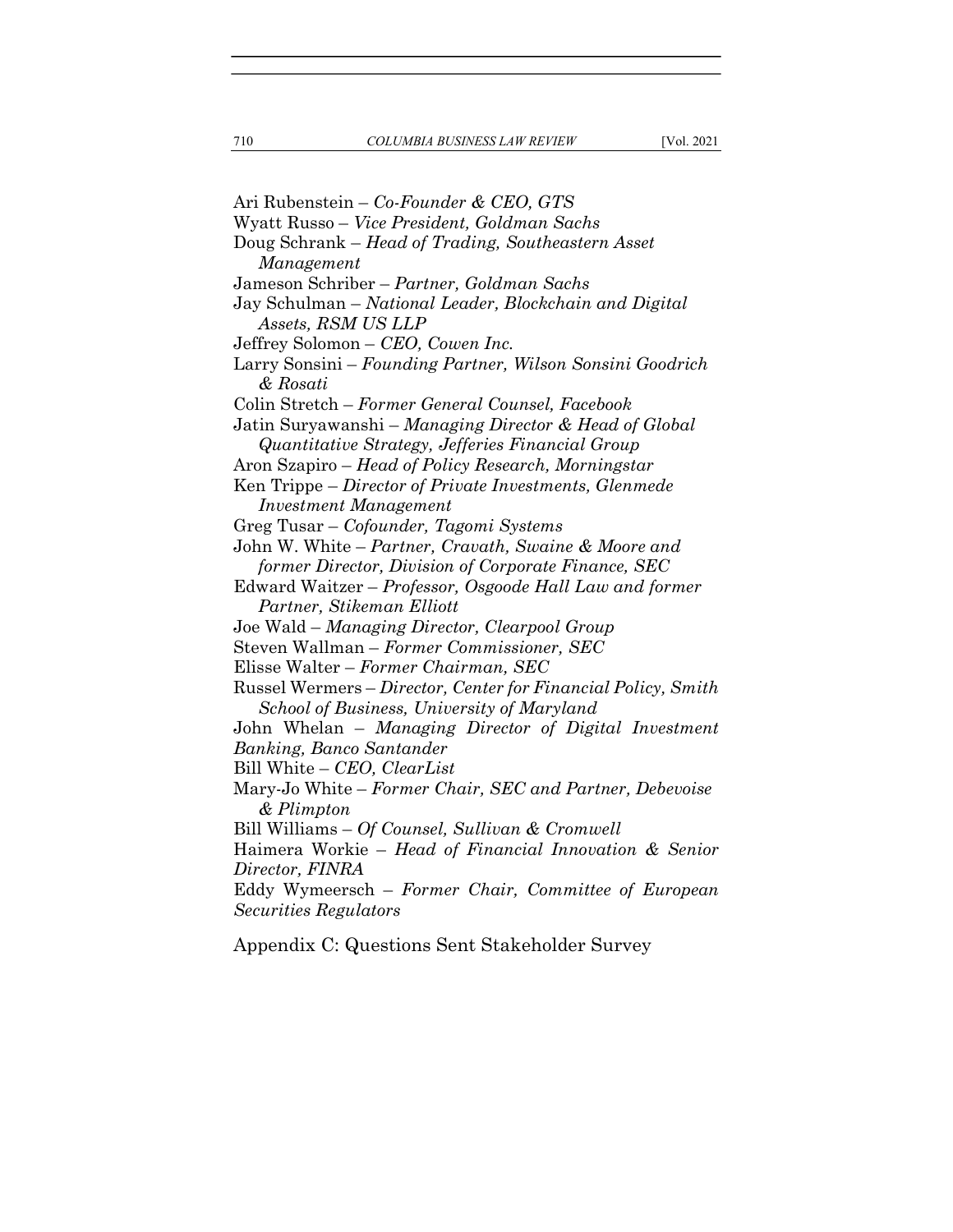Interviewees in Advance

Background Questions – Capital Markets Operations

- What in your view are the biggest problems, if any, of today's capital markets?
	- o Please discuss in terms of (a) facilitating capital formation, (b) liquidity to end-users, (c) accurate price discovery, and (d) cost-ofoperations.
- Are there aspects of the functioning of our securities markets that you view as operating unfairly with regard to you or any other group of people?

Impact of Technological Innovation

- Over the next decade or so, how do you think technology will affect the functioning of capital markets in aspects with which you are familiar?
- To what extent and in which specific ways are the capital markets subject to cyber security threats and what steps do you think can be taken to ameliorate any such threats?
- Over the length of your career, how has technology affected your job and the functioning of capital markets in the aspects with which you are familiar?
- Over the length of your career, how have new financial products enabled by technology affected your job and the functioning of capital markets in the aspects with which you are familiar?
- In what way, if any, has globalization affected the functioning of capital markets in aspects with which you are familiar?
	- o How do you foresee globalization affecting the functioning of the capital markets over the next decade or so?

Impact of Distributed Ledger Technology

 Please reflect on the impact, if any, that digital ledger technology is already having in your day-today work, as well as how you anticipate that it will impact your work in the future. In particular, please describe the challenges this technology is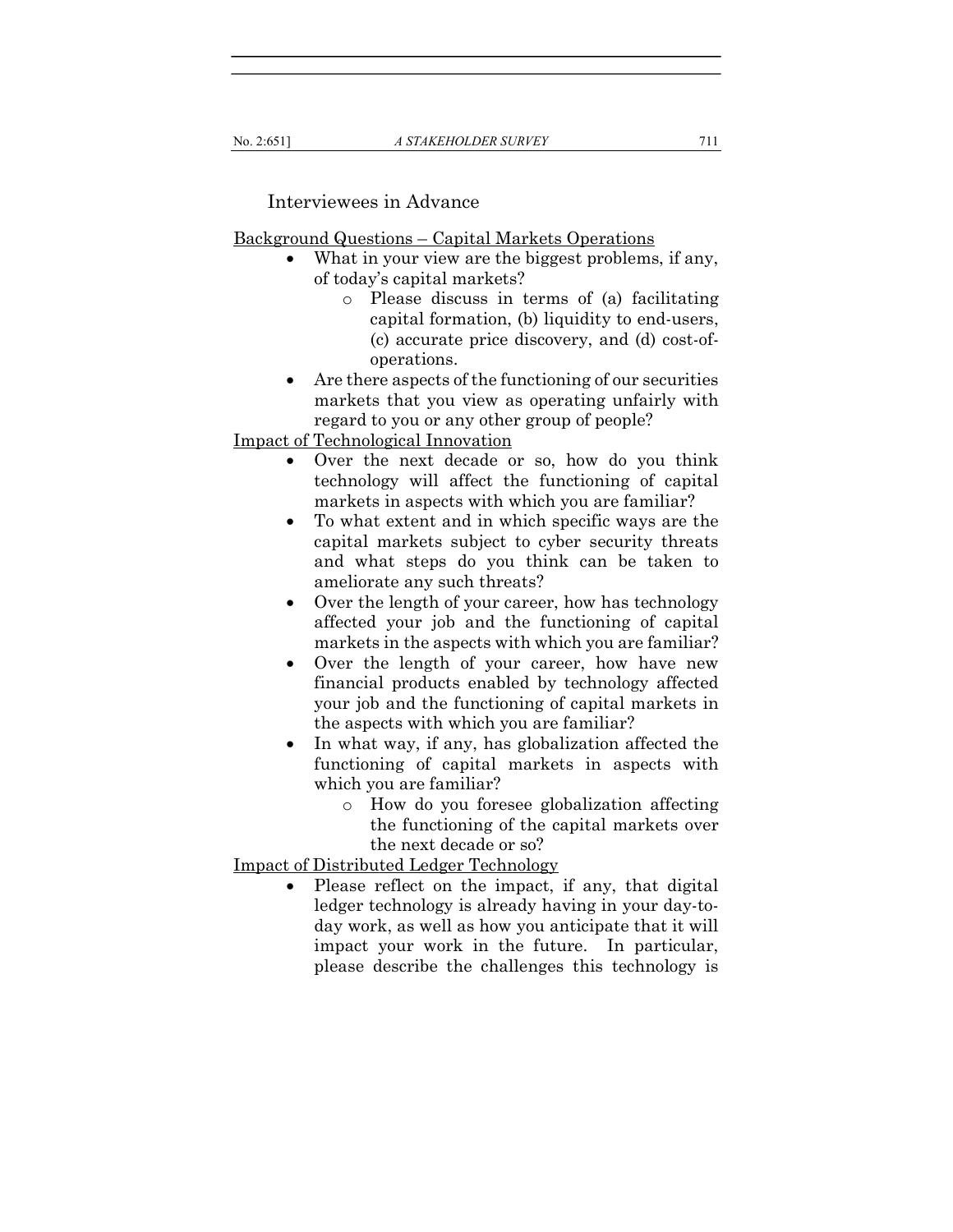posing to your historic ways of doing business and how you expect your business to adapt. More generally, how do you think that the technology will, going forward, affect the market in which you operate and its regulation?

- How might digital ledger technology help or hurt in terms of the capacity of securities markets to facilitate capital raising for both small market-cap firms and large market-cap firms?
- How might ledger technology help or hurt in terms of the capacity of securities markets to provide liquidity to end users, accurate price discovery, and cost-of-operations?
- How do you think digital ledger technology is going to affect the prevalence of cross border securities transactions and what do you think its effect will be on the effectiveness of regulation with respect to such transactions?

#### Regulation

- To the extent that your answers to any of the preceding questions suggest problems, what sort of additional regulation or deregulation, if any, would be an appropriate response?
- Are there illegal practices occurring in the market that in your view are subject to inadequate enforcement?
- Are there practices occurring in the market that in your view could benefit from additional regulatory clarity?
- With respect to digital ledger technology specifically, what aspects of the market in which you operate do you believe are most in need of regulatory clarification? Are there projects you would like to undertake or applications of digital ledger technology that are currently unfeasible due to regulatory uncertainty? What questions would you most like answered?
- How, in your view, would regulatory sandboxes facilitate understanding of advancing technology?